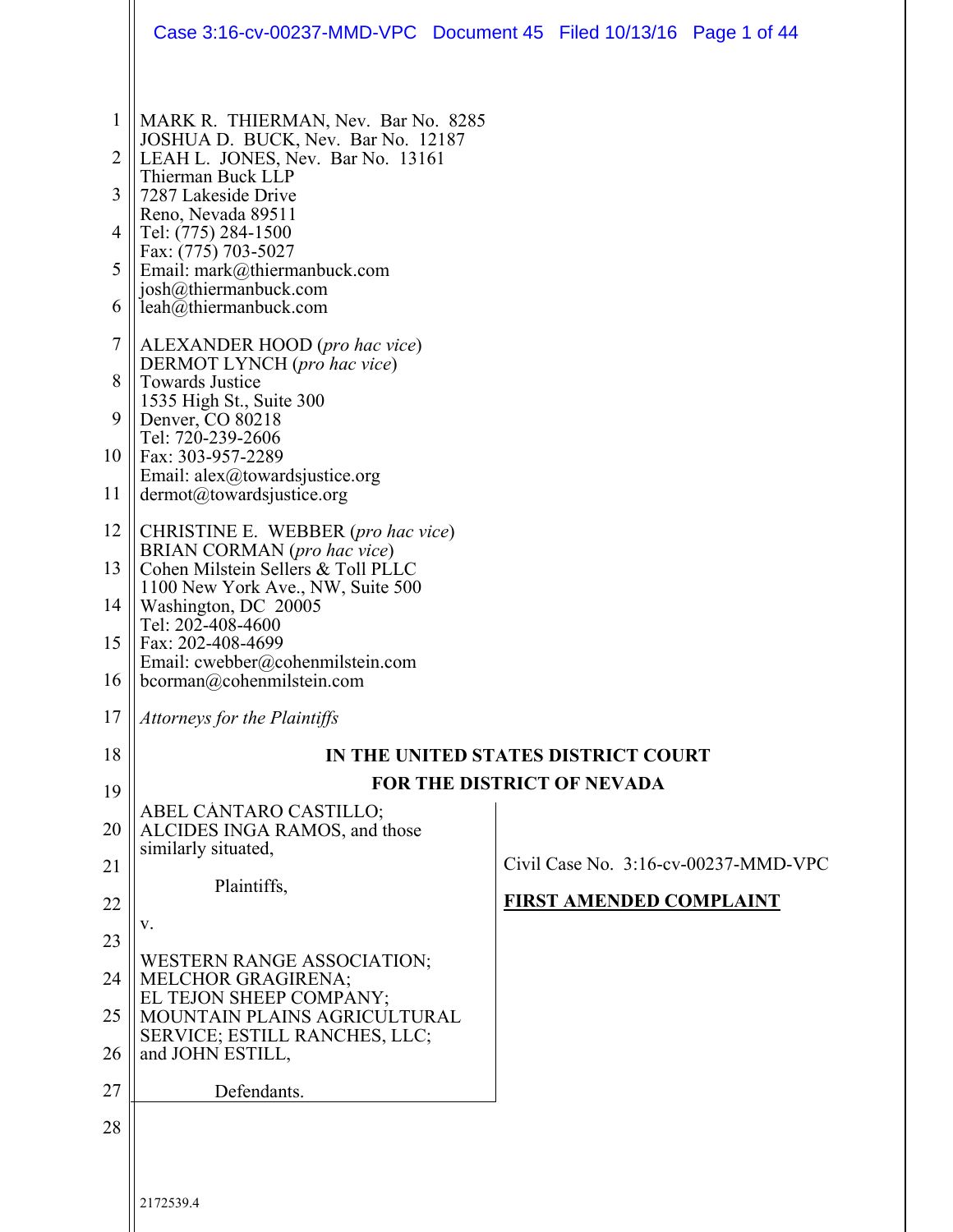#### **INTRODUCTION**

1. Plaintiffs Abel Cántaro Castillo and Alcides Inga Ramos were paid a shockingly low wage of as little as one or two dollars an hour for their work as shepherds in Nevada. This is well below the minimum wage of \$8.25 per hour that these men should have been paid under Nevada law and the \$8.25 minimum hourly wage required by the nonimmigrant temporary visa program under which he was employed.

2. These Plaintiffs are not alone in suffering either of these violations for the many hours of work he provided to the ranching industry in a single week. This is because their employers—Defendants here—have a policy of paying all shepherds they employ a low *monthly* salary that has the effect of creating illegally low *hourly* rates of pay, in light of the actual number of hours shepherds engage in compensable work.

12 13 14 15 16 17 18 19 3. This illegal pay policy principally manifests in two ways at issue in this case. First, Defendants Western Range Association (WRA) and Mountain Plains Agricultural Service (MPAS) each have policies of setting the wages of all Nevada shepherds, including Plaintiffs, at a rate of as little as \$800 per month, despite the fact that this translates to an effective wage rate of between one and two dollars an hour—much less than the Nevada minimum of \$8.25 per hour. Defendants El Tejon Sheep Company and Melchor Gragirena adopted and implemented this same illegal pay policy in acting as Mr. Cántaro's joint employers. And Defendants Estill Ranches, and John Estill adopted and implemented this same illegal policy in acting as Mr. Inga Ramos's joint employers.

20 21 22 23 24 25 26 4. Second, Defendants violated the terms of employment contracts required of employers who are granted permission to employ workers under what is commonly referred to as the "H-2A" visa program. This program, authorized by  $8 \text{ U.S.C.} \S 1101(a)(15)(\text{H})(\text{ii})(a)$  and the implementing regulations promulgated at 20 C.F.R. Part 655 Subpart B, requires that Nevada ranchers employing H-2A workers pay those workers and any U.S. workers similarly employed at least \$8.25 per hour (Nevada's minimum wage). Defendants violated this contractual obligation by choosing to pay a significantly lower hourly rate.

27 28

1

2

3

4

5

6

7

8

9

10

11

5. Plaintiffs, on their own behalf and those similarly situated, seek damages including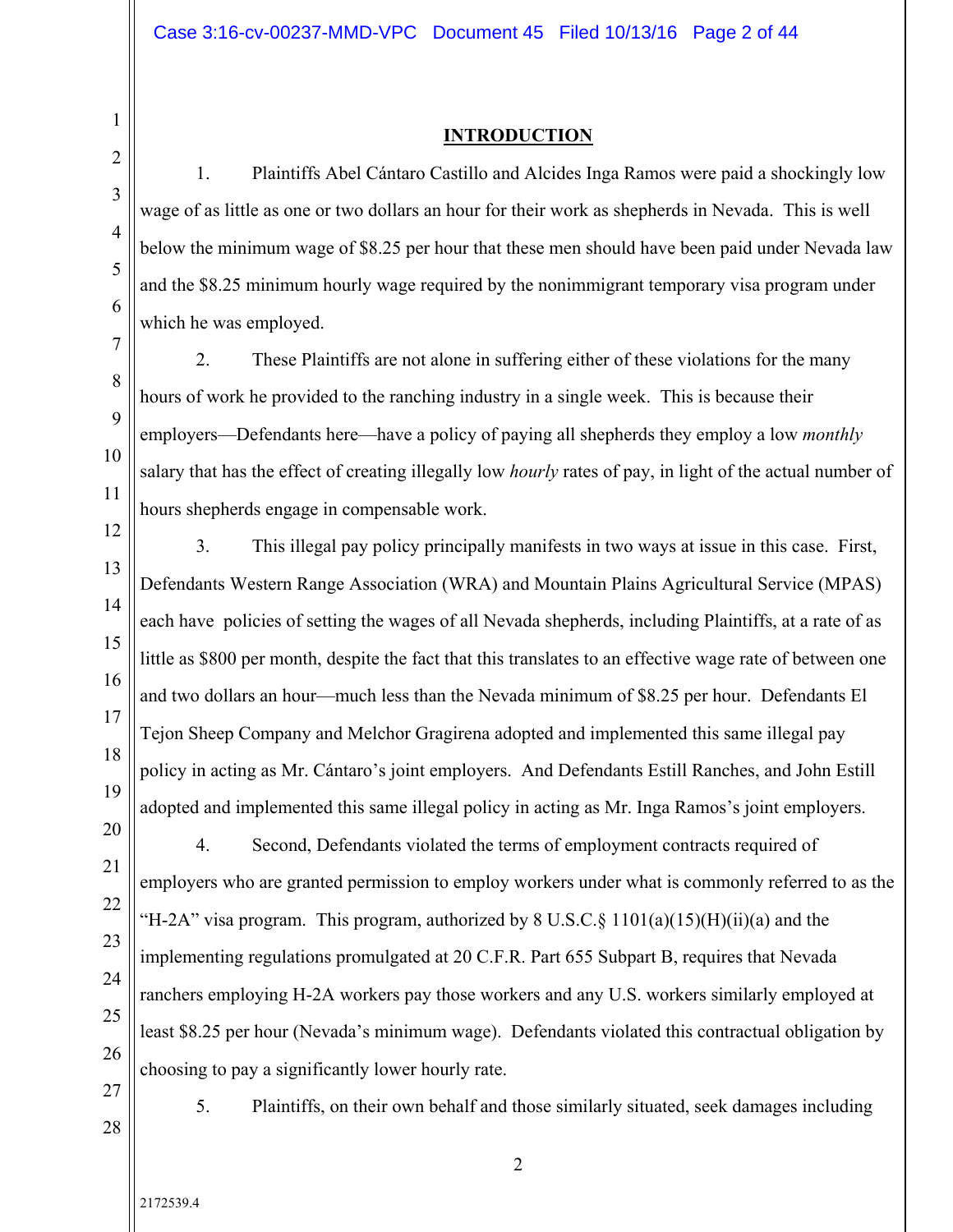the difference between the lawful hourly wages Defendants should have paid and what they were actually paid under Defendants' illegal pay policies. Plaintiffs also seek statutory and/or liquidated damages and attorneys' fees.

#### **JURISDICTION AND VENUE**

6. This Court has jurisdiction over this suit pursuant to 28 U.S.C. § 1331 for the claims brought under the contracts, which require the Court to resolve significant and serious questions of federal law under 8 U.S.C.  $\S$  1101(a)(15)(H)(ii)(a) and the regulations promulgated by the Department of Labor at 20 C.F.R. Part 655 Subpart B. It has supplemental jurisdiction over the state-law claims under 28 U.S.C. § 1367.

10 11 12 13 14 15 16 17 18 7. In addition and in the alternative, this Court has jurisdiction over the principal classaction state-law claims against WRA pursuant to 28 U.S.C. § 1332(d) because the matter in controversy for those claims exceeds the sum or value of \$5 million, exclusive of interest and costs, and at least one member of the plaintiff class is a citizen of a foreign state or a state different from any defendant. In particular, as described in greater detail below, at least 100 members of the class Mr. Cántaro seeks to represent were underpaid at least two thousand dollars per month for—at the least—a period of over six years, for a total of over \$10 million in unpaid wages.<sup>1</sup> Further, as described in greater detail below, approximately 27 of the class Mr. Inga Ramos seeks to represent were underpaid at least two thousand dollars per month for—at the least—a period of over six years, for a total of over \$2 million in unpaid wages. $<sup>2</sup>$ </sup>

19 20 21

1

2

3

4

5

6

7

8

9

8. Venue is proper pursuant to 28 U.S.C. § 1391(b)(2) because a substantial portion of the events giving rise to Plaintiffs' and the classes' claims to unpaid wages occurred while they were working as shepherds in Nevada.

23 24

22

25

 $\overline{a}$ 

26 27 <sup>1</sup> While there were an average of approximately 100 shepherds employed each year, given that many shepherds did not work all six years, many more individuals are members of the class.

<sup>28</sup> <sup>2</sup> While there were an average of approximately 27 shepherds employed each year, given that many shepherds did not work all six years, many more individuals are members of the class.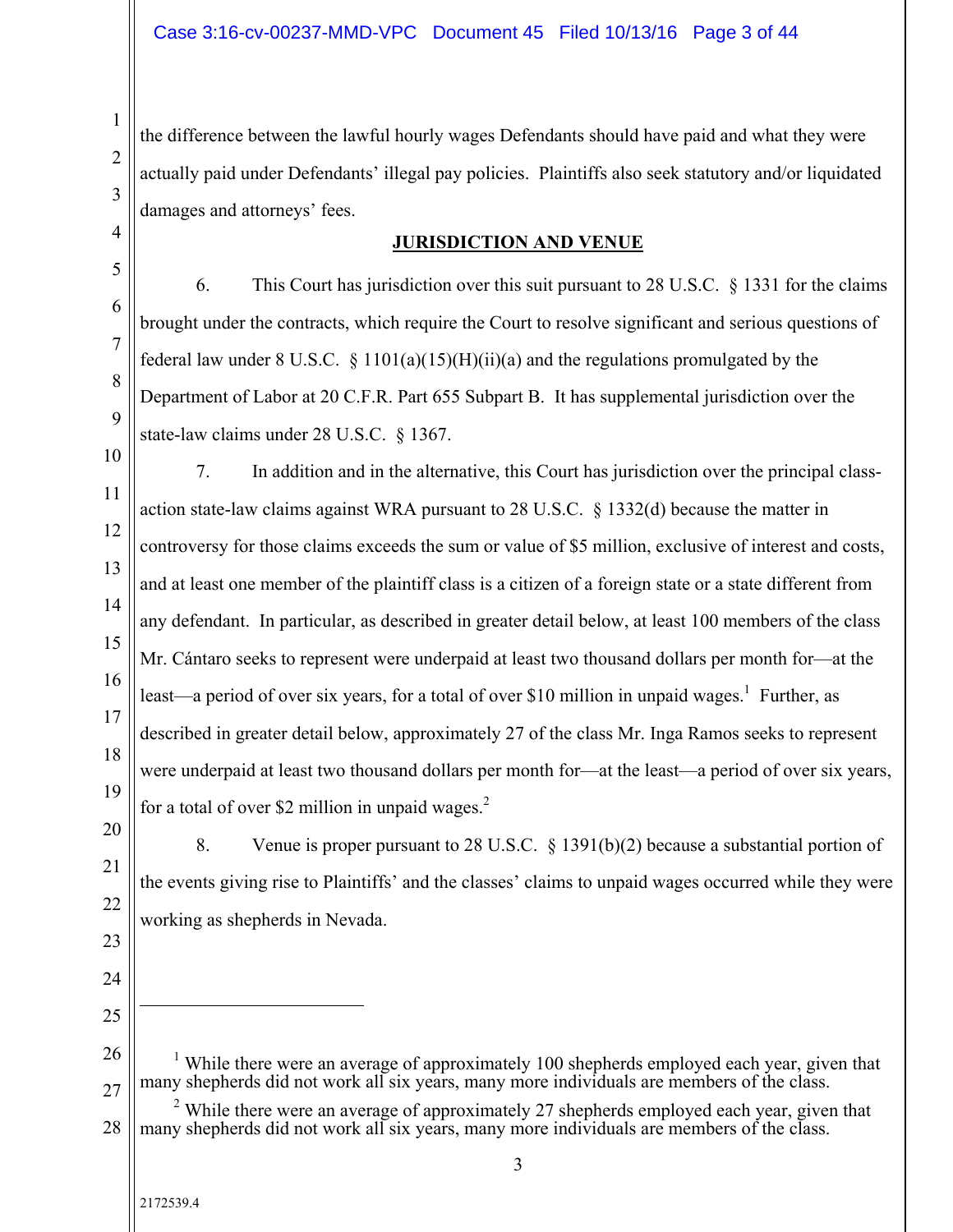Case 3:16-cv-00237-MMD-VPC Document 45 Filed 10/13/16 Page 4 of 44

#### **PARTIES**

2

3

1

9. Plaintiff Abel Cántaro is a former shepherd. He worked as a shepherd in California and Nevada from around October 2007 until around June 2014.

4 5 10. Plaintiff Alcides Inga Ramos is a former shepherd. He worked as a shepherd in Nevada from around April 2012 until around February 2013.

6 7 8 9 10 11. Defendant El Tejon Sheep Co. ("El Tejon") is a California corporation with its principal place of business at 5616 Hooper Way, Bakersfield, CA 93308, and is registered to do business in Nevada as a foreign corporation. Defendant El Tejon transacts business in Nevada by, among other things, employing shepherds such as Mr. Cántaro, who spend a substantial portion of the year grazing sheep on land outside of cities such as Elko, Nevada.

11 12 13 12. Defendant Melchor Gragirena resides in California and is the owner of El Tejon. Defendant Gragirena transacts business in Nevada by, among other things, employing shepherds who spend a substantial part of the year grazing sheep on land in Nevada.

14 15 16 17 13. Defendant Western Range Association ("WRA") is a California non-profit corporation with its principal place of business at 161 Fifth Avenue South, Suite 100, Twin Falls, Idaho 83301. WRA transacts business in Nevada by, among other things, recruiting and employing foreign shepherds, such as Mr. Cántaro, who work in Nevada.

18 19 14. Together, Defendants El Tejon, Mejchor Gragirena, and WRA will be referred to as "WRA Defendants."

20 21 22 23 15. Defendant Mountain Plains Agricultural Service ("MPAS") is a Wyoming non-profit corporation with its principal place of business at 811 N Glenn Rd, Casper, WY 82601. The MPAS transacts business in Nevada by, among other things, recruiting and employing foreign shepherds, such as Mr. Inga Ramos, who work in Nevada.

24 25 16. Defendant Estill Ranches, LLC, ("Estill Ranches") is a Nevada Limited Liability Company with its principal place of business in Gerlach, Nevada.

26 27 17. Defendant John Estill is an owner or operator of Estill Ranches, LLC. He also employed Mr. Inga.

28

18. Together, Defendants Estill Ranches and John Estill will be referred to as the "Estill

4

2172539.4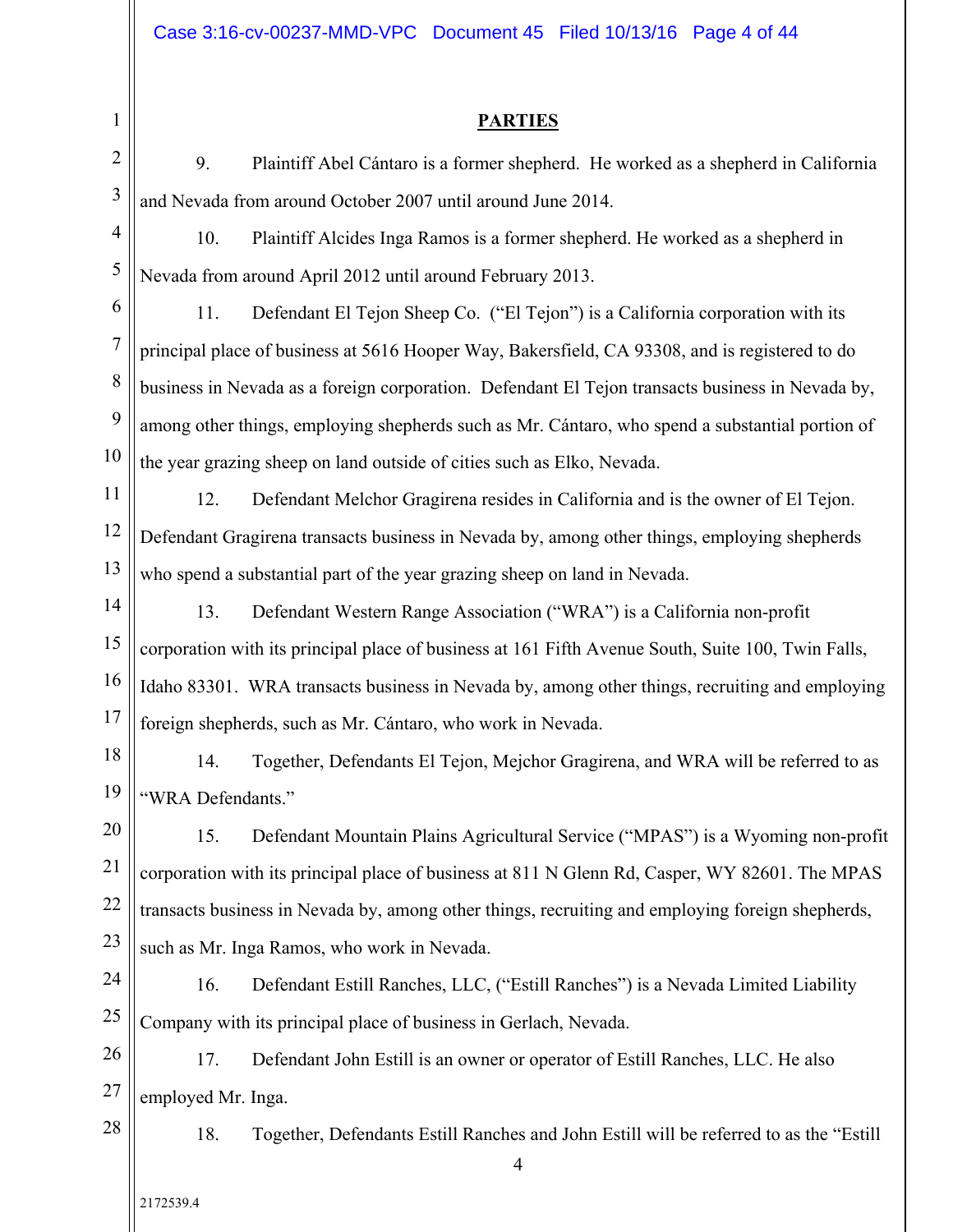Ranch Defendants."

1

2

3

4

5

6

7

8

9

10

11

12

13

14

19. Together, Defendants MPAS, Estill Ranches, and John Estill will be referred to as "MPAS Defendants."

#### **STATEMENT OF FACTS**

#### **The H-2A Program and the Obligations of H-2A Employers**

20. This is a case about the H-2A temporary agricultural worker program, which is administered jointly by the Departments of Labor ("USDOL") and Homeland Security. H-2A workers come to the United States on temporary agricultural visas, commonly referred to as H-2A visas.

21. An agricultural employer in the United States may only employ H-2A workers if the USDOL certifies that: (1) there are insufficient workers available in the United States to perform the work, and (2) the employment of the nonimmigrant temporary aliens will not adversely affect the wages and working conditions of United States workers similarly employed.

15 16 17 18 19 20 22. Agricultural employers or agricultural associations seeking the admission of H-2A workers must first file a temporary labor certification application with the USDOL. 20 C.F.R. § 655.130. This application must include a job offer, commonly referred to as a "clearance order" or "job order," that complies with applicable regulations. 20 C.F.R.  $\S 655.121(a)(1)$ . These regulations establish the minimum benefits, wages, and working conditions that the employer must offer to the employee in order to avoid adversely affecting similarly-situated United States workers. 20 C.F.R. §§ 655.120(a)(2), 655.122, 655.135, and 655.210.

21 22

23. In almost all material respects, both groups of Defendants use identically worded job orders when they seek to employ H-2A shepherds. Examples of such job orders are attached as Exhibits A and C.

24

23

25 26 27 24. The H-2A program regulations also specify that H-2A employers must agree to pay their workers the higher of the Adverse Effect Wage Rate (AEWR), the prevailing wage for the work in the geographic area where the work is to be performed, the federal minimum wage, the state minimum wage, the agreed-upon collectively bargained wage rate, or a wage set by judicial order.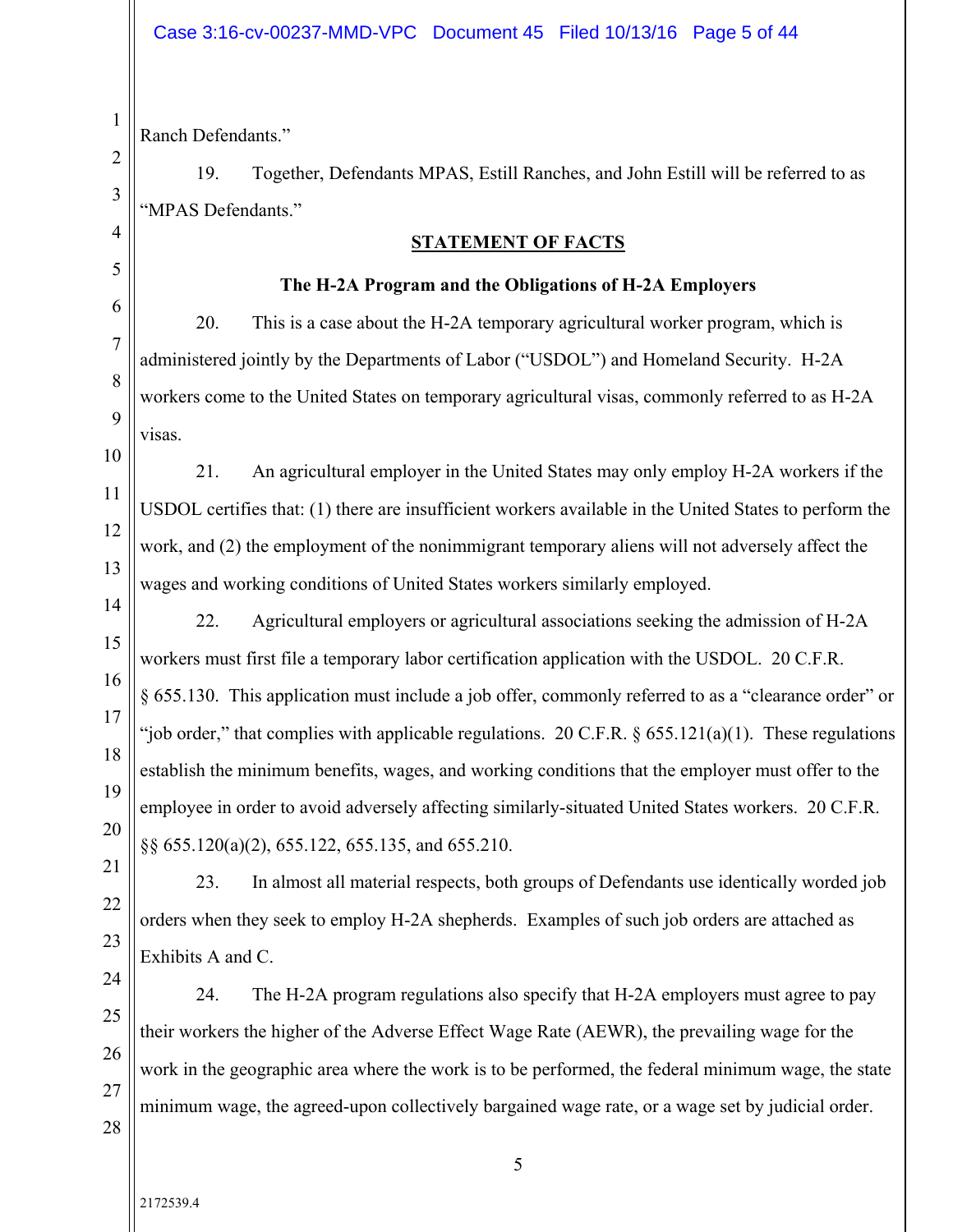#### Case 3:16-cv-00237-MMD-VPC Document 45 Filed 10/13/16 Page 6 of 44

Accordingly, if—as is the case here—an hourly minimum wage requirement established by state law requires the payment of a higher wage than a monthly AEWR (in light, for example, of the number of hours that the worker has labored), the H-2A regulations require that the state minimum wage be paid.

25. The H-2A program regulations require that each foreign worker receive a copy of an employment contract no later than the time that the worker applies for a visa to enter the United States under the H-2A program. U.S. workers employed by WRA or its member ranches, or by MPAS or its member ranches, must be provided the contract no later than the first day of work. In the absence of a contract containing all the required terms and conditions of employment, the job order required by the USDOL will be deemed to be the required employment contract or will supplement the contract provided by the employer. That job order includes the promise to comply with governing law, including the Nevada law setting the minimum wage.

13 14 15 16 26. In the contracts they enter into with all H-2A shepherds, including with Plaintiffs. and other Class Members, all Defendants explicitly agree to comply with all H-2A program regulations—including the H-2A program's requirement that an employer pay the state minimum wage if that is higher than the AEWR.

17 18 19 20 21 22 23 24 25 26 27. A requirement to comply with the H-2A rules is a term of the employment agreement WRA Defendants enter into with all H-2A shepherds. For example, a sample of a form contract, which is similar to the one Plaintiff Cántaro likely entered into with the WRA Defendants, is attached as Exhibit B. As this contract states, the H-2A shepherd's employer "agrees to comply with all applicable laws of the United States and the individual states, including but not limited to compliance with all immigration laws." Ex. B at 1. Further, in the job orders for H-2A shepherds, such as the one included as Exhibit A, WRA Defendants agree "to abide by the regulations at 20 C.F.R.  $[\S]$  655.135." Ex. A at 7. In turn, 20 C.F.R.  $\S$  655.135(e) requires that during the period of employment covered by the H-2A certification, "the employer must comply with all applicable Federal, State and local laws and regulations . . . ."

27 28

2172539.4

1

2

3

4

5

6

7

8

9

10

11

12

28. MPAS Defendants make a similar commitment in job orders, which "serve as the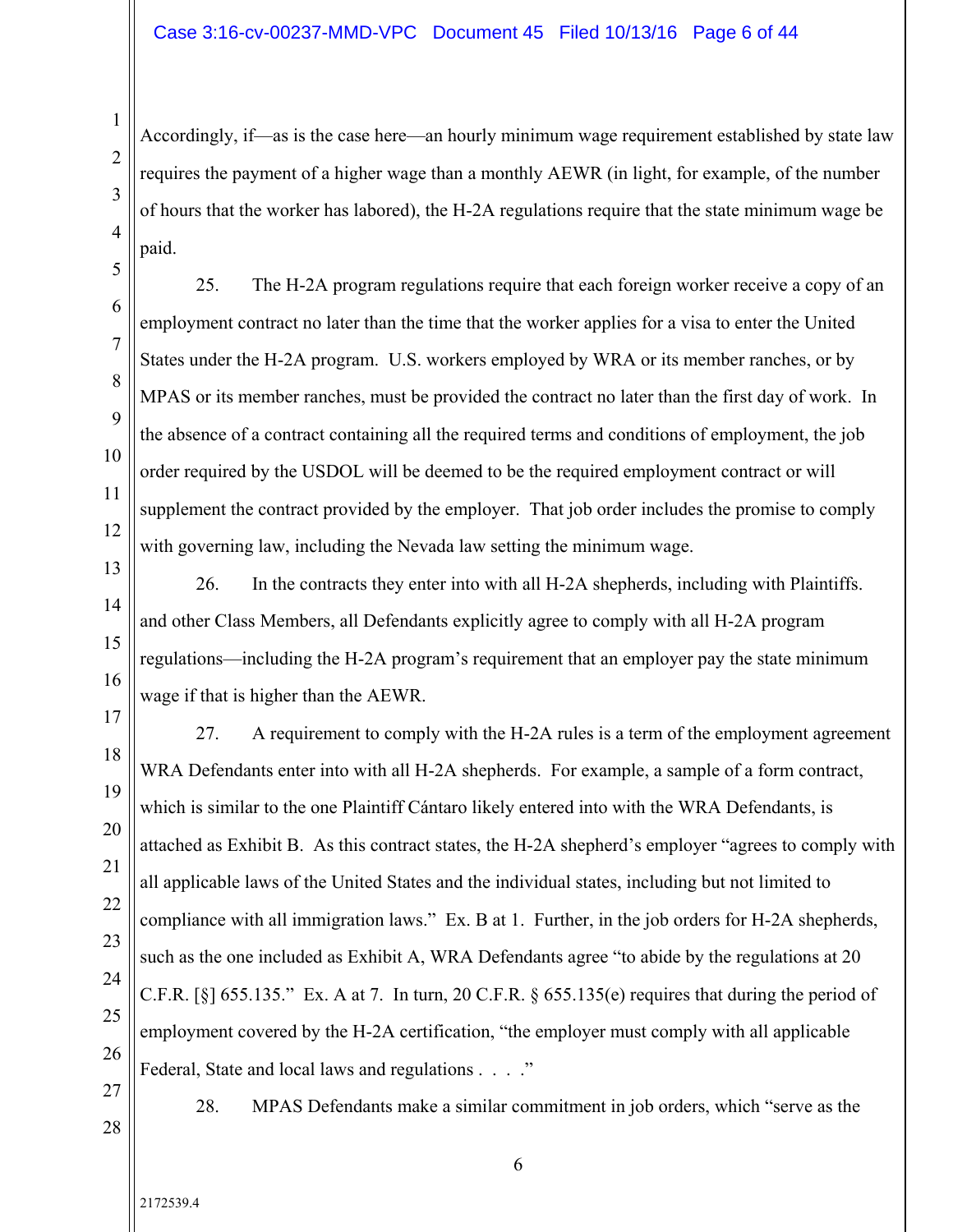work contract for workers employed by Mountain Plains Agricultural Service members." Ex. C at 5, and which accordingly require employers to pay a state minimum wage if that wage is higher than a wage set by DOL.

#### **Plaintiff Cántaro's Employment as an H-2A Shepherd**

29. In 2007, a representative of Defendant WRA in Peru first recruited Mr. Cántaro to be a shepherd in the United States while Mr. Cántaro was living near Huancayo, Peru.

30. The WRA representative made Mr. Cántaro sign a document in which WRA established many of the conditions under which Mr. Cántaro would work in the United States.

31. The WRA representative directed how Mr. Cántaro should obtain an H-2A visa to work in the United States and required Mr. Cántaro to take a number of trips from Huancayo to Lima, Peru, to comply with the policies WRA had established for hiring foreign shepherds to work in the United States. These policies included a WRA-ordered medical exam that was a condition of employment, a WRA-ordered review of Mr. Cántaro's criminal records, and a WRA-directed interview to determine if Mr. Cántaro had the skills necessary to work as a shepherd.

32. In the United States, Mr. Cántaro was employed by one particular WRA ranch, Defendant El Tejon Sheep Company, which is owned and managed by Defendant Gragirena.

33. Subject to confirmation through discovery, when Mr. Cántaro arrived at El Tejon ranch, Mr. Cántaro signed another contract, similar to the one included as Exhibit B, which was prepared by Defendant WRA and set additional terms of employment with which Mr. Cántaro had to comply. One such requirement was that Mr. Cántaro work at any ranch managed by Defendant WRA and that he agree to be transferred to another WRA ranch at any time—regardless of whether it was his preference to stay on the ranch to which he was originally assigned and regardless of whether the individual WRA ranch on which he worked agreed to the transfer.

24 25 26

1

2

3

4

5

6

7

8

9

10

11

12

13

14

15

16

17

18

19

20

21

22

23

34. Defendant El Tejon was also a party to this WRA-prepared contract. Upon information and belief, based on it being the policy of WRA, Defendant El Tejon signed a contract similar to the one attached here as Exhibit B. That contract identifies Defendant El Tejon as Mr. Cántaro's employer and obligated Defendant El Tejon to comply with a number of contractual

28

27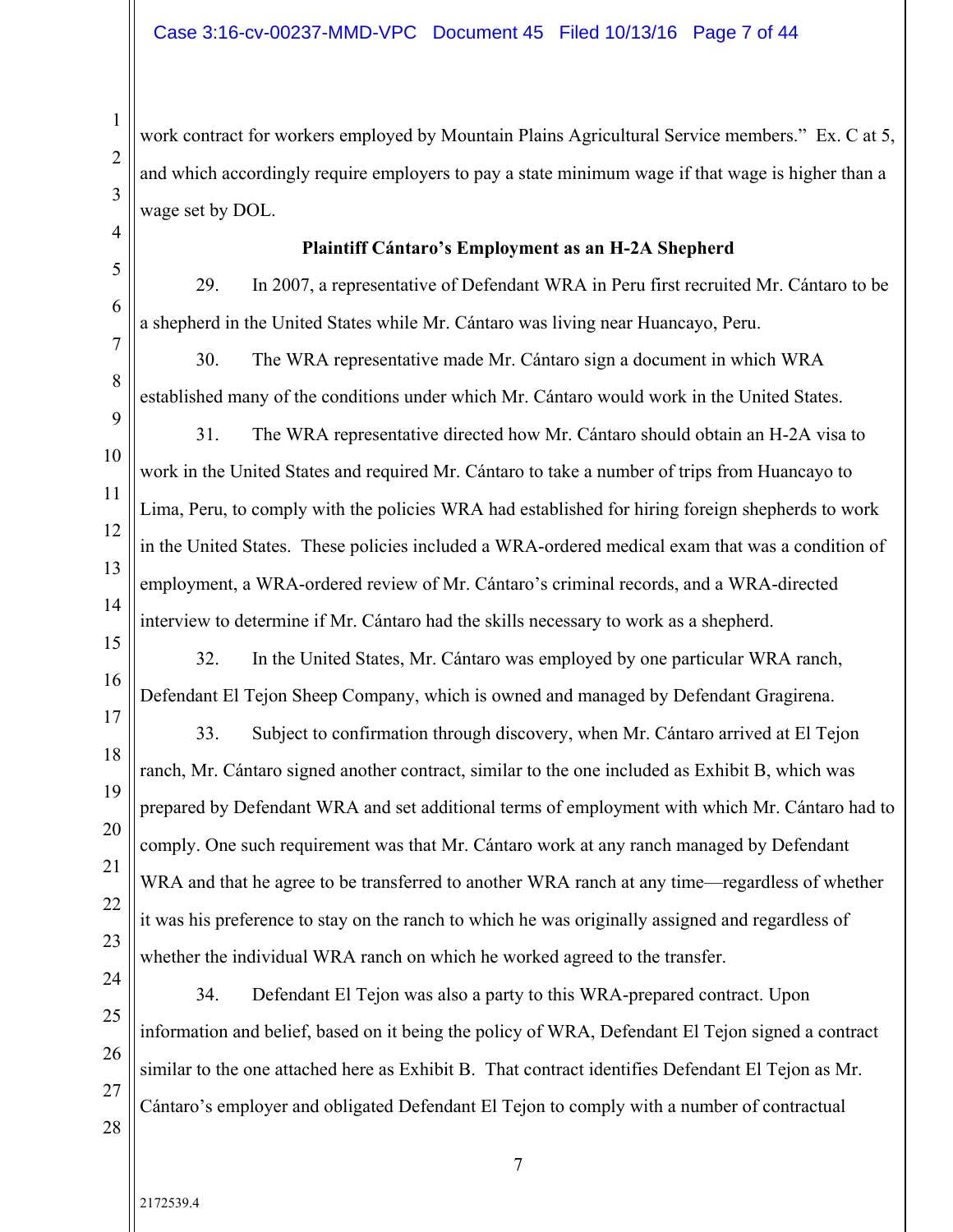provisions, such as paying Mr. Cantaro's wages, keeping records of his employment and wages, and providing him with tools and equipment to perform his work. *See* Ex. B.

3

4

1

2

35. All shepherds employed by Defendant WRA are subject to the same employment policies as those described above because all WRA shepherds sign the same or substantially similar employment contracts as a condition of working for Defendant WRA. *See* Ex. B. The terms of WRA employment contracts are described in *Ruiz v. Fernandez*, 949 F. Supp. 2d 1055, 1063-71 (E.D. Wash. 2013), where another court in this Circuit concluded that Defendant WRA was a joint employer of shepherds such as Mr. Cántaro.

36. The WRA self-declares in the certifications required by the H-2A program and provided to the USDOL that it is a joint employer, along with its member ranches, for purposes of the employment of H-2A shepherds and United States workers similarly employed. *See* Ex. A at 1.

37. Defendants El Tejon and Gragirena also entered into employment agreements with Plaintiff Cántaro.

15 16 17 18 19 20 38. Defendant Gragirena employed Mr. Cántaro by establishing a reasonable degree of oversight over Mr. Cántaro's work. For example, for a substantial portion of each year, Defendant Gragirena would often observe and direct how Mr. Cántaro would perform specific tasks as a shepherd, indicating, for example, which sheep Mr. Cántaro should focus on birthing or directing Mr. Cántaro to perform a specific task, such as to repair a fence to prevent sheep from escaping from a specific area or to work with a specific pregnant ewe that Defendant Gragirena predicted would have a complicated pregnancy or would have trouble producing milk.

39. Defendant Gragirena would also instruct H-2A shepherds, including Mr. Cántaro, how to perform certain tasks at his ranch, and would then have the shepherd repeat the tasks he had performed. Defendant Gragirena would observe the H-2A shepherds performing these tasks until they had performed them to his satisfaction

26 27 28 40. Defendant Gragirena also gave Mr. Cántaro detailed instructions to be followed throughout the course of a workweek. For example, Defendant Gragirena would tell Mr. Cántaro to graze his sheep on one specific plot of land for a specific period of time and then asked that Mr.

21

22

23

24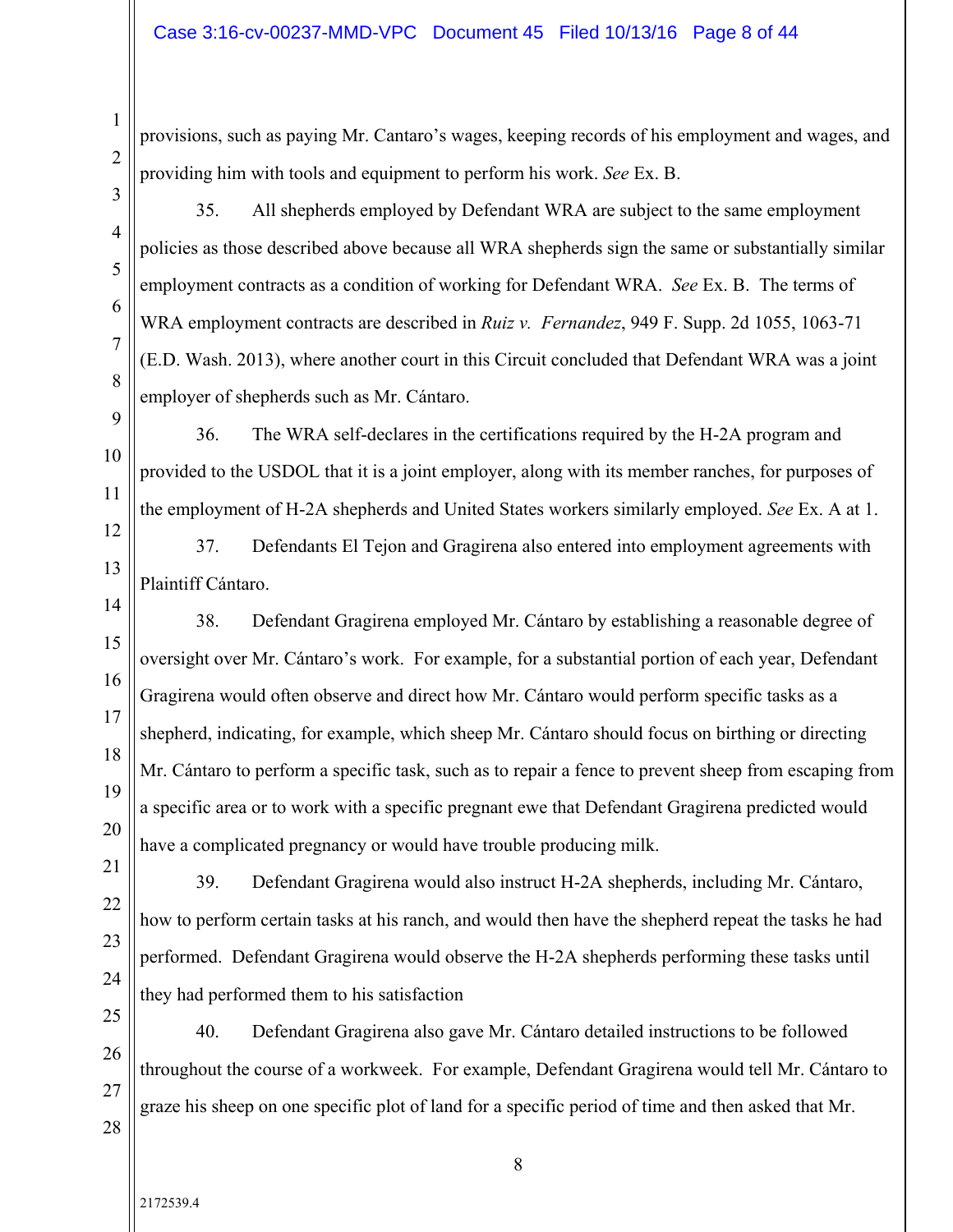#### Case 3:16-cv-00237-MMD-VPC Document 45 Filed 10/13/16 Page 9 of 44

Cántaro move to a specific different plot of land. Similarly, Defendant Gragirena would communicate by phone with Mr. Cántaro and ask him to make sure to move his sheep to a specific meeting point in the mountains near Elko on a specific day, in preparation for the sale of the lambs.

5 6

7

8

1

2

3

4

41. On other occasions, Defendant Gragirena used an intermediary—normally Defendant Gragirena's foreman—to direct that Mr. Cántaro perform specific tasks, such as to move sheep from one location to another in the mountains near Elko, Nevada.

42. Defendant Gragirena would also bring Mr. Cántaro his checks on the pay days or have an intermediary perform this same function.

9

10 11 43. Mr. Cántaro worked for the WRA Defendants from 2007 until June 2014, generally returning to Peru for short periods of time every three years but otherwise working as a U.S.-based shepherd.

12 13 14 15 16 44. For all of Mr. Cántaro's time as a shepherd, he generally worked from approximately mid-October until approximately early to mid-April near Bakersfield, California, assisting with lambing and other work as assigned. Then, from approximately mid-April until approximately late September or early October, Mr. Cántaro grazed his herd alone on public lands near Elko, Nevada.

45. This case only concerns the time Mr. Cántaro, or others similarly situated, worked in Nevada.

18 19 20 22 46. The WRA H-2A job orders specified that the work hours were 24 hours a day and seven days per week; the work hours are among the terms and conditions of employment that must be contained in the contract and job order and disclosed to any shepherd employed by the WRA or its member ranches, including Defendants El Tejon Sheep Company and Defendant Gragirena.

23

21

17

47. Under the terms of the H-2A program, the employer must pay for the work offered in the job order or employment contract, in this instance 24 hours of work, seven days per week.

24 25 26 48. During all of his time as a shepherd in Nevada, Mr. Cántaro almost never declined work and was often engaged by the WRA Defendants to be on duty in his workplace 24 hours a day, seven days a week.

27

49. During every week of his employment by the WRA Defendants, including for

9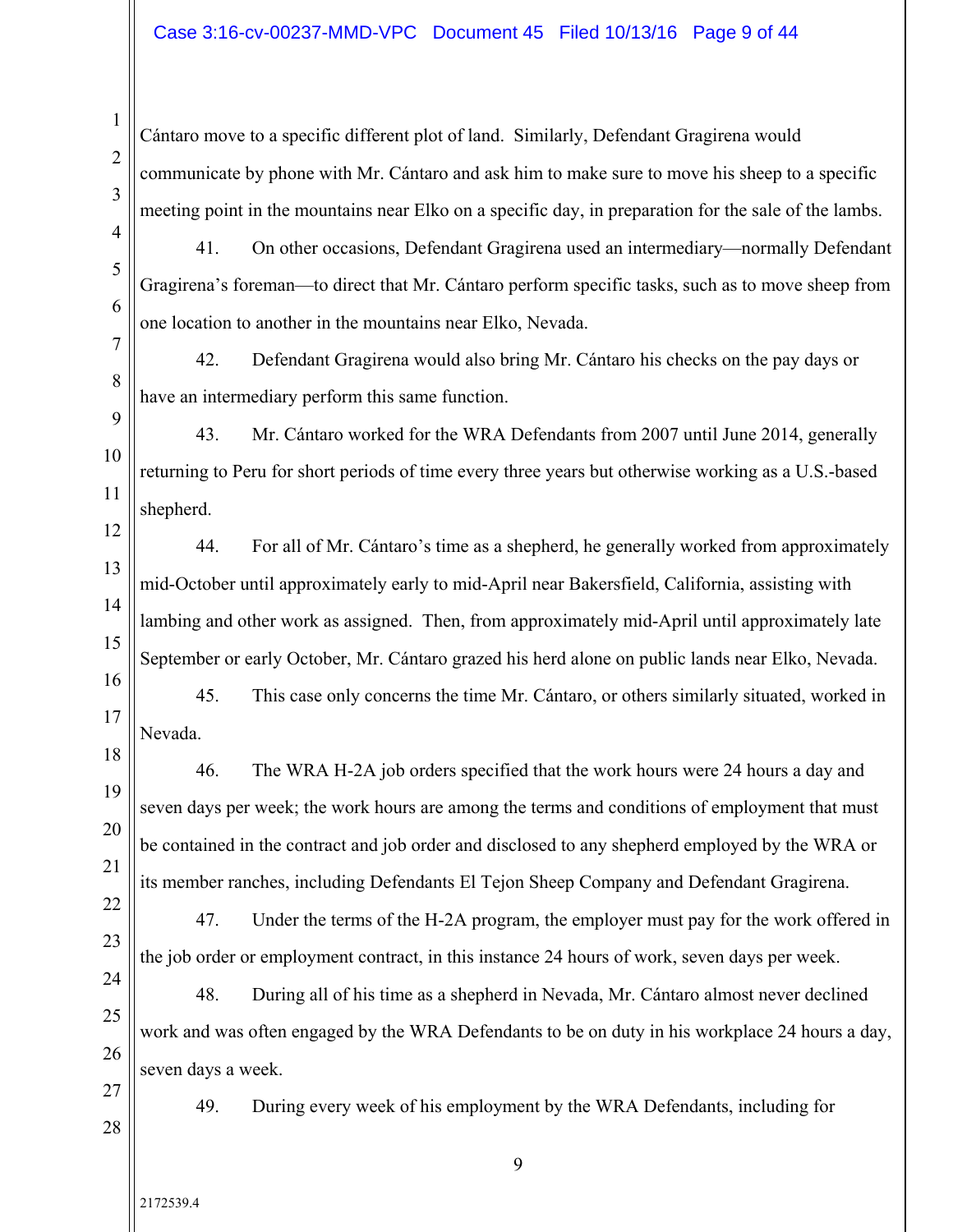example, the time period of June 1-30, 2013, Mr. Cántaro worked well over 40 hours per week, and was on duty in his workplace 24 hours per day, seven days per week pursuant to the terms of the job order and Defendants' requirement that he remain near the flock and guard them from predators. Thus, during each week in the month of June 2013, Mr. Cántaro worked 168 hours, but he was paid only approximately \$1422.55 for that entire month.<sup>3</sup> This monthly wage amounts to \$331.93 per week, which works out to only \$1.98 per hour.

8 50. All or almost all of the other shepherds working with Mr. Cántaro worked according to the same or similar schedule as the one described above. Mr. Cántaro knows this because he would meet the other shepherds at various times during the year: for example, during the time he was assisting with lambing and during the time when he was preparing the lambs for sale.

51. Mr. Cántaro began his last work contract with the WRA Defendants in or around late October 2013, after returning from an approximately three-month stay in Peru. Upon arrival, he again performed his work near Bakersfield, CA from October 2013 until around early April 2014.

14 15 16 52. The WRA Defendants then transported Mr. Cántaro to public lands near Elko, Nevada, in April 2014.

17 53. During this time, Mr. Cántaro developed a severe infection in a tooth that required immediate medical attention.

54. As a result, Mr. Cántaro repeatedly requested that Defendant Gragirena or his foreman provide him with access to medical attention, but neither complied with the request.

55. This medical condition was exacerbated by the poor conditions in which Mr. Cántaro was living, where he had insufficient access to water, adequate shelter, and a balanced diet.

22 23 24 25 56. By failing to provide medical attention or adequate living conditions, the WRA Defendants violated numerous laws, including the H-2A regulations designed to protect H-2A workers. The WRA Defendants accordingly breached the employment agreements they entered into

26

 $\overline{a}$ 

1

2

3

4

5

6

7

9

10

11

12

13

18

19

20

21

<sup>28</sup>  $3$  As noted above, he might have been paid a little more than this sum, and Plaintiffs will confirm this through discovery.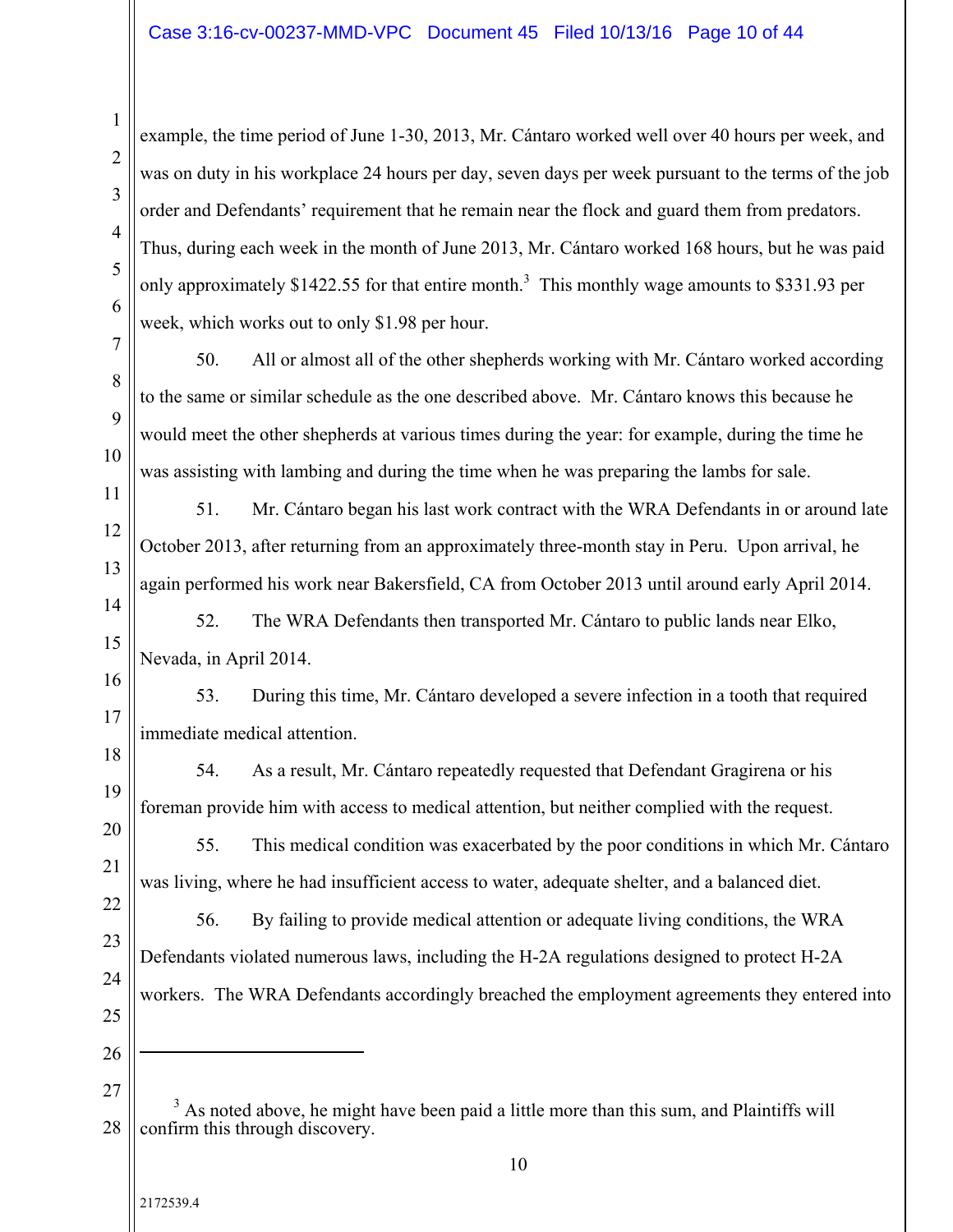with Mr. Cántaro.

57. In or about June 2014, Mr. Cántaro feared that if he did not obtain medical attention immediately, he could be seriously injured or worse. He was also concerned that he would shortly be required by Defendant Gragirena to travel to a more isolated region in the mountains near Elko, where medical attention would be even more difficult to obtain. He therefore left Mr. Gragirena's employ and sought medical attention for his worsening condition.

8 9 58. Mr. Cántaro was not paid any wages for approximately the last ten days of his work with the WRA Defendants.

1

2

3

4

5

6

7

10

11

# **Plaintiff Inga Ramos's Employment as an H-2A Shepherd**

59. In the first few months of 2012, a representative of Defendant MPAS in Peru first recruited Mr. Inga to be a shepherd in the United States while Mr. Inga was living near Huancayo, Peru.

13

14

15

16

12

60. The MPAS representative made Mr. Inga sign a form contract in which MPAS established many of the conditions under which Mr. Inga would work in the United States, including his monthly salary, the location of his work, and certain requirements he had to meet to continue working as a shepherd for MPAS.

17

18 19 20 21 22 23 61. The MPAS representative directed how Mr. Inga should obtain an H-2A visa to work in the United States and required Mr. Inga to take a number of trips from near Huancayo, Peru, to Lima, Peru, to comply with the policies MPAS had established for hiring foreign shepherds to work in the United States. These policies included visiting a DHL office on various days to send documents to or receive documents from the United States embassy. They also included instructions on how and when Mr. Inga would travel to the United States and types of documents or other items he would need at various stages of the visa-acquisition and travel process.

62. In the United States, Mr. Inga was employed by one particular MPAS ranch,

25 26 Defendant Estill Ranches, LLC ("Estill Ranches"), which is owned and managed by Defendant John Estill.

27 28

24

63. Subject to confirmation through discovery, when Mr. Inga arrived at Estill Ranches,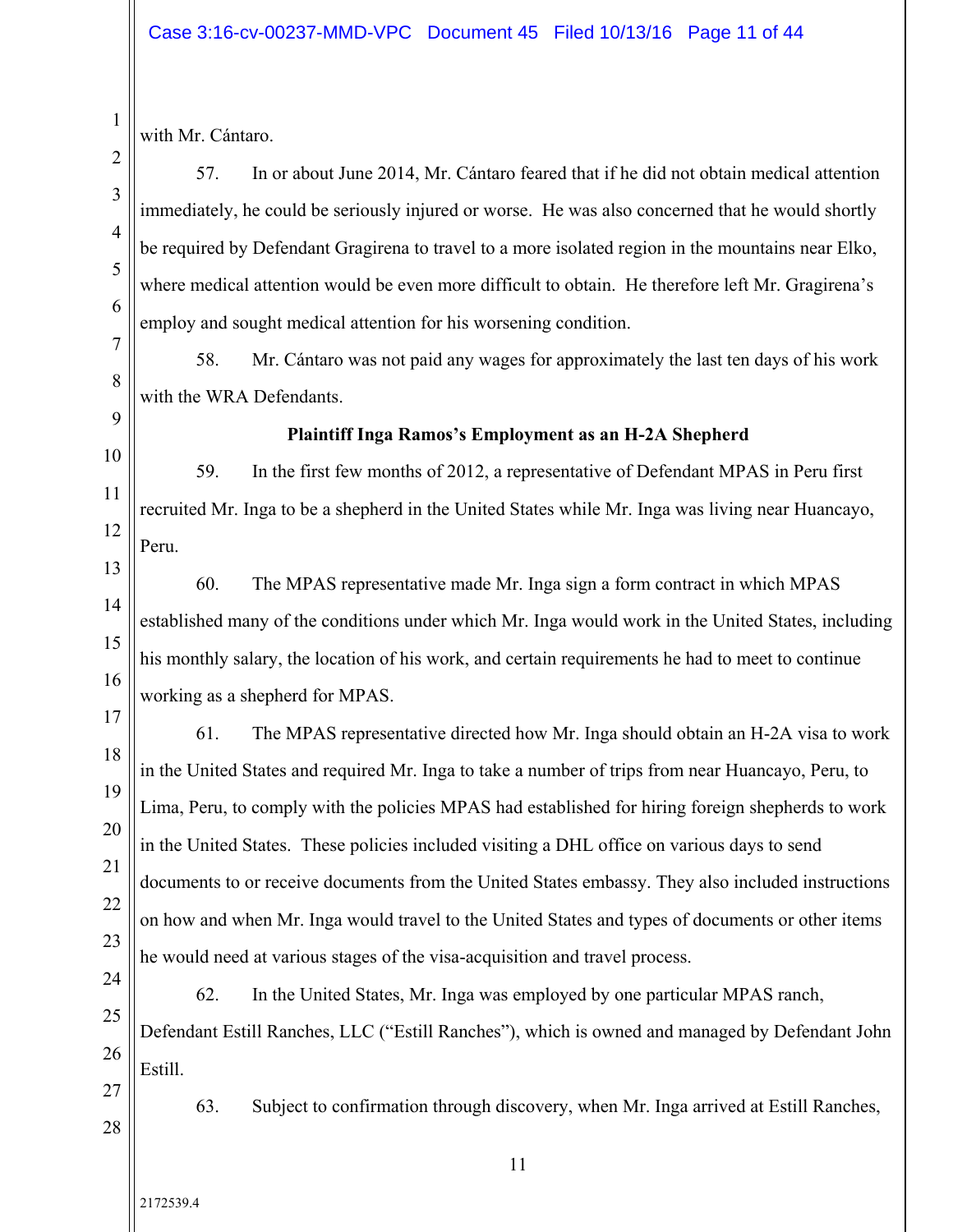Mr. Inga signed another contract, which was prepared by Defendant MPAS, which set additional terms of employment with which Mr. Inga had to comply.

64. Upon information and belief, Defendant Estill Ranches was also a party to this MPAS-prepared contract.

65. All or almost all shepherds employed by Defendant MPAS are subject to the same employment policies as those described above because all or almost all MPAS shepherds sign the same or substantially similar employment contracts as a condition of working for Defendant MPAS.

66. MPAS also self-declared in the certifications required by the H-2A program and provided to the USDOL that it was a shepherd employer, along with its member ranches, for purposes of the employment of H-2A shepherds and United States workers similarly employed. For example, in one job order from the relevant period when Mr. Inga worked on Estill Ranches, which is attached as Exhibit C, the Executive Director of MPAS signed the "employer's certification" that the MPAS-prepared job order for Estill Ranches complied with the requirements of the H-2A visa program. *See* Ex. C at 2.

15 16 17 67. MPAS also prepared a uniform attachment for all of its NV H-2A job orders establishing terms of employment for all H-2A shepherds it recruited to work in Nevada. *See* Ex. C at 3-6.

18 19

20

21

22

23

1

2

3

4

5

6

7

8

9

10

11

12

13

14

68. Defendants Estill Ranches and John Estill also employed Mr. Inga.

69. Defendant John Estill employed Mr. Inga by establishing a reasonable degree of oversight over Mr. Inga's work. For example, for a substantial portion of each year, Defendant John Estill would observe and direct how Mr. Inga would perform specific tasks as a shepherd, indicating, for example, which sheep Mr. Inga should focus on moving around the range or directing Mr. Inga to perform a specific task, such as to repair a fence.

24 25

26

70. On other occasions and because he did not speak fluent Spanish and Mr. Inga did not speak English, Defendant John Estill used an agent—normally one of his foremen—to direct that Mr. Inga perform specific tasks, such as to move sheep from one location to another.

12

27 28

2172539.4

71. Defendant John Estill would also bring Mr. Inga his checks on pay days or have an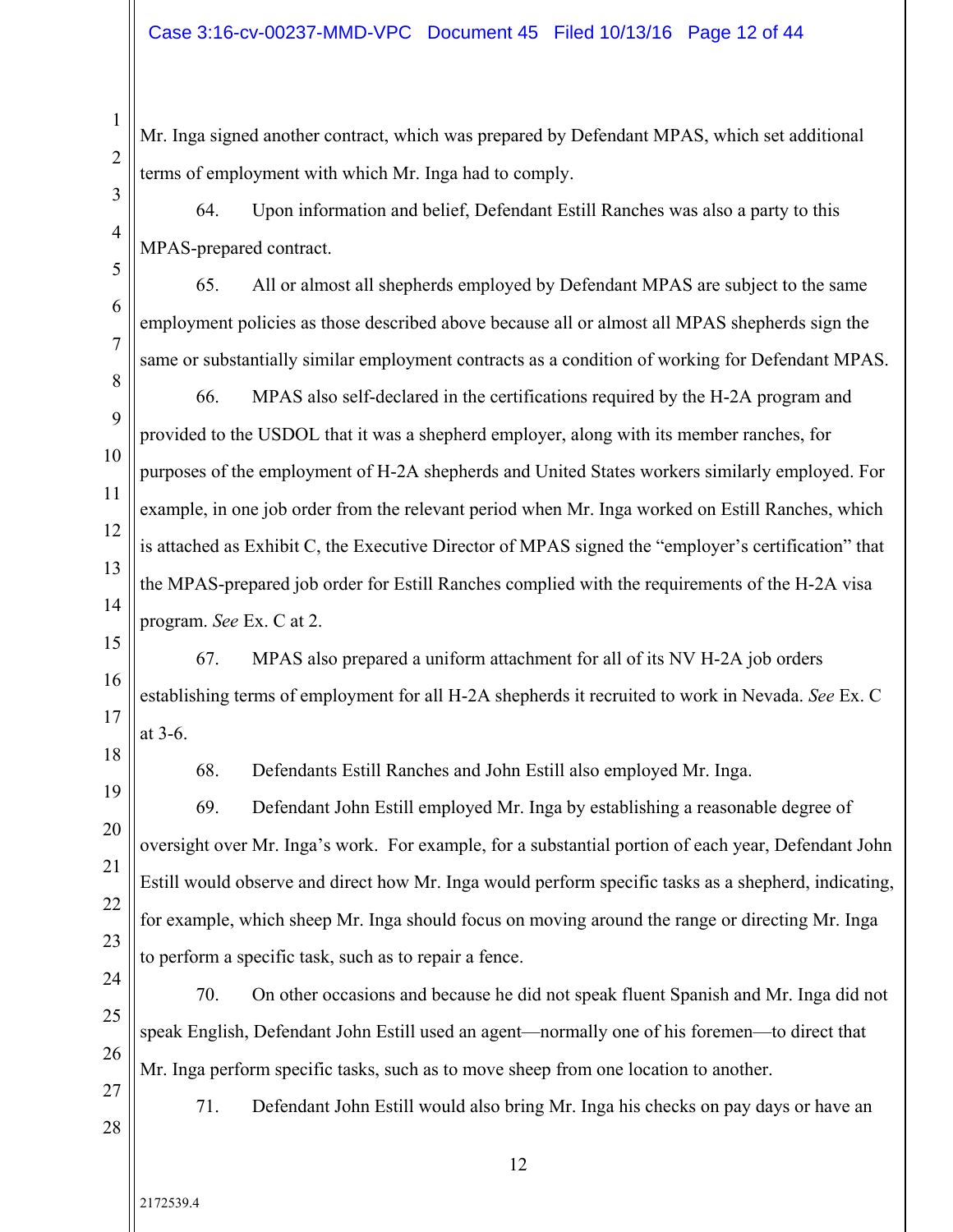agent perform this same function on their behalf.

72. Mr. Inga worked for the MPAS Defendants from April 2012 until February 2013. He believes he worked all of this time in or near Gerlach, Nevada.

4 5

6

7

11

12

1

2

3

73. The MPAS H-2A job orders specified that the work hours were 24 hours a day and seven days per week; the work hours are among the terms and conditions of employment that must be contained in the contract and job order and disclosed to any shepherd employed by MPAS or its member ranches, including Defendants Estill Ranches and John Estill.

8 9 10 74. Under the terms of the H-2A program, the employer must pay for the work offered in the job order or employment contract, in this instance 24 hours of work, seven days per week. *See* Ex. C at 3.

75. During all of his time as a shepherd, Mr. Inga almost never declined work and was often engaged by Defendants to be on duty in his workplace 24 hours a day, seven days a week.

13 14 15 16 17 18 19 76. During every week of his employment by Defendants, including for example, the time period of January 1-31, 2013, Mr. Inga worked well over 40 hours per week, and was on duty in his workplace 24 hours per day, seven days per week pursuant to the terms of the job order and the MPAS Defendants' requirement that he remain near the flock and guard them from predators. Thus, during each week in the month of June 2013, Mr. Inga worked 168 hours, but he was paid only approximately \$800 for that entire month. This monthly wage amounts to \$184.76 per week, which works out to only \$1.09 per hour.

20

21

22

23

77. All or almost all of the other shepherds working with Mr. Inga worked according to the same or similar schedule as the one described above. Mr. Inga knows this because he would meet the other shepherds at various times during the year: for example, back at the ranches just before or after the ranches' lambing season.

24 25

26

27

78. Mr. Inga was also living in dangerous and unsanitary conditions when he was working for the MPAS Defendants. He had insufficient access to water, adequate shelter, and a balanced diet. In particular, Mr. Inga lived in a camper with insufficient heating and no place to store any perishable items. The camper was also insufficiently insulated and had holes through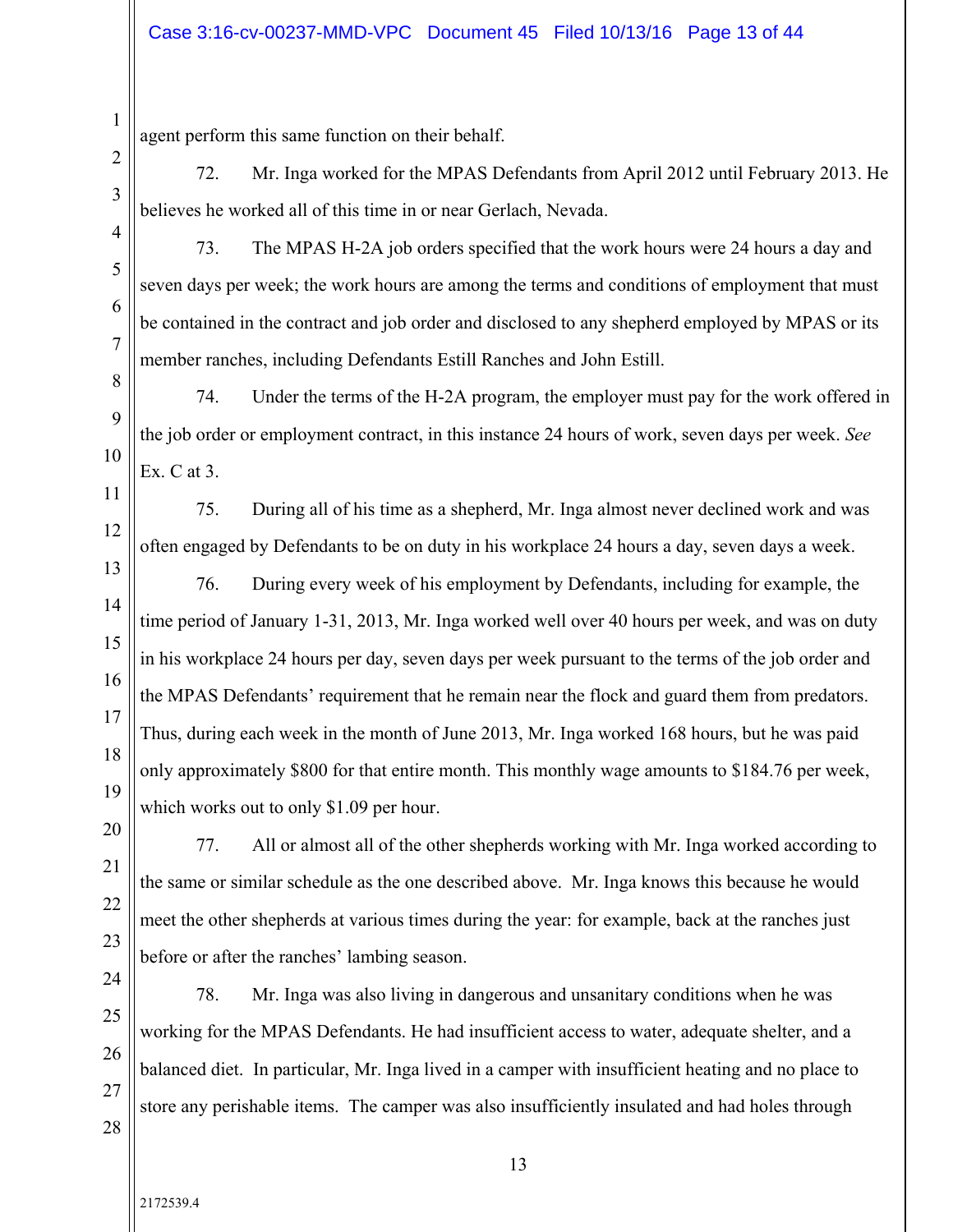which rodents and wind would pass. The MPAS Defendants also provided Mr. Inga with insufficient food: he often mainly ate potatoes and sometimes had to share his food with his sheep dogs, as they had insufficient food themselves.

79. By failing to provide adequate living conditions, the MPAS Defendants violated numerous laws, including the H-2A regulations designed to protect H-2A workers. The MPAS Defendants accordingly breached the employment agreements they entered into with Mr. Inga.

80. In or around February 2013, Mr. Inga had had enough of the bad conditions. In part because of the bad conditions and the poor pay, Mr. Inga ended his employment relationship with the MPAS Defendants.

10 81. Mr. Inga was not paid any wages for approximately the last 15 days of his work with the MPAS Defendants.

12

11

1

2

3

4

5

6

7

8

9

#### **The H-2A Visa Program for Shepherds and Defendants' Wage Policies**

13 14 15 82. As described above, most shepherds, including Plaintiffs, work in the United States under the H-2A program, which is administered by the USDOL and the Department of Homeland Security.

16 17 18 19 83. The USDOL has implemented special rules regulating H-2A workers in the sheepherding industry. As part of these special rules, the USDOL, among other things, sets a wage floor which must be paid to the workers admitted under the labor certification, or it will not approve H-2A visa applications.

20 21 22 23 24 25 84. As relevant here, the USDOL-established wage floor for shepherds requires the payment of the *highest* of (i) the Adverse Effect Wage Rate (AEWR) determined for every state where the work will be performed; (ii) the federal minimum wage; (iii) the state minimum wage for the state where the work is performed; or, (iv) an agreed-upon collectively bargained wage. All employers under the H-2A program are required to both promise to pay and to actually pay the higher of the above specified pay rates. *See* 20 C.F.R. § 655.120 and 655.210.

26 27 28 85. The Nevada state minimum wage for the work performed by the shepherds in Nevada is \$8.25.

2172539.4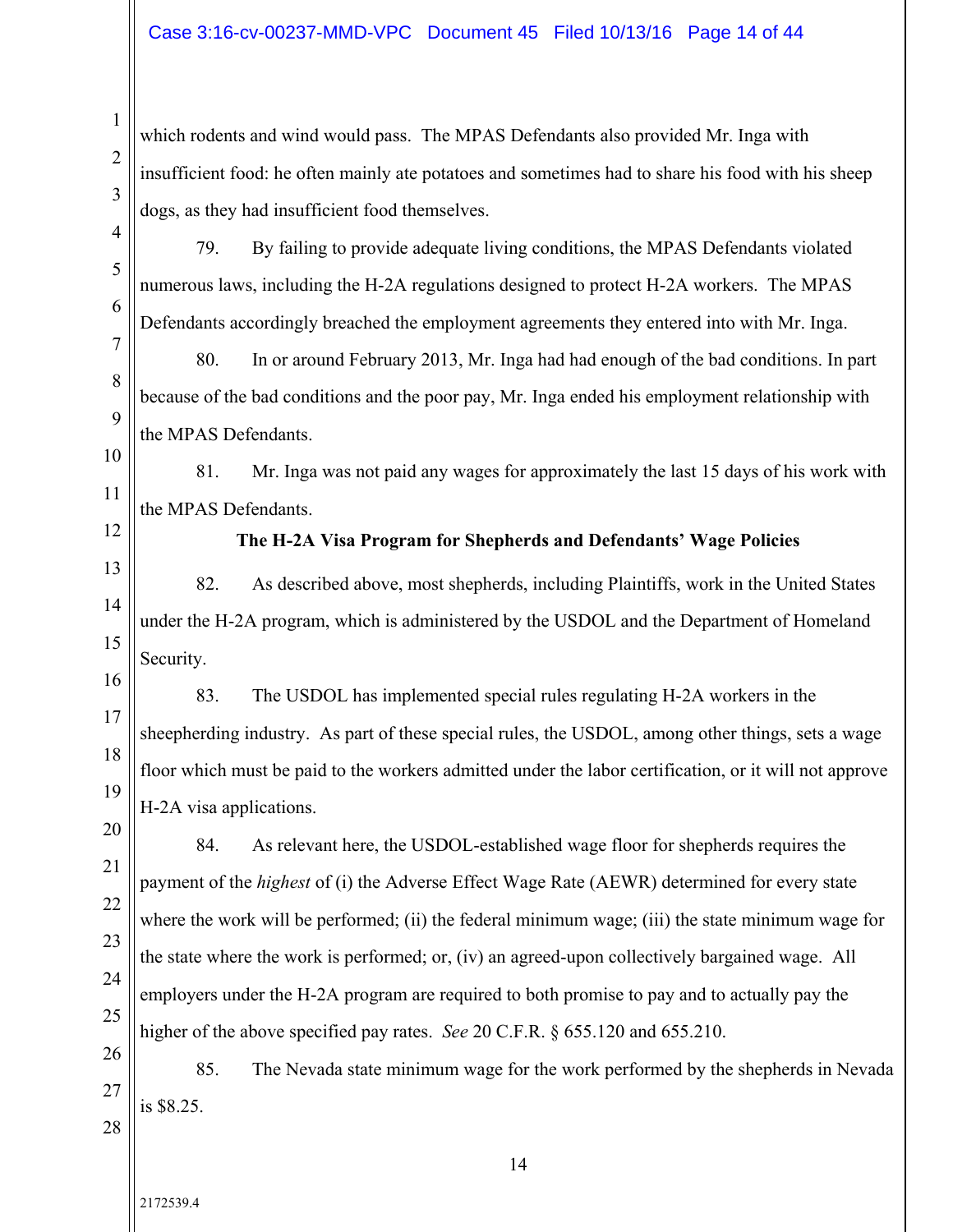86. Under the terms of the H-2A program and the contract provisions applicable to the shepherds, a higher state minimum wage law necessarily supersedes any lower wage floor specified by the USDOL.

87. As noted above, Defendants WRA and MPAS each have a policy and practice of only paying the AEWR established by the USDOL, regardless of whether a higher wage is required under state law, the H-2A program, or federal law.

88. Defendants El Tejon and Mr. Gragirena adopted and implemented this same policy and practice of paying per month, based on the AEWR established by the USDOL, albeit paying the California AEWR even for the months that Plaintiffs worked in Nevada, rather than paying the higher hourly wage required by state law.

89. Defendants Estill Ranches and John Estill adopted and implemented this same policy and practice of paying per month, based on the monthly AEWR established by the USDOL.

14 15 16 17 18 90. In light of this policy, the wage offered and normally paid by the WRA Defendants varies only based on the state in which a ranch is located. For example, if the ranch on which a shepherd works is based in California (as is the case with Mr. Cántaro in some instances), the wage Defendants pay is the AEWR for California. On the other hand, if the ranch is located in Nevada, Defendant WRA has a policy of paying the Nevada AEWR, which has been as low as \$800 per month.

19 20 91. The MPAS Defendants adhere to the same policy. The wage offered to all H-2A shepherds in Nevada is the monthly minimum of as low as \$800 per month.

92. The existence of these policies is evident from a review of the USDOL's Fiscal Year 2014 and 2015 "Disclosure Data," which is a data set that provides information about each H-2A Visa Application submitted to the USDOL by Defendants.

24 25 26 93. The data for Fiscal Years 2014 and 2015 cover the period from October 1, 2013 to September 30, 2015. This is the most recent and comprehensive data available on H-2A certifications.

27 28

21

22

23

1

2

3

4

5

6

7

8

9

10

11

12

13

94. The Disclosure Data is accessible by clicking on the "Disclosure Data" tab available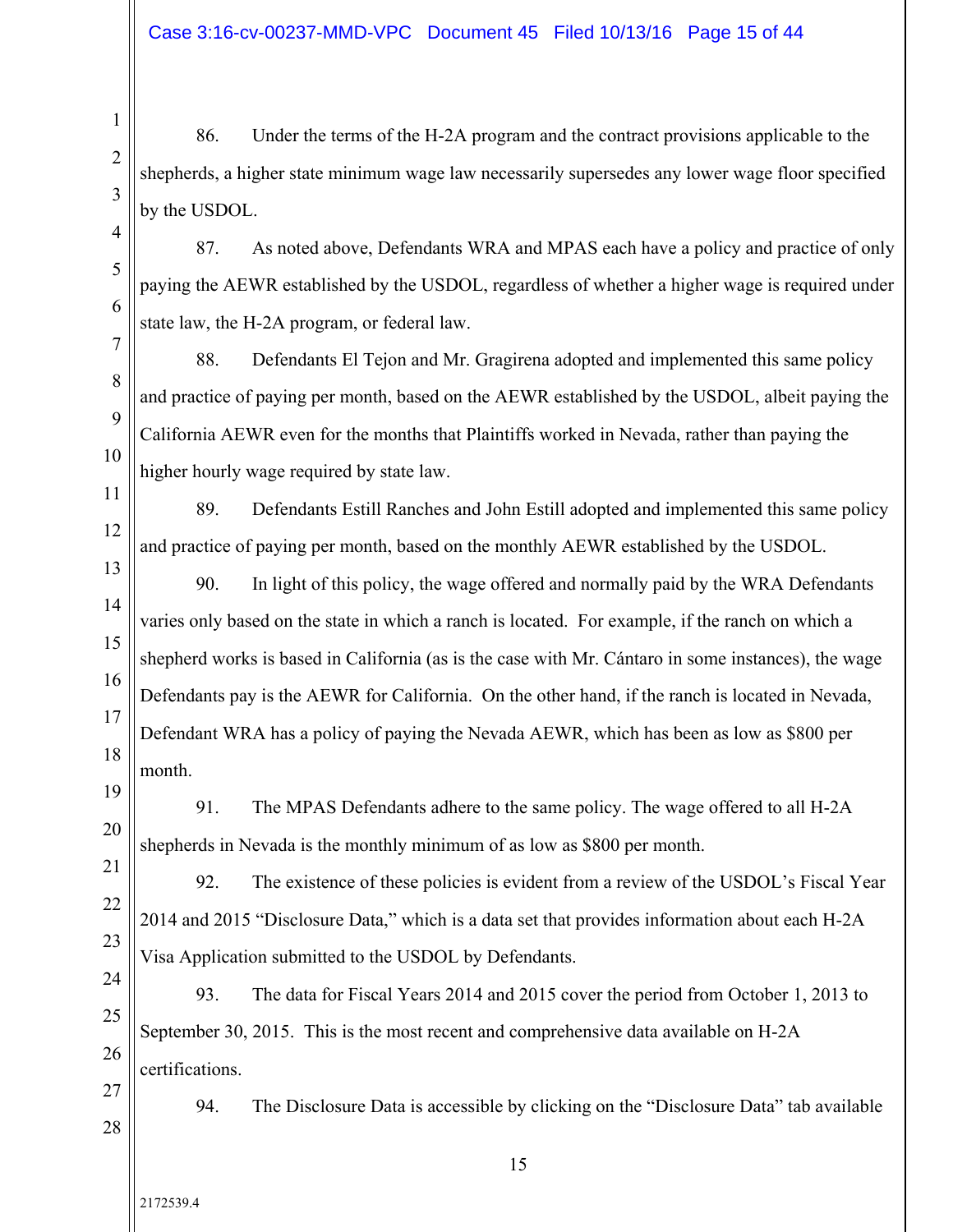#### Case 3:16-cv-00237-MMD-VPC Document 45 Filed 10/13/16 Page 16 of 44

at http://www.foreignlaborcert.doleta.gov/performancedata.cfm. To access the Fiscal Year 2014 or 2015 data, download a Microsoft Excel file available for H-2A workers for Fiscal Year 2014 or 2015 under this tab.

95. The 2014 and 2015 data reveal that the minimum wage offered to all WRA shepherds and all MPAS shepherds in Nevada is uniformly \$800 per month.<sup>4</sup> The wage offered to all California WRA shepherds is uniformly the AEWR set by the USDOL for that state for the relevant period of time (*i.e.*, \$1422.55, \$1600.34, or \$1777.98 per month).

8 9 96. Mr. Cántaro was offered approximately the AEWR established by the USDOL for California.

10 11 12 13 97. Mr. Cántaro was paid approximately \$1422.55 per month—or slightly more than this sum—for every month that he worked as a shepherd for the WRA Defendants. (Plaintiff will have to determine the exact amount he was paid through discovery as his employment records are in the possession of the WRA Defendants.)

14 15 98. Mr. Inga was offered approximately the AEWR established by the USDOL for Nevada.

16 17 18 19 99. Mr. Inga was paid approximately \$800 per month—or slightly more than this sum for every month that he worked as a shepherd for the MPAS Defendants. (Mr. Inga will have to determine the exact amount he was paid through discovery as his employment records are in the possession of the MPAS Defendants.)

20 21

1

2

3

4

5

6

7

100. Finally, in addition to Defendants MPAS and WRA adhering to the policy described

22

 $\overline{a}$ 

23 24 25 26 27 28  $4$  At times, DOL has erroneously reported the offered wage for shepherds in Nevada, by noting in the Disclosure Data that a shepherd is being paid a higher wage than \$800 per month (for example, sometimes Nevada shepherds are erroneously reported as earning a lower wage of \$750 per month, which until recently was the wage earned by shepherds ). This error is evident based on a review of the underlying H-2A applications associated with each record contained in the Disclosure Data. One can view this underlying data by matching the ETA case number included with each record in the disclosure data and reviewing the individual H-2A applications associated with these numbers. These H-2A records are viewable at https://icert.doleta.gov/, where one can perform a search by ETA case number. A review of numerous individual H-2A Applications at this website confirms that Defendants have a policy of uniformly paying the same monthly minimum wage to shepherds.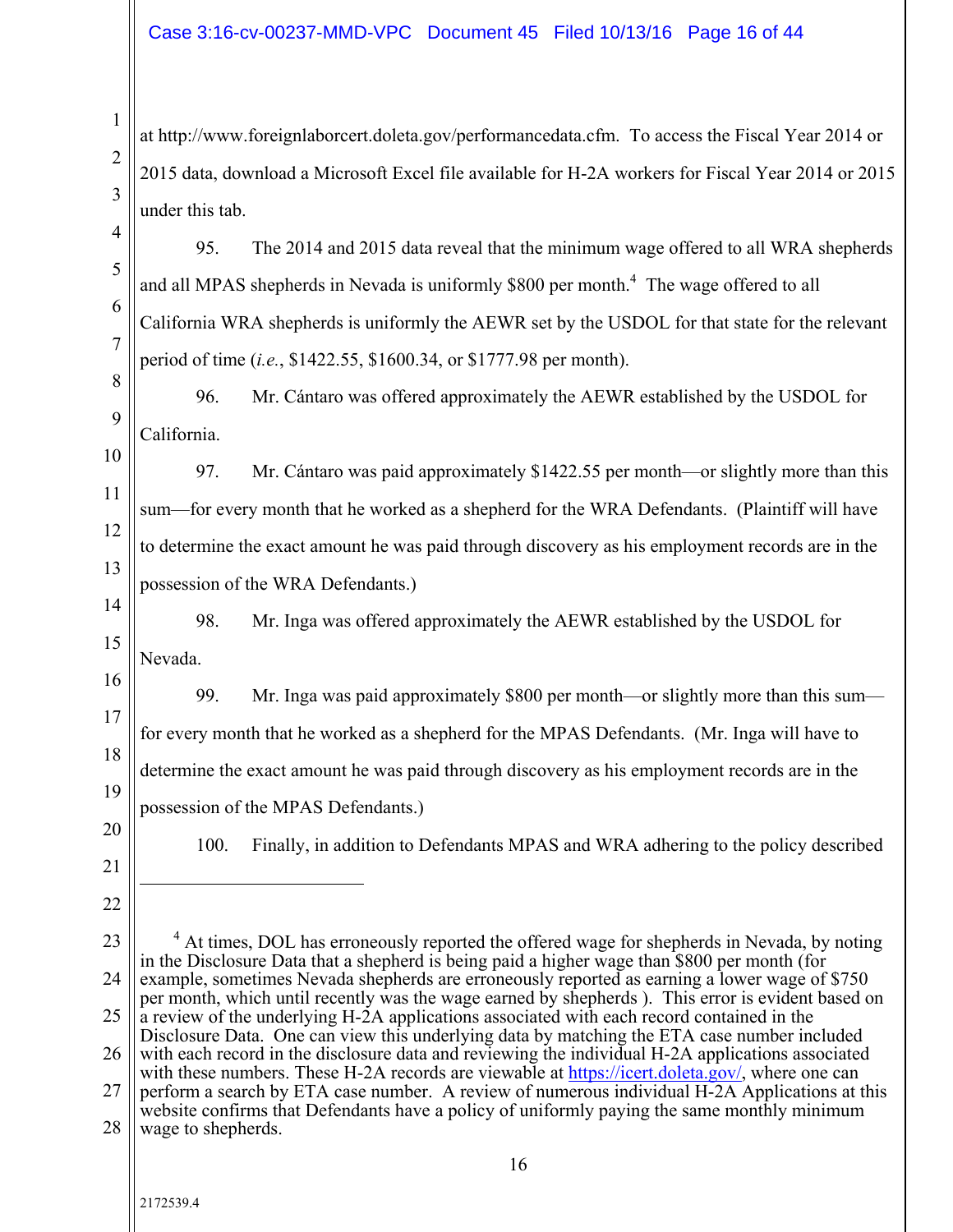in ¶¶ 87-91 for all the shepherds each has employed in Nevada, Defendants El Tejon and Gragirena have adopted and implemented this same policy for all shepherds employed by Defendant Gragirena's ranch who worked in Nevada, paying them the California AWER both for months when they worked in California and for months when they worked in Nevada, where state law mandated higher pay. Finally, Defendants Estill Ranches and John Estill adopted and implemented this same policy for all shepherds employed at Estill Ranch in Nevada.

# **NEVADA MINIMUM WAGE**

1

2

3

4

5

6

7

8

9

10

11

12

13

17

18

19

20

21

22

101. As noted above, Plaintiffs worked in Nevada for Defendants.

102. Plaintiffs were paid illegally low wages for their work in Nevada. Even though Mr. Cantaro was paid approximately \$1422.55 per month (or slightly more than this sum), he should have been paid much more than this amount based on the number of compensable hours he worked. Even though Mr. Inga was paid approximately \$800 per month, he should have been paid much more than this amount based on the number of compensable hours worked.

14 15 16 103. The Nevada minimum wage is established in Section 16 of the Nevada Constitution. This is an hourly minimum wage that applies regardless of the industry in which the employee is working. *See Thomas v. Nevada Yellow Cab Corp*., 327 P.3d 518 (Nev. 2014).

104. At present, the hourly minimum wage for all employees in Nevada is \$7.25 per hour for workers who are covered by an employer's medical insurance and \$8.25 per hour for workers who do not have insurance coverage.

105. Upon information and belief, foreign shepherds, including Plaintiffs, employed by either the WRA or MPAS Defendants have not been covered by medical insurance meeting the requirements of Section 16 of the Nevada Constitution.

23 24 106. All foreign shepherds, including Plaintiffs, are accordingly entitled to an hourly wage of at least \$8.25 per hour for each hour of work completed in Nevada.

25 26 27 107. In order for the wage of \$1422.55 per month to be a lawful payment, Mr. Cántaro would have had to have worked under 40 hours per week and, in order for \$800 per month to be a lawful payment, Mr. Inga would have had to have worked well under 40 hours in a week. But both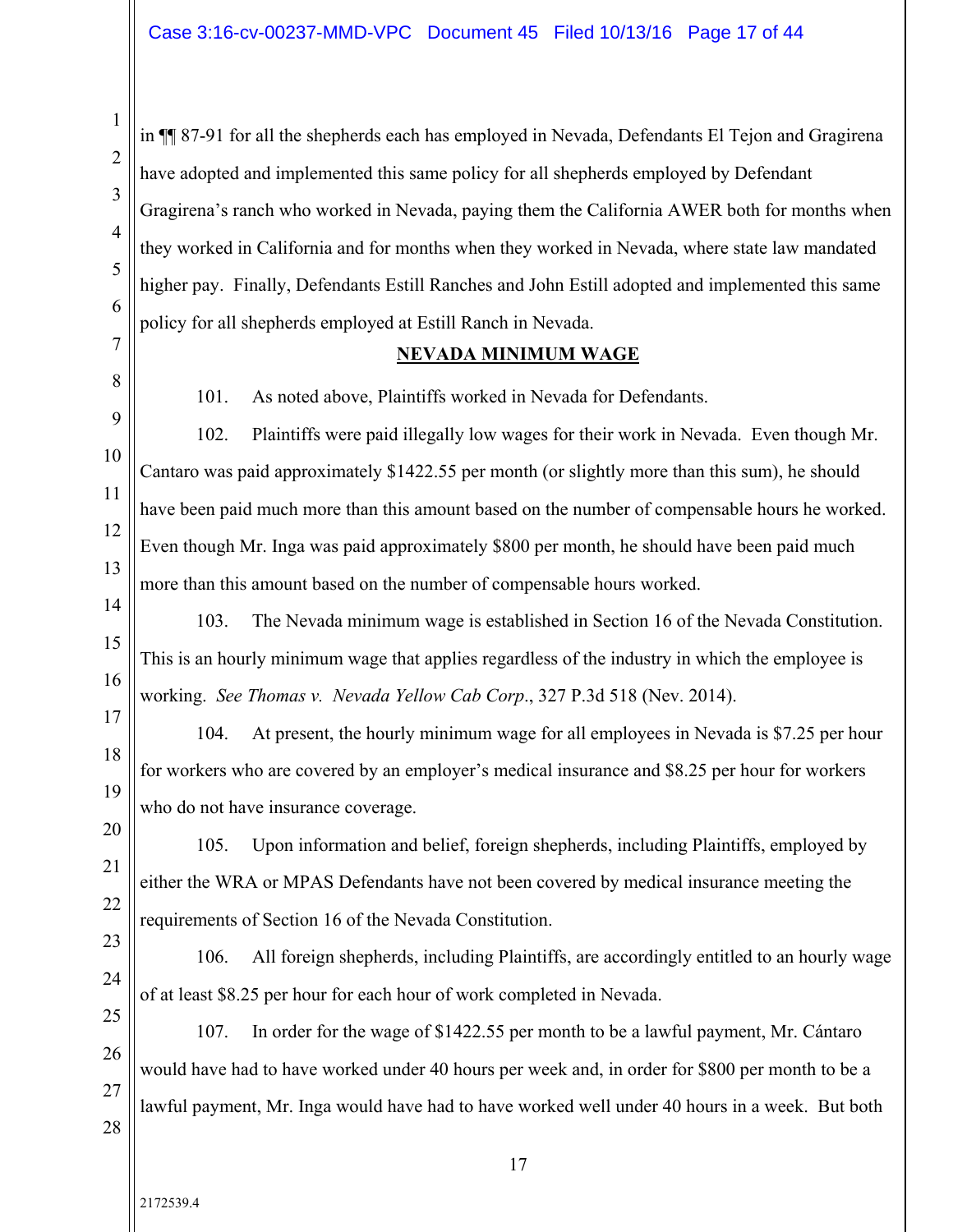#### Case 3:16-cv-00237-MMD-VPC Document 45 Filed 10/13/16 Page 18 of 44

Plaintiffs worked much more than 40 hours a week: they were engaged by the WRA Defendants and the MPAS Defendants respectively to work 24 hours a day, seven days per week under the terms of the job orders.

5 108. Plaintiffs' work was standard operating procedure for a shepherd. Nevada shepherds were engaged to work 24 hours a day, seven days per week.

6 7 8 9 109. All shepherds are accordingly always working in excess of 40 hours per week and are being underpaid for the hourly minimum value of their labor as established in the Nevada Constitution.

# **RULE 23 CLASS ALLEGATIONS**

#### **WRA Nevada Classes**

11 12 110. Plaintiff Cántaro asserts Counts I, III, IV, V and IX against Defendant WRA as a Class Action pursuant to Federal Rule of Civil Procedure 23.

13 111. He brings these claims on behalf of the "WRA Nevada Class," which, pending any

14 modifications necessitated by discovery, is defined as follows:

> All persons whom WRA employed as shepherds through the H-2A program, who worked in Nevada during the applicable statute of limitations.

112. Plaintiff Cántaro defines the "WRA Former Employee Sub-Class" as follows:

All persons whom WRA employed as shepherds through the H-2A program, who worked in Nevada during the applicable statute of limitations and who are no longer employed by the WRA.

113. The members of the putative classes are so numerous that joinder of all potential

Class Members is impracticable. Plaintiff Cántaro does not know the exact size of the classes since

that information is within the control of WRA. However, according to publicly available data from

24 the USDOL (namely, the aforementioned "Disclosure Data"), Defendant WRA employed an average

of more than 100 shepherds in Nevada in each year from 2010 through 2016.

25 26 27 114. There are questions of law or fact common to the classes that predominate over any individual issues that might exist—including, (a) whether the WRA was obligated to pay shepherds working in Nevada at least Nevada minimum wage instead of paying the monthly wage established

28

1

2

3

4

10

15

16

17

18

19

20

21

22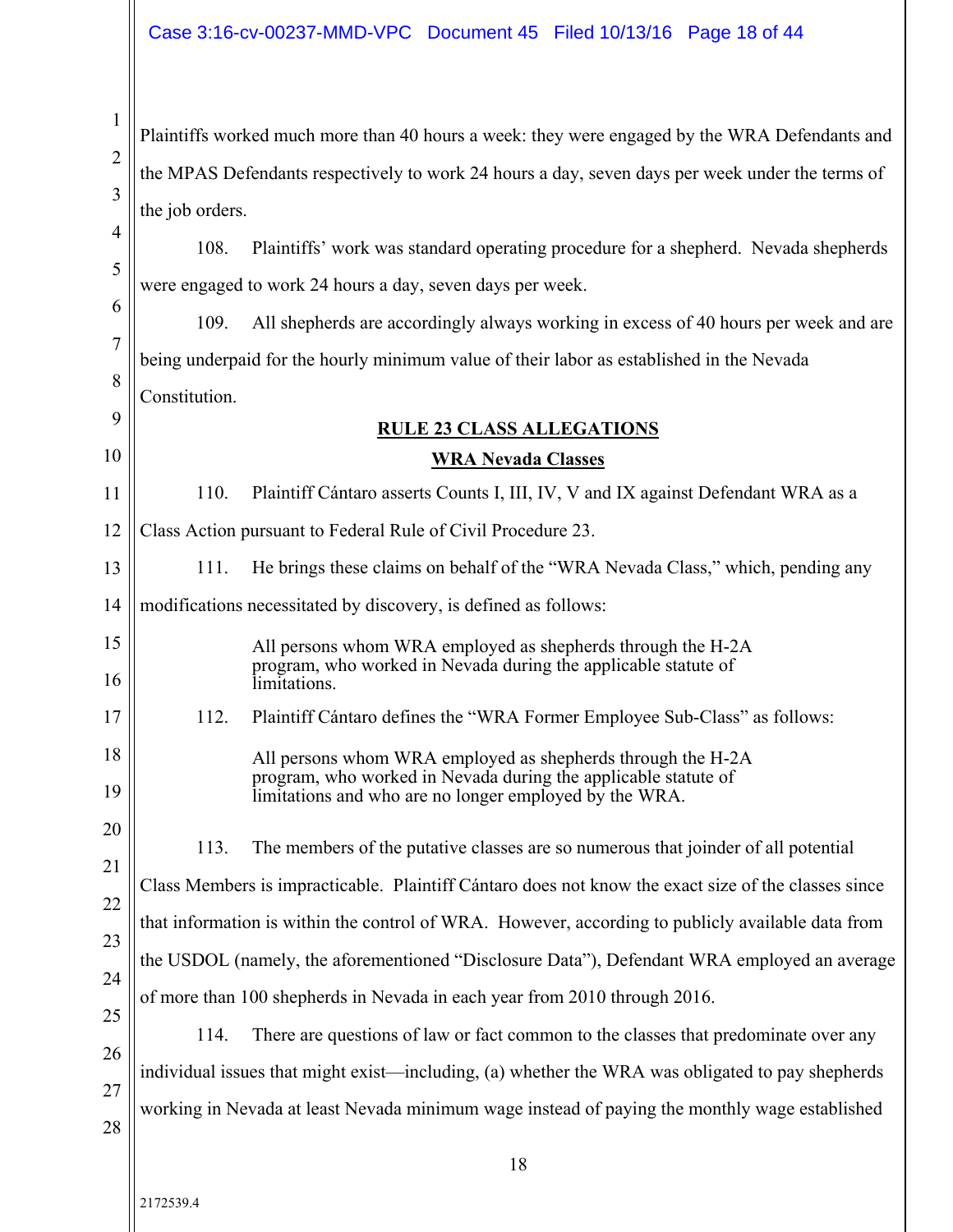by the USDOL; (b) whether WRA fulfilled its obligation to pay the Nevada minimum wage; (c) whether any health insurance was offered by WRA to putative Class Members which qualified for the lower, \$7.25/hour minimum wage; (d) whether WRA was a joint employer of the H-2A shepherds; (e) whether the WRA paid plaintiff for all compensable hours; and (f) whether the WRA paid all wages when due following termination of employment of shepherds in Nevada.

8 9 115. The claims asserted by Mr. Cántaro are typical of the claims of all of the potential Class Members because all potential Class Members allege they were paid less than the applicable Nevada minimum wage by Defendants, that WRA was their joint employer, and that they worked 168 hours per week (24 hours/day, seven days/week).

10 11

1

2

3

4

5

6

7

116. Mr. Cántaro also suffered from the same illegally low wage as the class.

12

117. Mr. Cántaro will fairly and adequately protect and represent the interests of the class.

13 118. Mr. Cántaro is represented by counsel experienced in litigation on behalf of low-wage workers and in class actions who will adequately represent the class.

14 15 16 17 18 119. A class action is superior to other available methods for the fair and efficient adjudication of this controversy because numerous identical lawsuits alleging similar or identical causes of action would not serve the interests of judicial economy. It is also superior because the putative Class Members lack the resources and language ability to locate and retain competent counsel.

19 20 21 22 120. The prosecution of separate actions by the individual potential Class Members would create a risk of inconsistent or varying adjudications with respect to individual potential Class Members that would establish incompatible standards of conduct for Defendant WRA.

23

24 25

121. Mr. Cántaro is unaware of any members of the putative class who are interested in presenting their claims in a separate action, though he is aware of a separate class action based on Nevada law against another employer of shepherds: Mountain Plains Agricultural Service. *See Llacua et al v. Western Range Association et al.*, 1:15-cv-01889-REB-CBS (D. Colo. 2015). This other case contains no Nevada-based wage claims against WRA.

27 28

26

122. Mr. Cántaro is unaware of any pending litigation commenced by members of the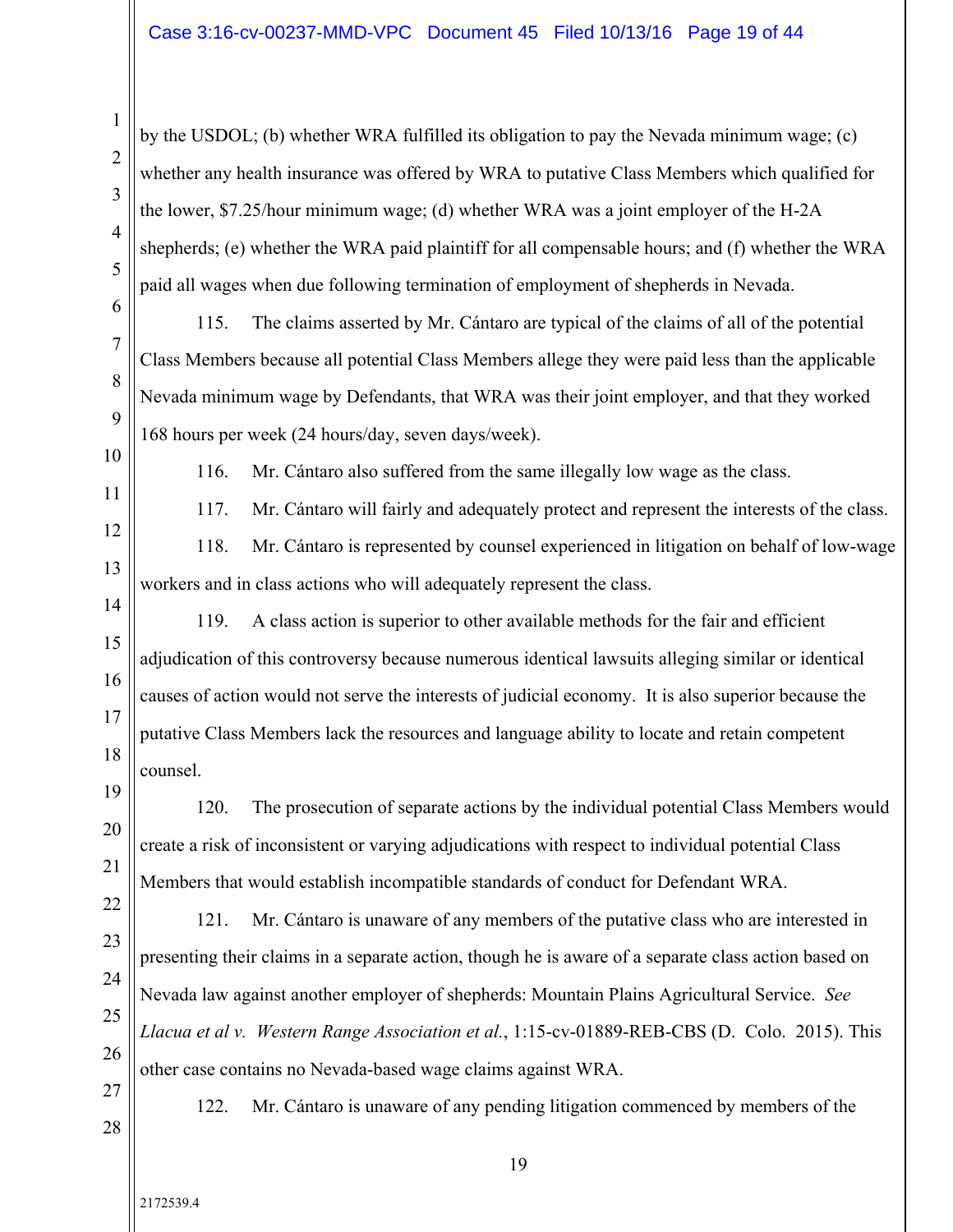| 1              |                                                                                                       |                                                                                                                                                      |  |  |
|----------------|-------------------------------------------------------------------------------------------------------|------------------------------------------------------------------------------------------------------------------------------------------------------|--|--|
| $\overline{c}$ | Class concerning the instant controversies.                                                           |                                                                                                                                                      |  |  |
| 123.<br>3      |                                                                                                       | It is desirable to concentrate this litigation in this forum because many of the                                                                     |  |  |
| $\overline{4}$ |                                                                                                       | Defendants and Plaintiffs are located in, or do business in, Nevada, and shepherds operate                                                           |  |  |
|                | exclusively in the western United States.                                                             |                                                                                                                                                      |  |  |
| 5              | 124.                                                                                                  | This class action will not be difficult to manage due to the uniformity of claims                                                                    |  |  |
| 6              | among the Class Members and the susceptibility of the claims to class litigation and the use of       |                                                                                                                                                      |  |  |
| $\overline{7}$ | representative testimony and representative documentary evidence.                                     |                                                                                                                                                      |  |  |
| 8              | 125.                                                                                                  | The contours of the classes will be easily defined by reference to Defendants' records                                                               |  |  |
| 9              | and government records.                                                                               |                                                                                                                                                      |  |  |
| 10             |                                                                                                       | <b>El Tejon Classes</b>                                                                                                                              |  |  |
| 11             | 126.                                                                                                  | Plaintiff Cántaro asserts Counts II, VI, VII, VIII, and X as a Class Action pursuant to                                                              |  |  |
| 12             | Federal Rule of Civil Procedure 23.                                                                   |                                                                                                                                                      |  |  |
| 13             | 127.                                                                                                  | In particular, he asserts Counts II and X against Defendants Gragirena and El Tejon,                                                                 |  |  |
| 14             | and he asserts Counts VI-VIII against only Defendant El Tejon.                                        |                                                                                                                                                      |  |  |
| 15             | 128.                                                                                                  | Pending any modifications necessitated by discovery, Plaintiff defines the "El Tejon"                                                                |  |  |
| 16             | Class" as follows:                                                                                    |                                                                                                                                                      |  |  |
| 17<br>18       |                                                                                                       | All persons whom Defendants El Tejon and Gragirena employed<br>through the H2A program as shepherds during the applicable statute<br>of limitations. |  |  |
| 19             | 129.                                                                                                  | Pending any modifications necessitated by discovery, Plaintiff defines the "El Tejon                                                                 |  |  |
| 20             |                                                                                                       | Former Employee Sub-Class" as follows:                                                                                                               |  |  |
| 21             |                                                                                                       | All persons whom Defendants El Tejon and Gragirena employed                                                                                          |  |  |
| 22             |                                                                                                       | through the H2A program as shepherds during the applicable statute of                                                                                |  |  |
| 23             |                                                                                                       | limitations who are no longer employed by Defendants El Tejon and<br>Gragirena.                                                                      |  |  |
| 24             | 130.                                                                                                  | The members of the putative classes are so numerous that joinder of all potential                                                                    |  |  |
| 25             |                                                                                                       | Class Members is impracticable. Plaintiff Cántaro does not know the exact size of the classes, since                                                 |  |  |
| 26             | that information is within the control of the Defendants. However, according to publicly available    |                                                                                                                                                      |  |  |
| 27             | data from the USDOL (namely, the aforementioned "Disclosure Data"), Defendants El Tejon and           |                                                                                                                                                      |  |  |
| 28             | Gragirena employed an average of eight shepherds per year for a total of at least 54 shepherds during |                                                                                                                                                      |  |  |
|                |                                                                                                       | 20                                                                                                                                                   |  |  |
|                |                                                                                                       |                                                                                                                                                      |  |  |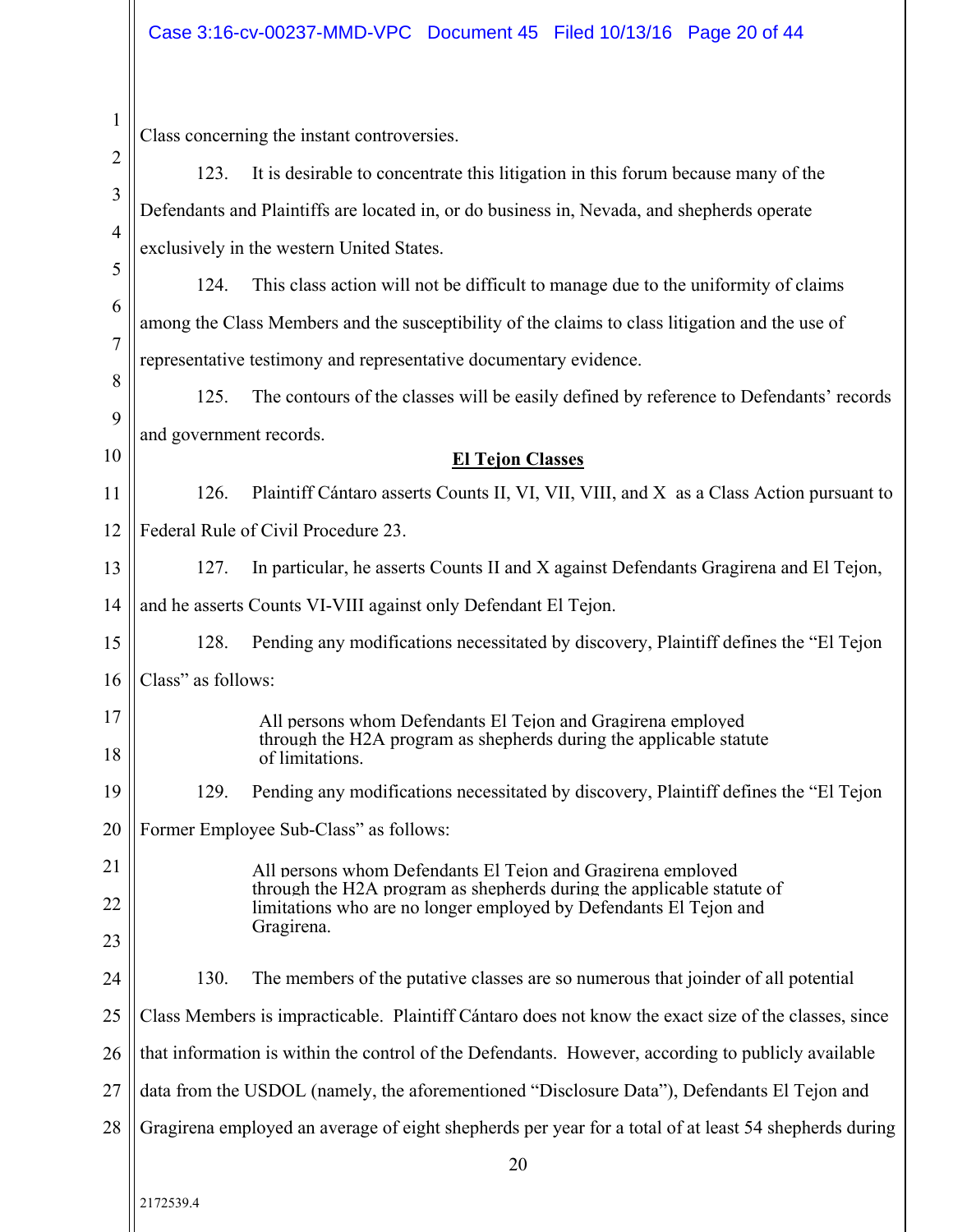the statutory period, if new shepherds came each year, and likely at least thirty 30 shepherds if some returned repeatedly to El Tejon.

131. There are questions of law or fact common to the classes that predominate over any

1

2

7 8 9 10 11 12 individual issues that might exist—including (a) whether Defendants El Tejon and Gragierena were obligated to pay Nevada shepherds at least the Nevada minimum wage instead a of paying the monthly wage floor established by the USDOL; (b) whether Defendants El Tejon and Gragierena fulfilled their obligation to pay the Nevada minimum wage; (c) whether any health insurance was offered by Defendants El Tejon and Gragierena to putative Class Members which qualified for the lower, \$7.25/hour minimum wage; (d) whether Defendants El Tejon and Gragierena were joint employers, with WRA, of the H-2A shepherds; (e) whether Defendants El Tejon and Gragierena paid plaintiffs for all compensable hours; and (f) whether Defendants El Tejon and Gargierena are jointly and severally liable for WRA's violations.

13 14

132. The claims asserted by Mr. Cántaro are typical of the claims of all of the potential Class Members because all potential Class Members allege they were paid less than the Nevada minimum wage by Defendants El Tejon and Gragirena.

16 17

18

15

133. Mr. Cántaro also suffered from the same illegally low wage as the class.

134. Mr. Cántaro will fairly and adequately protect and represent the interests of the class. 135. Mr. Cántaro is represented by counsel experienced in litigation on behalf of low-wage workers and in class actions.

19 20

21

22

23

24

136. A class action is superior to other available methods for the fair and efficient adjudication of this controversy because numerous identical lawsuits alleging similar or identical causes of action would not serve the interests of judicial economy. It is also superior because the putative Class Members lack the resources and language ability to locate and retain competent counsel.

25

26 27 137. The prosecution of separate actions by the individual potential Class Members would create a risk of inconsistent or varying adjudications with respect to individual potential Class Members that would establish incompatible standards of conduct for Defendants El Tejon and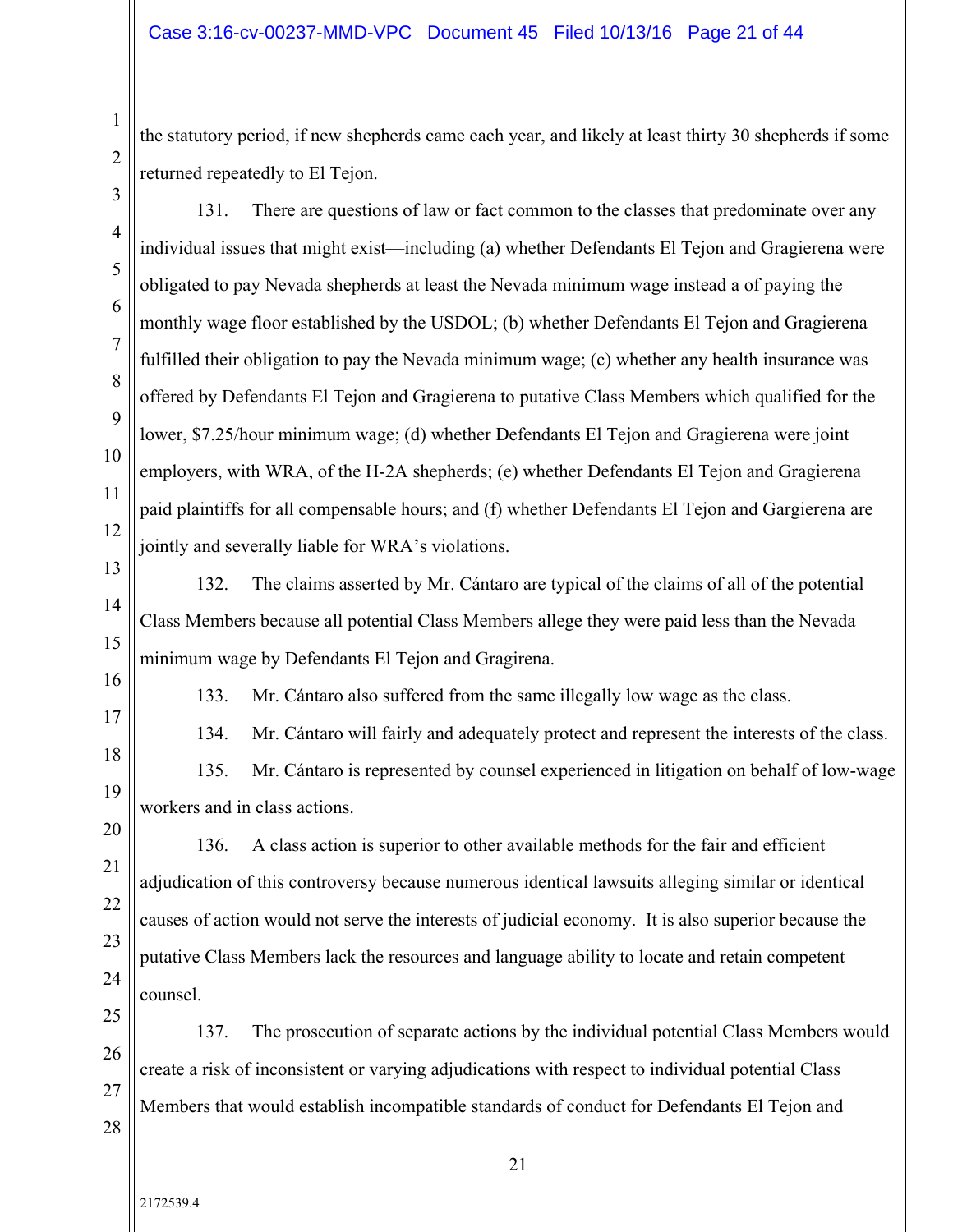|                | Gragirena.                                                                                                                                                                                                |  |  |  |
|----------------|-----------------------------------------------------------------------------------------------------------------------------------------------------------------------------------------------------------|--|--|--|
| $\overline{c}$ | Mr. Cántaro is unaware of any members of the putative class who are interested in<br>138.                                                                                                                 |  |  |  |
| 3              | presenting their claims in a separate action, though he is aware of a separate class action based on                                                                                                      |  |  |  |
| 4              | Nevada law against another employer of shepherds: Mountain Plains Agricultural Service. See                                                                                                               |  |  |  |
| 5              | Llacua et al v. Western Range Association et al., 1:15-cv-01889-REB-CBS (D. Colo. 2015). This                                                                                                             |  |  |  |
| 6              | other case contains no Nevada-based wage claims against the WRA or El Tejon Defendants.                                                                                                                   |  |  |  |
| $\overline{7}$ | 139.<br>Mr. Cántaro is unaware of any pending litigation commenced by members of the                                                                                                                      |  |  |  |
| 8              | class concerning the instant controversies.                                                                                                                                                               |  |  |  |
| 9              | 140.<br>It is desirable to concentrate this litigation in this forum because many of the                                                                                                                  |  |  |  |
| 10             | Defendants and Plaintiffs are located in, or do business in, Nevada, and shepherds operate                                                                                                                |  |  |  |
| 11             | exclusively in the western United States.                                                                                                                                                                 |  |  |  |
| 12             | 141.<br>This class action will not be difficult to manage due to the uniformity of claims                                                                                                                 |  |  |  |
| 13             | among the Class Members and the susceptibility of the claims to class litigation and the use of                                                                                                           |  |  |  |
| 14             | representative testimony and representative documentary evidence.                                                                                                                                         |  |  |  |
| 15             | 142.<br>The contours of the class will be easily defined by reference to Defendants' records                                                                                                              |  |  |  |
| 16             | and government records.                                                                                                                                                                                   |  |  |  |
|                |                                                                                                                                                                                                           |  |  |  |
| 17             | <b>MPAS Nevada Classes</b>                                                                                                                                                                                |  |  |  |
| 18             | 143.<br>Plaintiff Inga asserts Counts XI to XV against Defendant MPAS as a Class Action                                                                                                                   |  |  |  |
| 19             | pursuant to Federal Rule of Civil Procedure 23.                                                                                                                                                           |  |  |  |
| $20\,$         | He brings these claims on behalf of the "MPAS Nevada Class," which, pending any<br>144.                                                                                                                   |  |  |  |
| 21             | modifications necessitated by discovery, is defined as follows:                                                                                                                                           |  |  |  |
| 22             | All persons whom MPAS employed as shepherds through the H-2A                                                                                                                                              |  |  |  |
| 23             | program, who worked in Nevada at any time during the applicable<br>statute of limitations. <sup>5</sup>                                                                                                   |  |  |  |
| 24             |                                                                                                                                                                                                           |  |  |  |
| 25             |                                                                                                                                                                                                           |  |  |  |
| 26             |                                                                                                                                                                                                           |  |  |  |
| 27             | Plaintiffs assert that the statute of limitations is tolled for this class on its Nevada minimum<br>wage claim based on <i>American Pipe &amp; Construction Co. v. Utah</i> , 414 U.S. 538 (1974) and the |  |  |  |
| 28             | Nevada minimum wage claim brought against MPAS in Llacua et al v. Western Range Association<br>et al., No. 15-cv-01889-REB-CBS (D. Colo. 2015).                                                           |  |  |  |
|                | 22                                                                                                                                                                                                        |  |  |  |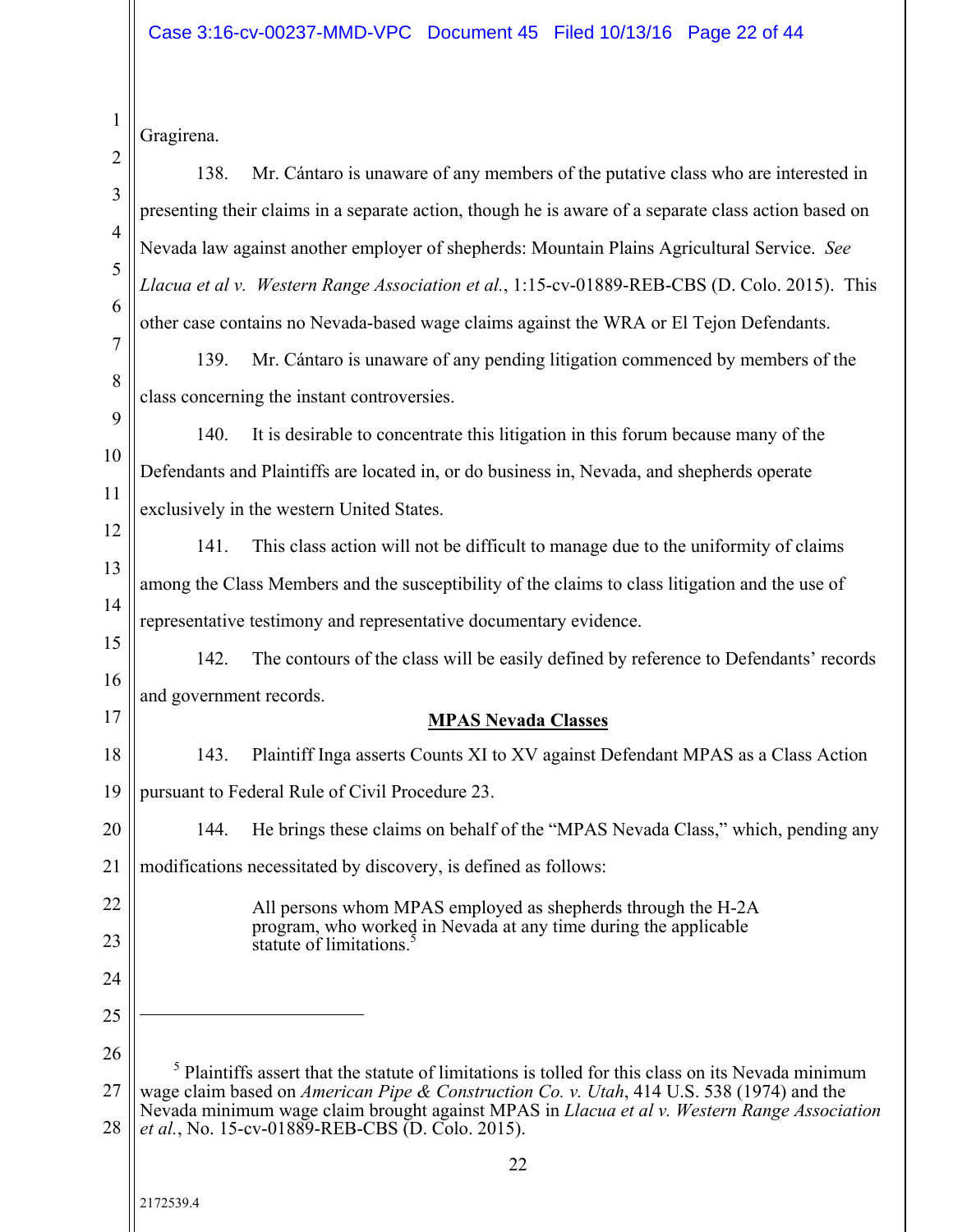145. Plaintiff Inga defines the "MPAS Former Employee Sub-Class" as follows:

All persons whom MPAS employed as shepherds through the H-2A program, who worked in Nevada during the applicable statute of limitations and who are no longer employed by the MPAS.

8 9 146. The members of the putative classes are so numerous that joinder of all potential Class Members is impracticable. Plaintiff Inga does not know the exact size of the classes since that information is within the control of MPAS. However, according to publicly available data from the USDOL (namely, the aforementioned "Disclosure Data"), Defendant MPAS employed an average of more than 27 shepherds in Nevada in each year from 2011 through 2016.

10 11 12 13 14 15 16 17 147. There are questions of law or fact common to the classes that predominate over any individual issues that might exist—including, (a) whether the MPAS was obligated to pay shepherds working in Nevada at least Nevada minimum wage instead of paying the monthly wage established by the USDOL; (b) whether MPAS fulfilled its obligation to pay the Nevada minimum wage; (c) whether any health insurance was offered by MPAS to putative Class Members which qualified for the lower, \$7.25/hour minimum wage; (d) whether MPAS was a joint employer of the H-2A shepherds; (e) whether the MPAS paid plaintiff for all compensable hours; and (f) whether the MPAS paid all wages when due following termination of employment of shepherds in Nevada.

18 19 20 21 148. The claims asserted by Mr. Inga are typical of the claims of all of the potential Class Members because all potential Class Members allege they were paid less than the applicable Nevada minimum wage by Defendants, that MPAS was their joint employer, and that they worked 168 hours per week (24 hours/day, seven days/week).

22

149. Mr. Inga also suffered from the same illegally low wage as the class.

23

150. Mr. Inga will fairly and adequately protect and represent the interests of the class.

24 25 151. Mr. Inga is represented by counsel experienced in litigation on behalf of low-wage workers and in class actions who will adequately represent the class.

26 27 28 152. A class action is superior to other available methods for the fair and efficient adjudication of this controversy because numerous identical lawsuits alleging similar or identical causes of action would not serve the interests of judicial economy. It is also superior because the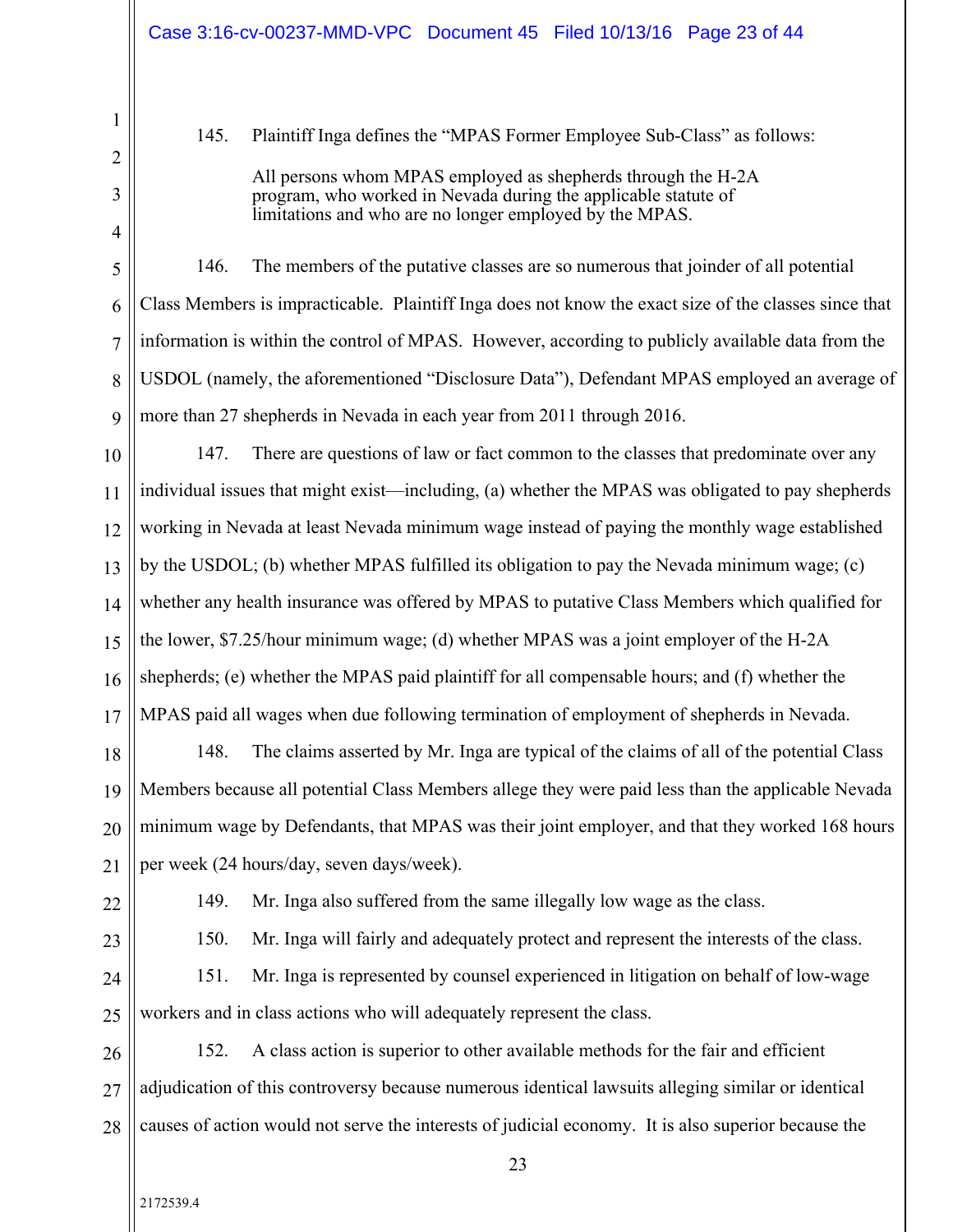putative Class Members lack the resources and language ability to locate and retain competent counsel.

153. The prosecution of separate actions by the individual potential Class Members would create a risk of inconsistent or varying adjudications with respect to individual potential Class Members that would establish incompatible standards of conduct for Defendant MPAS.

154. Mr. Inga is aware of a separate class action based on Nevada law against Mountain Plains Agricultural Service. *See Llacua et al v. Western Range Association et al.*, 1:15-cv-01889- REB-CBS (D. Colo. 2015). Mr. Inga's understanding is that the Nevada minimum wage claim in that case is likely to soon be dismissed.

10 11 155. Mr. Inga is unaware of any other pending litigation commenced by members of the Class concerning the instant controversies.

12 13 14 156. It is desirable to concentrate this litigation in this forum because many of the Defendants and Plaintiffs are located in, or do business in, Nevada, and shepherds operate exclusively in the western United States.

15 16 17 157. This class action will not be difficult to manage due to the uniformity of claims among the Class Members and the susceptibility of the claims to class litigation and the use of representative testimony and representative documentary evidence.

18 19 158. The contours of the class will be easily defined by reference to Defendants' records and government records.

# **Estill Ranches Classes**

21 22 159. Plaintiff Inga also asserts Counts XVI to XX as a Class Action pursuant to Federal Rule of Civil Procedure 23.

23 24 160. In particular, he asserts Counts XVI to XX against Defendant Estill Ranches. He asserts Counts XVI and XX against all the Estill Defendants.

25 26 161. Pending any modifications necessitated by discovery, Plaintiff defines the "Estill Ranches Class" as follows:

27 28 All persons whom Defendants Estill Ranches and John Estill employed through the H2A program as shepherds in Nevada at any time during the applicable statute of limitations.

1

2

3

4

5

6

7

8

9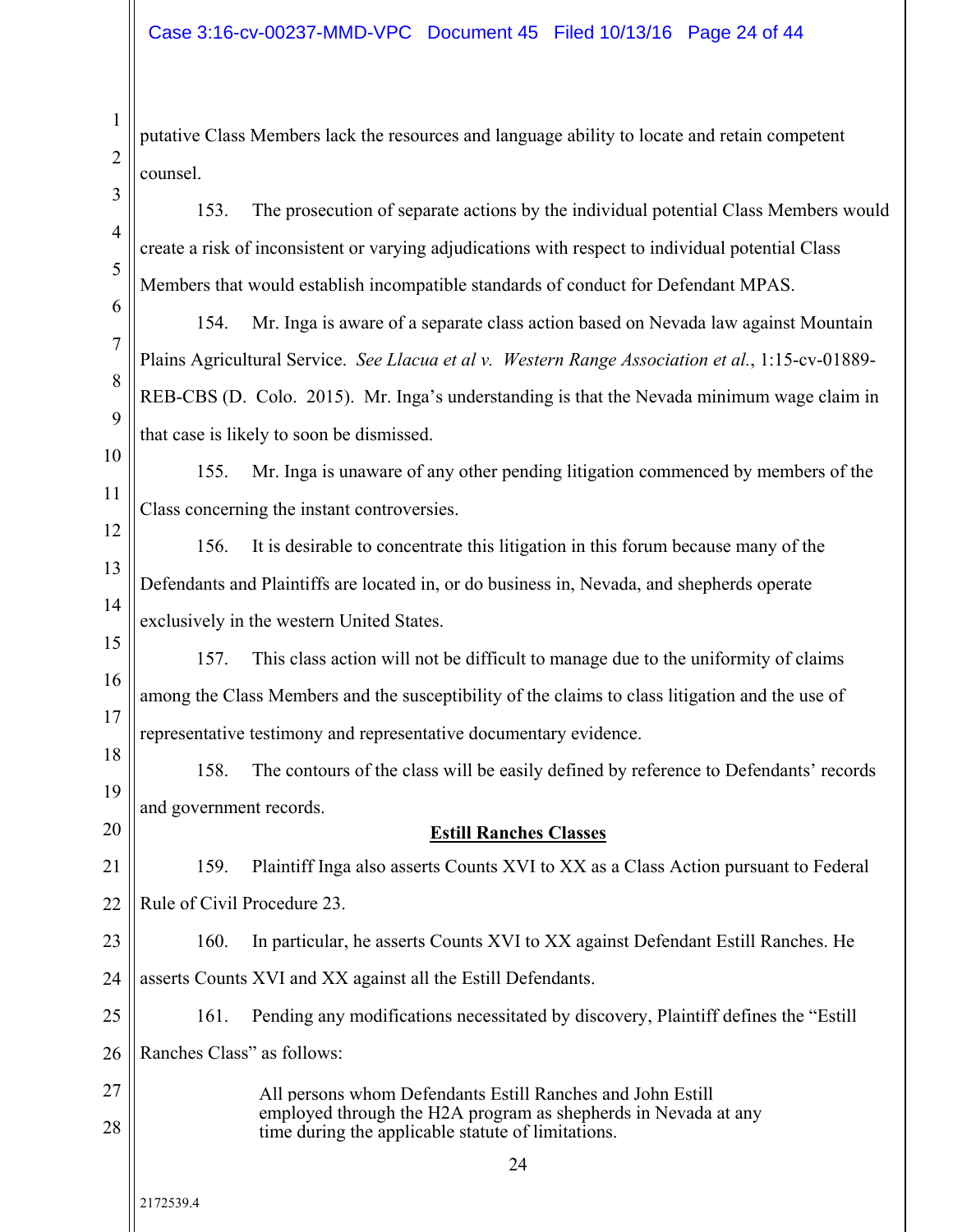162. Pending any modifications necessitated by discovery, Plaintiff defines the "Estill Ranches Former Employee Sub-Class" as follows:

> All persons whom Defendants Estill Ranches and John Estill employed through the H2A program as shepherds in Nevada at any time during the applicable statute of limitations and who are no longer employed by Defendants Estill Ranches and John Estill.

163. The members of the putative classes are so numerous that joinder of all potential Class Members is impracticable. Plaintiff Inga does not know the exact size of the classes, since that information is within the control of the Defendants. However, according to publicly available data from the USDOL (namely, the aforementioned "Disclosure Data"), Defendants Estill Ranches employed an average of eleven shepherds per year (through a combination of MPAS and WRA), for a total of over 70 shepherds during the statutory period, if new shepherds came each year, and likely at least 30 shepherds if some returned repeatedly to Estill Ranches during the applicable statute of limitations.

14 15 16 17 18 19 20 21 22 164. There are questions of law or fact common to the classes that predominate over any individual issues that might exist—including (a) whether the Estill Ranch Defendants were obligated to pay Nevada shepherds at least the Nevada minimum wage instead a of paying the monthly wage floor established by the USDOL; (b) whether the Estill Ranch Defendants fulfilled their obligation to pay the Nevada minimum wage; (c) whether any health insurance was offered by the Estill Ranch Defendants to putative Class Members which qualified for the lower, \$7.25/hour minimum wage; (d) whether the Estill Ranch Defendants were joint employers, with MPAS, of the H-2A shepherds; (e) whether the Estill Ranch Defendants paid plaintiffs for all compensable hours; and (f) whether the Estill Ranch Defendants are jointly and severally liable for MPAS's violations.

23 24 25 165. The claims asserted by Mr. Inga are typical of the claims of all of the potential Class Members because all potential Class Members allege they were paid less than the Nevada minimum wage by Defendants Estill Ranches and John Estill.

26 27

1

2

3

4

5

6

7

8

9

10

11

12

13

166. Mr. Inga also suffered from the same illegally low wage as the class.

28

167. Mr. Inga will fairly and adequately protect and represent the interests of the class.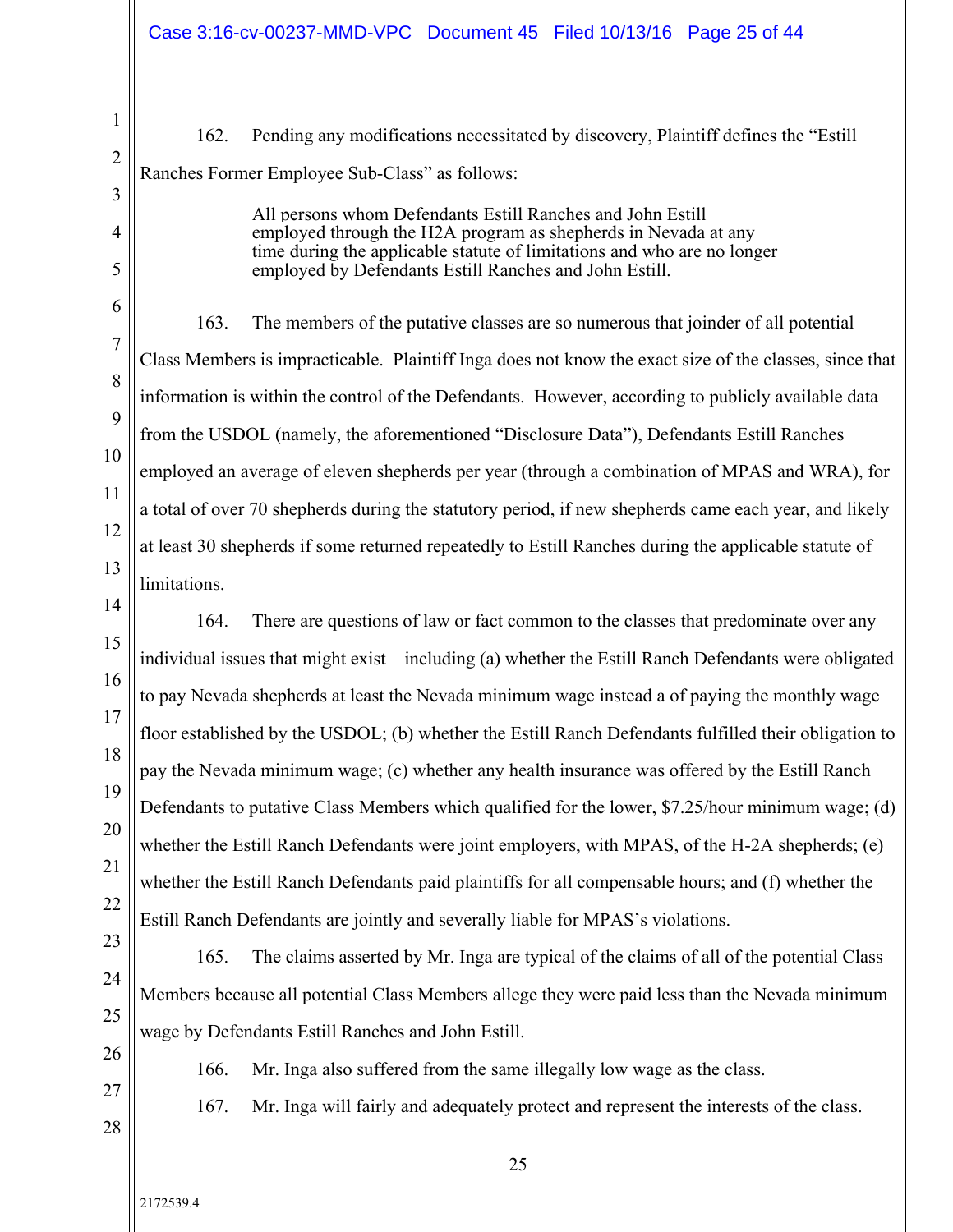168. Mr. Inga is represented by counsel experienced in litigation on behalf of low-wage workers and in class actions.

169. A class action is superior to other available methods for the fair and efficient adjudication of this controversy because numerous identical lawsuits alleging similar or identical causes of action would not serve the interests of judicial economy. It is also superior because the putative Class Members lack the resources and language ability to locate and retain competent counsel.

8 9 10 170. The prosecution of separate actions by the individual potential Class Members would create a risk of inconsistent or varying adjudications with respect to individual potential Class Members that would establish incompatible standards of conduct for Defendants Estill Ranches and John Estill.

13 14 15 171. Mr. Inga is unaware of any members of the putative class who are interested in presenting these claims in a separate action, though—as noted above—he is aware of a separate class action based on Nevada law against MPAS. *See Llacua et al v. Western Range Association et al.*, 1:15-cv-01889-REB-CBS (D. Colo. 2015).

172. Mr. Inga is unaware of any pending litigation commenced by members of the class concerning the instant controversies.

173. It is desirable to concentrate this litigation in this forum because many of the Defendants and Plaintiffs are located in, or do business in, Nevada, and shepherds operate exclusively in the western United States.

21 22 23 174. This class action will not be difficult to manage due to the uniformity of claims among the Class Members and the susceptibility of the claims to class litigation and the use of representative testimony and representative documentary evidence.

24 25 175. The contours of the class will be easily defined by reference to Defendants' records and government records.

26

27

1

2

3

4

5

6

7

11

12

16

17

18

19

20

28

26

**COUNT ONE** 

**Failure to Pay Minimum Wages in Violation of the Nevada Constitution**

2172539.4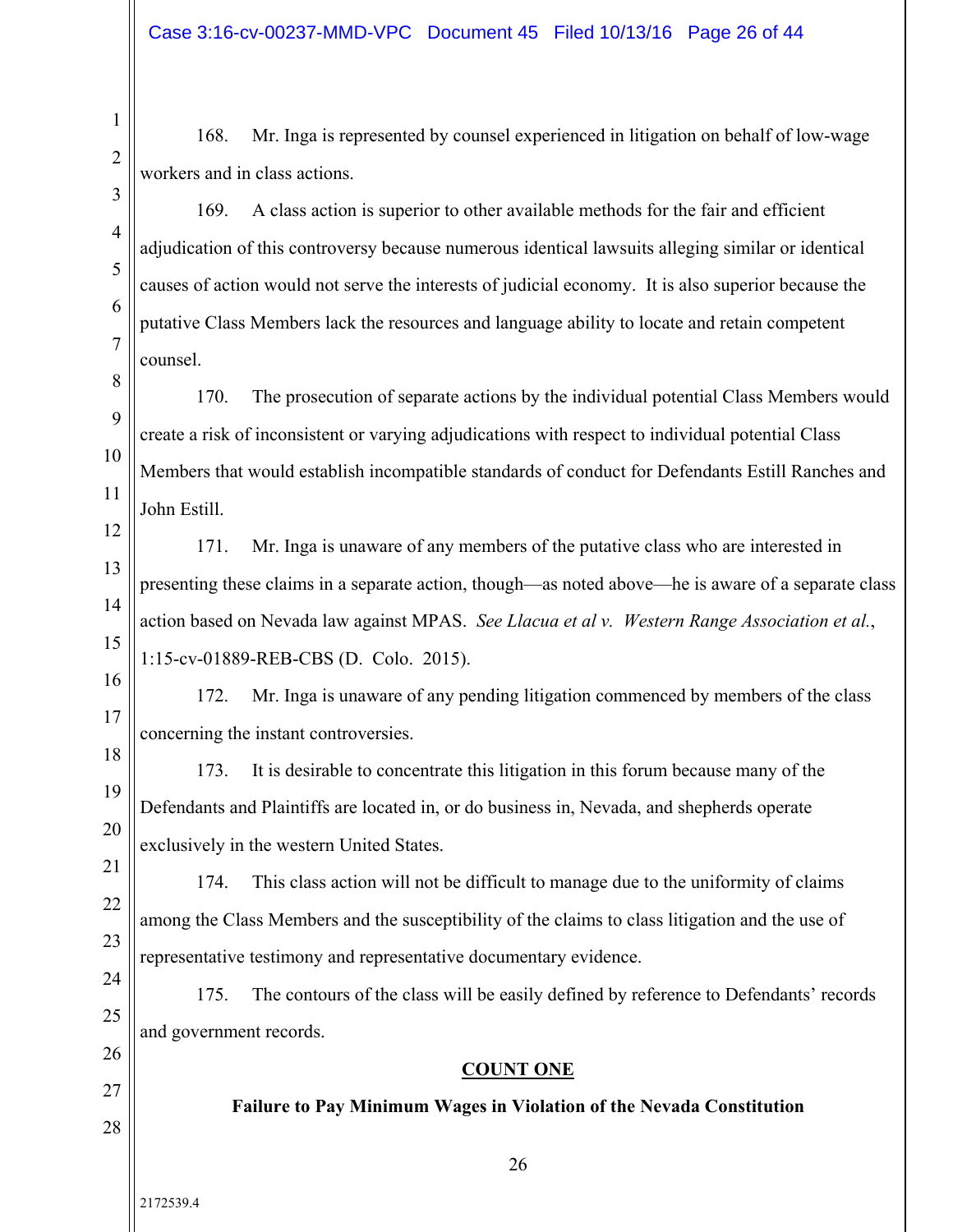1 2

#### **(On Behalf of Plaintiff Cántaro and the WRA Nevada Class Against Defendant WRA)**

3 4 5 176. Plaintiff incorporates by reference paragraphs 1 to 175 of this Complaint as if fully re-written herein. As noted above, Plaintiff Cántaro asserts this count on his own behalf and on behalf of the WRA Nevada Class pursuant to Fed. R. Civ. P. 23.

6 7 177. WRA employed Plaintiff Cántaro and other members of the WRA Nevada Class in Nevada during the relevant statute of limitations and paid him less than the Nevada minimum wage.

8 9 10 178. As a result, the Plaintiffs are entitled to the difference between the wages paid and the Nevada minimum wage, and attorneys' fees, pursuant to Nev. Const. art. 15, § 16, for the relevant time period alleged herein.

11 12 13 179. Although not necessary to obtain fees under the Nevada Constitution, Plaintiff Cántaro sent a written demand for wages at least five days prior to bringing this claim and is entitled to attorneys' fees and costs if he prevails in this action.

14

15

16

17

# **COUNT TWO**

**Failure to Pay Minimum Wages in Violation of the Nevada Constitution (On Behalf of Plaintiff Cántaro and the El Tejon Class Against Defendants El Tejon and Gragirena)** 

18 19 20 180. Plaintiff incorporates by reference paragraphs 1 to 175 of this Complaint as if fully re-written herein. As noted above, Plaintiff Cántaro asserts this count on his own behalf and on behalf of the El Tejon Class pursuant to Fed. R. Civ. P. 23.

21 22 23 181. Defendants El Tejon and Gragirena employed Plaintiff Cántaro and members of the El Tejon Class in Nevada during the relevant statute of limitations and paid him less than the Nevada minimum wage.

24 25 26 182. As a result, the Plaintiffs are entitled to the difference between the wages paid and the Nevada minimum wage and attorneys' fees pursuant to Nev. Const. art. 15, § 16, for the for the relevant time period alleged herein.

27 28 183. Although not necessary to obtain fees under the Nevada Constitution, Plaintiff Cántaro sent a written demand for wages at least five days prior to bringing this claim and is entitled

2172539.4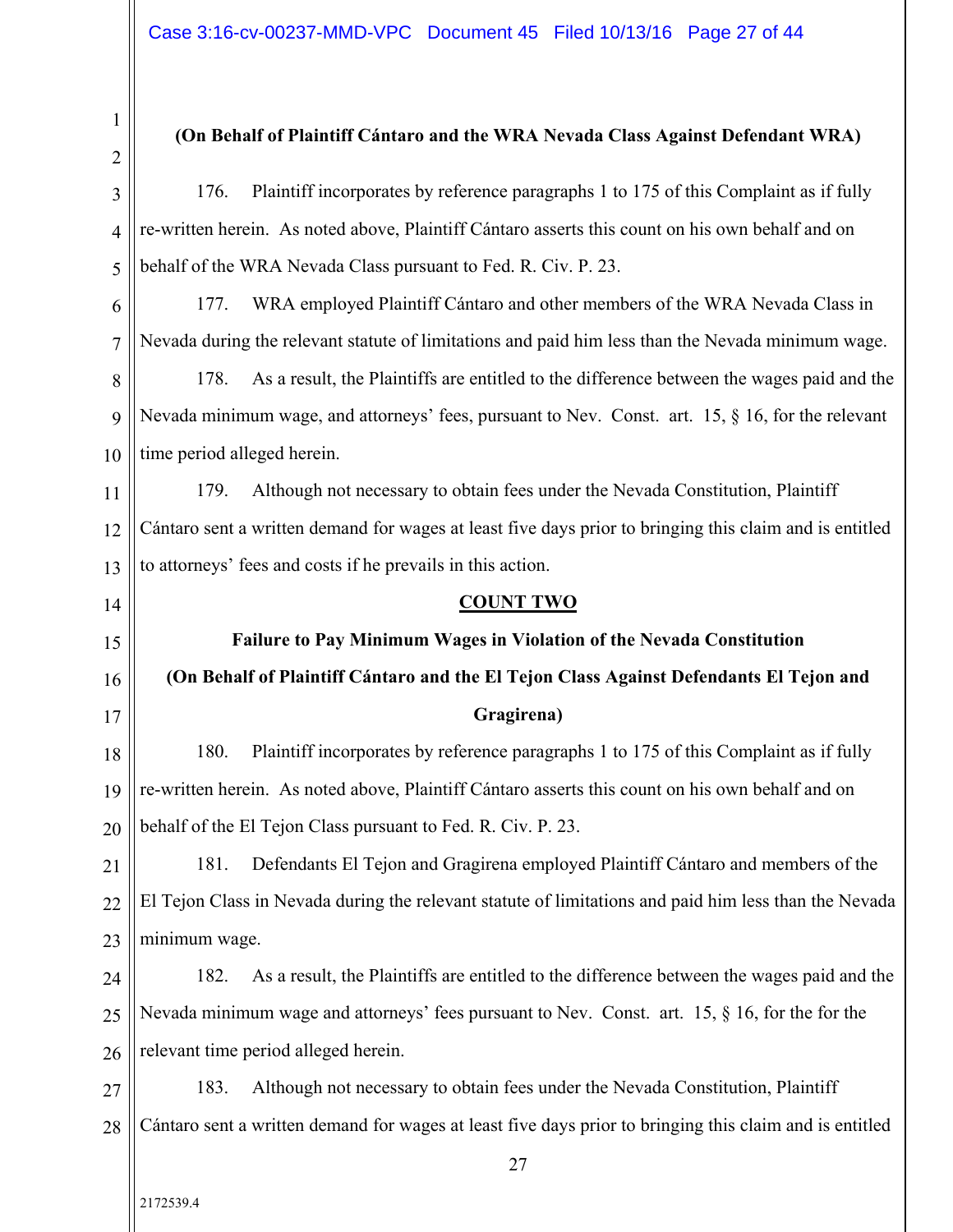1

2

3

4

5

7

8

9

25

26

27

28

2172539.4

to attorneys' fees and costs if he prevails in this action.

#### **COUNT THREE**

#### **Breach of Contract of Quasi-Contract**

#### **(Plaintiff Cántaro and the WRA Nevada Class Against Defendant WRA)**

184. Plaintiff incorporates by reference paragraphs 1 to 175 of this Complaint as if fully re-written herein.

185. As set forth above, Plaintiff Cántaro asserts this count on his own behalf and on behalf of all those similarly situated pursuant to Fed. R. Civ. P. 23.

13 14 186. Plaintiff and the WRA Nevada Class entered into contracts with the WRA that explicitly incorporated the requirements of 20 C.F.R. §§ 655.122 and 655.210 through the H-2A Applications and job orders, which constitute job offers accepted by Plaintiff and those similarly situated. In the alternative, Plaintiff and members of the WRA Nevada Class entered into contracts with WRA, which were drafted by WRA, and which included as implied terms of the contracts the requirements of 20 C.F.R. § 655.122 and 20 C.F.R. § 655.210.

15 16 17 18 19 20 21 187. These contracts provide that each worker employed by WRA will be paid the higher of the monthly AEWR, the agreed-upon collective bargaining wage, or the applicable minimum wage imposed by Federal or State law or judicial action, in effect at the time work is performed, whichever is highest, for every month of the job order period or portion thereof. WRA failed to pay the required wage when they failed to pay the minimum wage required by Article 15, section 16 of the Nevada Constitution for each hour worked, a violation of Nevada state law, the above cited regulations, and the employment contract.

22 23 24 188. As a result of the breach of contract, the Plaintiff and the WRA Nevada Class suffered damages for the relevant time period alleged herein.

# **COUNT FOUR**

# **Promissory Estoppel**

# **(Plaintiff Cántaro and the WRA Nevada Class Against Defendant WRA)**

189. Plaintiff incorporates by reference paragraphs 1 to 175 of this Complaint as if fully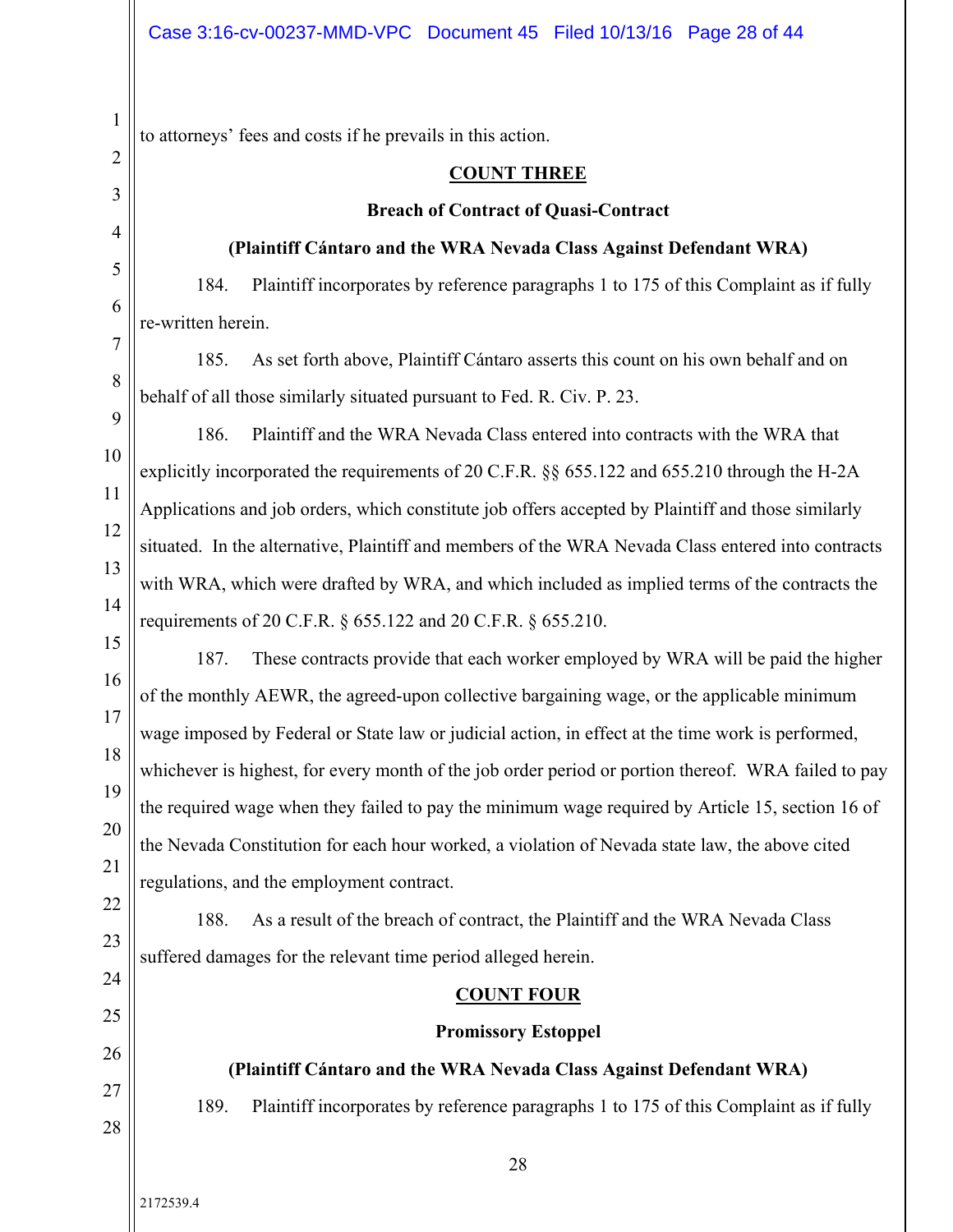re-written herein.

1

2

3

4

5

6

12

13

14

15

16

20

21

22

23

190. As set forth above, Plaintiff Cántaro asserts this count on his own behalf and on behalf of all those similarly situated pursuant to Fed. R. Civ. P. 23.

191. In the alternative to a contract claim, Plaintiff Cántaro and the WRA Nevada Class are entitled to relief in promissory estoppel. The WRA promised the Plaintiff and members of the Nevada Class that it would adhere to 20 C.F.R. § 655.122 and 20 C.F.R. § 655.210.

7 8 9 10 11 192. Plaintiff Cántaro and the WRA Nevada Class relied on this promise to their detriment by traveling to WRA member ranches to work as shepherds, where the WRA and its members illegally failed to pay wages as promised by WRA. Plaintiff Cántaro and the WRA Nevada Class are entitled to damages, including all wages owed but not paid for the relevant time period alleged herein.

# **COUNT FIVE**

# **Unjust Enrichment and Quantum Meruit**

# **(Plaintiff Cántaro and the WRA Nevada Class Against Defendant WRA)**

193. Plaintiff Cántaro incorporates by reference paragraphs 1 to 175 of this Complaint as if fully re-written herein.

17 18 19 194. As set forth above, Plaintiff Cántaro asserts this count on his own behalf and on behalf of all those similarly situated pursuant to Fed. R. Civ. P. 23.

195. In the alternative to a contract claim, Plaintiff Cántaro and the WRA Nevada Class are also entitled to relief in unjust enrichment and quantum meruit. A benefit was conferred on the WRA when the Plaintiff and the WRA Nevada Class performed work as specified by the WRA for which the WRA failed to pay the required compensation in violation of 20 C.F.R. § 655.122 and 20 C.F.R. § 655.210.

24 25 26 27 196. That benefit was appreciated by the WRA as it had the advantage of the Plaintiff's and Class Members' labor without paying for that labor as required; it is unjust for the WRA to be permitted to benefit from the illegally obtained labor; and WRA engaged in unfair competition with other Nevada businesses that abide by Nevada's wage and hour laws.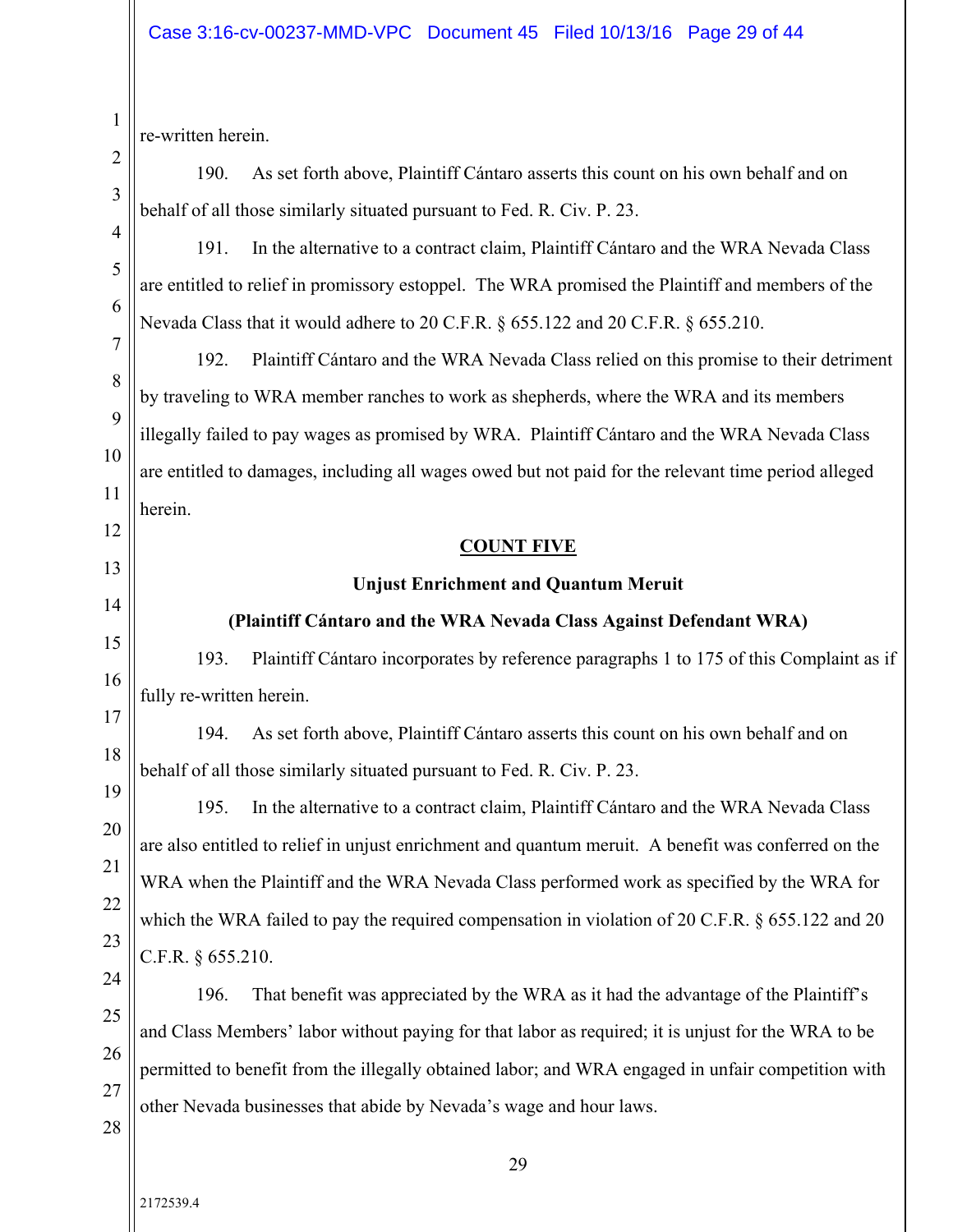197. Plaintiff Cántaro and the WRA Nevada Class reasonably expected to be paid all wages owed when due under 20 C.F.R. § 655.122 and 20 C.F.R. § 655.210, and those wages were not paid according to that expectation.

198. As a result, Plaintiff Cántaro and the WRA Nevada Class are entitled to the full value of the services provided, and the WRA should be disgorged of the illegally withheld wages for the relevant time period alleged herein.

#### **COUNT SIX**

#### **Breach of Contract or Quasi Contract**

#### **(Plaintiff Cántaro and the El Tejon Class Against Defendant El Tejon)**

199. Plaintiff incorporates by reference paragraphs 1 to 175 of this Complaint as if fully re-written herein.

12 13 200. As set forth above, Plaintiff Cántaro asserts this count on his own behalf and on behalf of all those similarly situated pursuant to Fed. R. Civ. P. 23.

15 16 17 18 201. Plaintiff and the El Tejon Class entered into contracts with Defendant El Tejon that explicitly incorporated the requirements of 20 C.F.R. § 655.122 and 20 C.F.R. § 655.210 through the H-2A Applications and job orders, which constitute job offers accepted by Plaintiff and those similarly situated. In the alternative, Plaintiff and the El Tejon Class entered into contracts with Defendant El Tejon that included as implied terms of the contracts the requirements of 20 C.F.R. § 655.122 and 20 C.F.R. § 655.210.

19 20 21

22

23

24

25

26

1

2

3

4

5

6

7

8

9

10

11

14

202. These contracts provide that each worker employed by Defendant El Tejon will be paid the higher of the monthly AEWR (adverse effect wage rate), the agreed-upon collective bargaining wage, or the applicable minimum wage imposed by Federal or State law or judicial action, in effect at the time work is performed, whichever is highest, for every month of the job order period or portion thereof. Defendant El Tejon failed to pay the required wage when it failed to pay the minimum wage required by Article 15, section 16 of the Nevada Constitution for each hour worked, a violation of Nevada state law and of the above cited regulations.

27 28

203. As a result of the breach of contract, the Plaintiff and the El Tejon Class suffered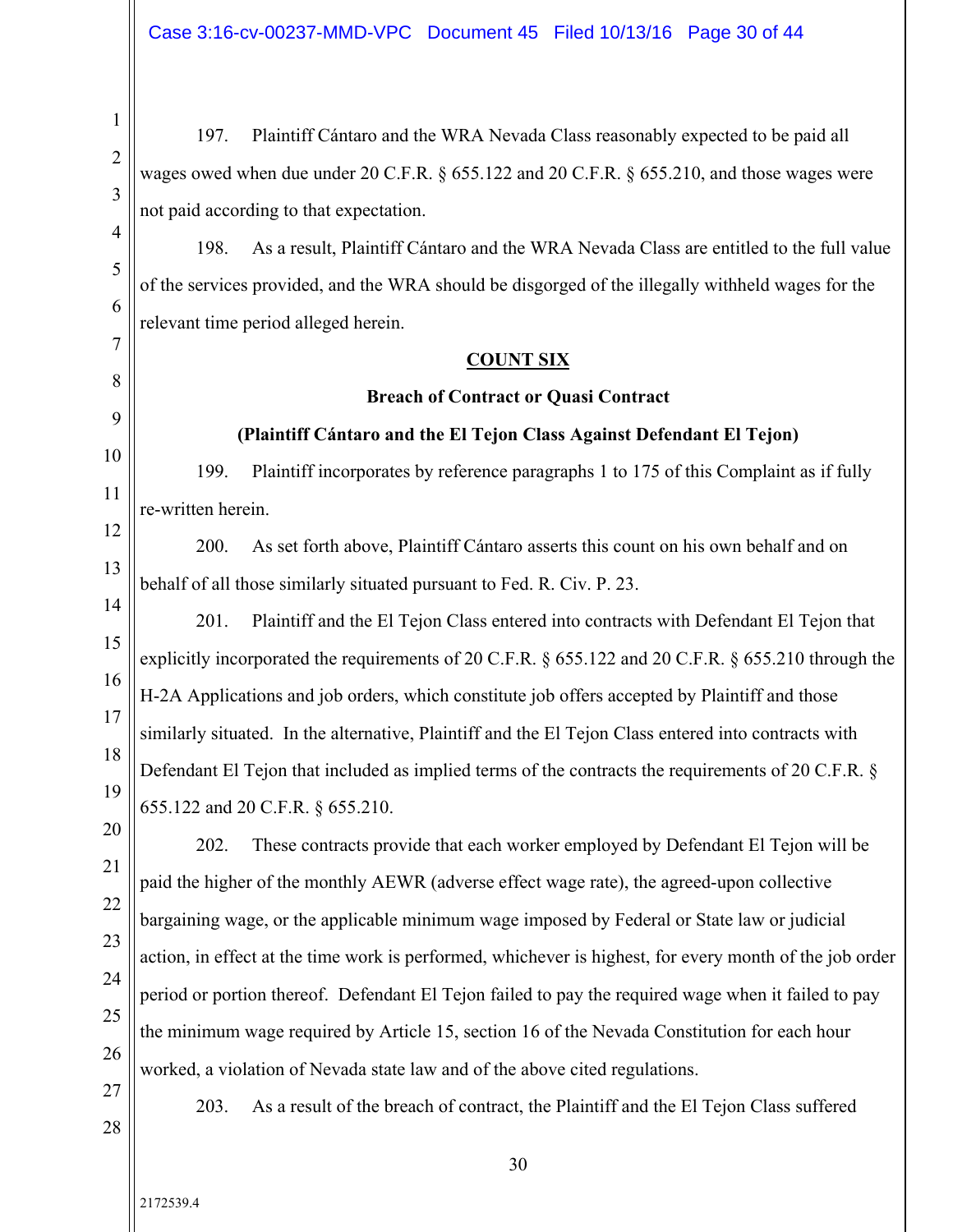1 2 3 4 5 6 7 8 9 10 11 12 13 14 15 16 17 18 19 20 21 22 23 24 25 26 27 28 31 damages for the relevant time period alleged herein. **COUNT SEVEN Promissory Estoppel (Plaintiff Cántaro and the El Tejon Class Against Defendant El Tejon)**  204. Plaintiff incorporates by reference paragraphs 1 to 175 of this Complaint as if fully re-written herein. 205. As set forth above, Plaintiff Cántaro asserts this count on his own behalf and on behalf of all those similarly situated pursuant to Fed. R. Civ. P. 23. 206. In the alternative to a contract claim, Plaintiff Cántaro and the El Tejon Class are entitled to relief in promissory estoppel. Defendant El Tejon promised Plaintiff Cántaro and the El Tejon Class that it would adhere to 20 C.F.R. § 655.122 and 20 C.F.R. § 655.210. 207. Plaintiff Cántaro and the El Tejon Class relied on this promise to their detriment by traveling to the ranch operated by Defendant El Tejon to work as shepherds, where Defendant El Tejon illegally failed to pay wages as promised by Defendant El Tejon. Plaintiff Cántaro and the El Tejon Class are entitled to damages, including all wages owed but not paid for the relevant time period alleged herein. **COUNT EIGHT Unjust Enrichment and Quantum Meruit (Plaintiff Cántaro and the El Tejon Class Against Defendant El Tejon)** 208. Plaintiff Cántaro incorporates by reference paragraphs 1 to 175 of this Complaint as if fully re-written herein. 209. As set forth above, Plaintiff Cántaro asserts this count on his own behalf and on behalf of all those similarly situated pursuant to Fed. R. Civ. P. 23. 210. In the alternative to a contract claim, Plaintiff Cántaro and the El Tejon Class are also entitled to relief in unjust enrichment and quantum meruit. A benefit was conferred on Defendant El Tejon when the Plaintiff and the El Tejon Class performed work as specified by Defendant El Tejon for which Defendant El Tejon failed to pay the required compensation in violation of 20 C.F.R. §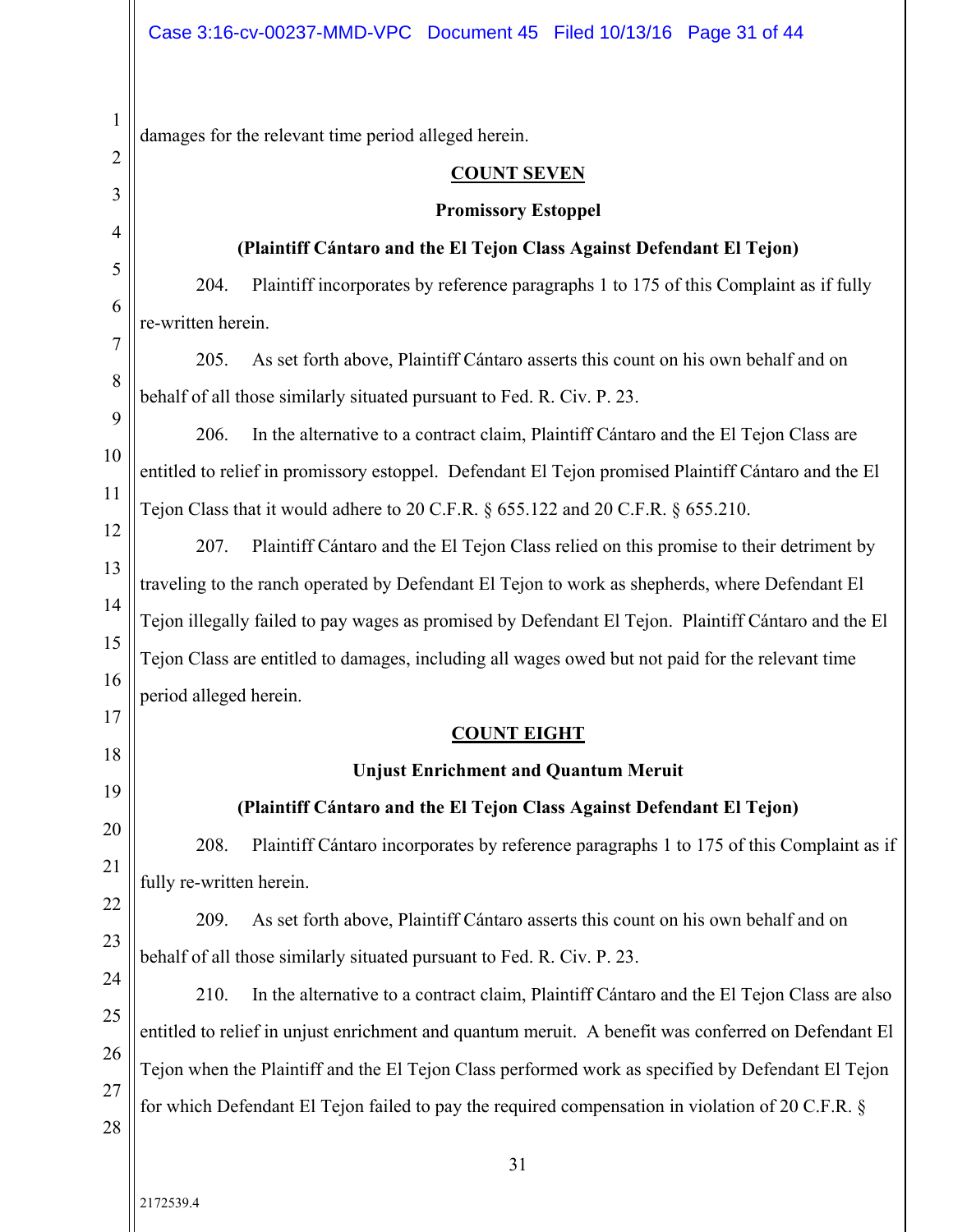| $\mathbf{r}$   | 655.122 and 20 C.F.R. § 655.210.                                                                     |  |  |  |  |
|----------------|------------------------------------------------------------------------------------------------------|--|--|--|--|
| $\overline{2}$ | That benefit was appreciated by Defendant El Tejon as it had the advantage of the<br>211.            |  |  |  |  |
| $\overline{3}$ | Plaintiff's and Class Members' labor without paying for that labor as required; it is unjust for the |  |  |  |  |
| $\overline{4}$ | Defendant El Tejon to be permitted to benefit from the illegally obtained labor; and Defendant El    |  |  |  |  |
| 5              | Tejon engaged in unfair competition with other Nevada businesses that abide by Nevada's wage and     |  |  |  |  |
| 6              | hour laws.                                                                                           |  |  |  |  |
| $\overline{7}$ | Plaintiff Cántaro and the El Tejon Class reasonably expected to be paid all wages<br>212.            |  |  |  |  |
| 8              | owed when due under 20 C.F.R. § 655.122 and 20 C.F.R. § 655.210 and those wages were not.            |  |  |  |  |
| 9              | As a result, Plaintiff Cántaro and the El Tejon Class are entitled to the full value of<br>213.      |  |  |  |  |
| 10             | the services provided and Defendant El Tejon should be disgorged of the illegally withheld wages     |  |  |  |  |
| 11             | for the relevant time period alleged herein.                                                         |  |  |  |  |
| 12<br>13       | <b>COUNT NINE</b>                                                                                    |  |  |  |  |
| 14             | Failure to Pay Separated Employees Wages When Due                                                    |  |  |  |  |
| 15             | (On Behalf of Plaintiff Cántaro and the WRA Former Employee Sub-Class Against Defendant              |  |  |  |  |
| 16             | WRA)                                                                                                 |  |  |  |  |
| 17             | Plaintiff Cántaro incorporates by reference paragraphs 1 to 175 of this Complaint as if<br>214.      |  |  |  |  |
| 18             | fully re-written herein.                                                                             |  |  |  |  |
| 19             | 215.<br>As set forth above, Plaintiff Cántaro asserts this count on his own behalf and on            |  |  |  |  |
| 20             | behalf of all those similarly situated pursuant to Fed. R. Civ. P. 23.                               |  |  |  |  |
|                |                                                                                                      |  |  |  |  |
|                | Mr. Cántaro and many other members of the WRA Former Employee Sub-Class are<br>216.                  |  |  |  |  |
| 21             | no longer employed by WRA, whether due to resignation or termination.                                |  |  |  |  |
| 22             | N.R.S. § 608.140 provides that an employee has a private right of action for unpaid<br>217.          |  |  |  |  |
| 23             | wages.                                                                                               |  |  |  |  |
| 24             | N.R.S. § 608.020 provides that "[w] henever an employer discharges an employee,<br>218.              |  |  |  |  |
| 25             | the wages and compensation earned and unpaid at the time of such discharge shall become due and      |  |  |  |  |
| 26             | payable immediately."                                                                                |  |  |  |  |
| 27<br>28       | N.R.S. § 608.040(1)(a-b), in relevant part, impose a penalty on an employer who<br>219.              |  |  |  |  |
|                | 32                                                                                                   |  |  |  |  |
|                | 2172539.4                                                                                            |  |  |  |  |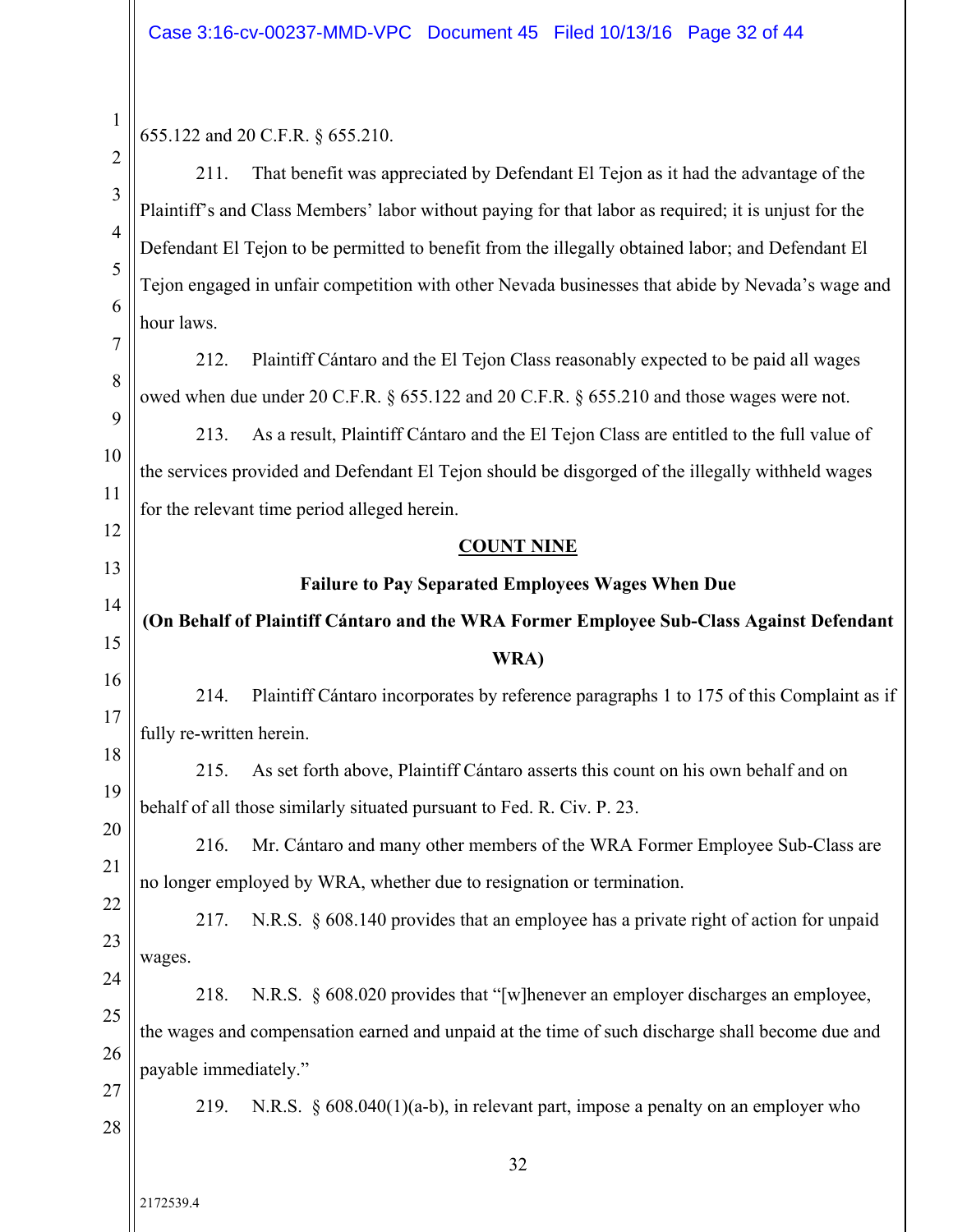#### Case 3:16-cv-00237-MMD-VPC Document 45 Filed 10/13/16 Page 33 of 44

fails to pay a discharged or quitting employee: "Within 3 days after the wages or compensation of a discharged employee becomes due; or on the day the wages or compensation is due to an employee who resigns or quits, the wages or compensation of the employee continues at the same rate from the day the employee resigned, quit, or was discharged until paid for 30-days, whichever is less."

220. N.R.S. § 608.050 grants an "employee lien" to each discharged or laid-off employee for the purpose of collecting the wages or compensation owed to them "in the sum agreed upon in the contract of employment for each day the employer is in default, until the employee is paid in full, without rendering any service therefor; but the employee shall cease to draw such wages or salary 30 days after such default."

10 11 12 221. By failing to pay Plaintiff and all members of the WRA Former Employee Sub-Class for all hours worked in violation of state law, Defendant WRA has failed to timely remit all wages due and owing to Plaintiff and all members of the Sub-Class.

13 14 15 222. Despite demand, Defendant willfully refuses and continues to refuse to pay Plaintiff and all WRA Former Employee Sub-Class Members who are former employees their full wages due and owing to them.

16 17 18 19 223. Wherefore, Plaintiff demands thirty (30) days wages under N.R.S. 608.140 and 608.040, and an additional thirty (30) days wages under N.R.S. 608.140 and 608.050, for all members of the WRA Former Employee Sub-Class, together with attorneys' fees, costs, and interest as provided by law.

#### **COUNT TEN**

# **Failure to Pay Separated Employees Wages When Due**

# **(On Behalf of Plaintiff Cántaro and the El Tejon Former Employee Class Against Defendant El Tejon and Gragirena)**

24 25 224. Plaintiff Cántaro incorporates by reference paragraphs 1 to 175 of this Complaint as if fully re-written herein.

26 27 225. As set forth above, Plaintiff Cántaro asserts this count on his own behalf and on behalf of all those similarly situated pursuant to Fed. R. Civ. P. 23.

28

20

21

22

23

1

2

3

4

5

6

7

8

9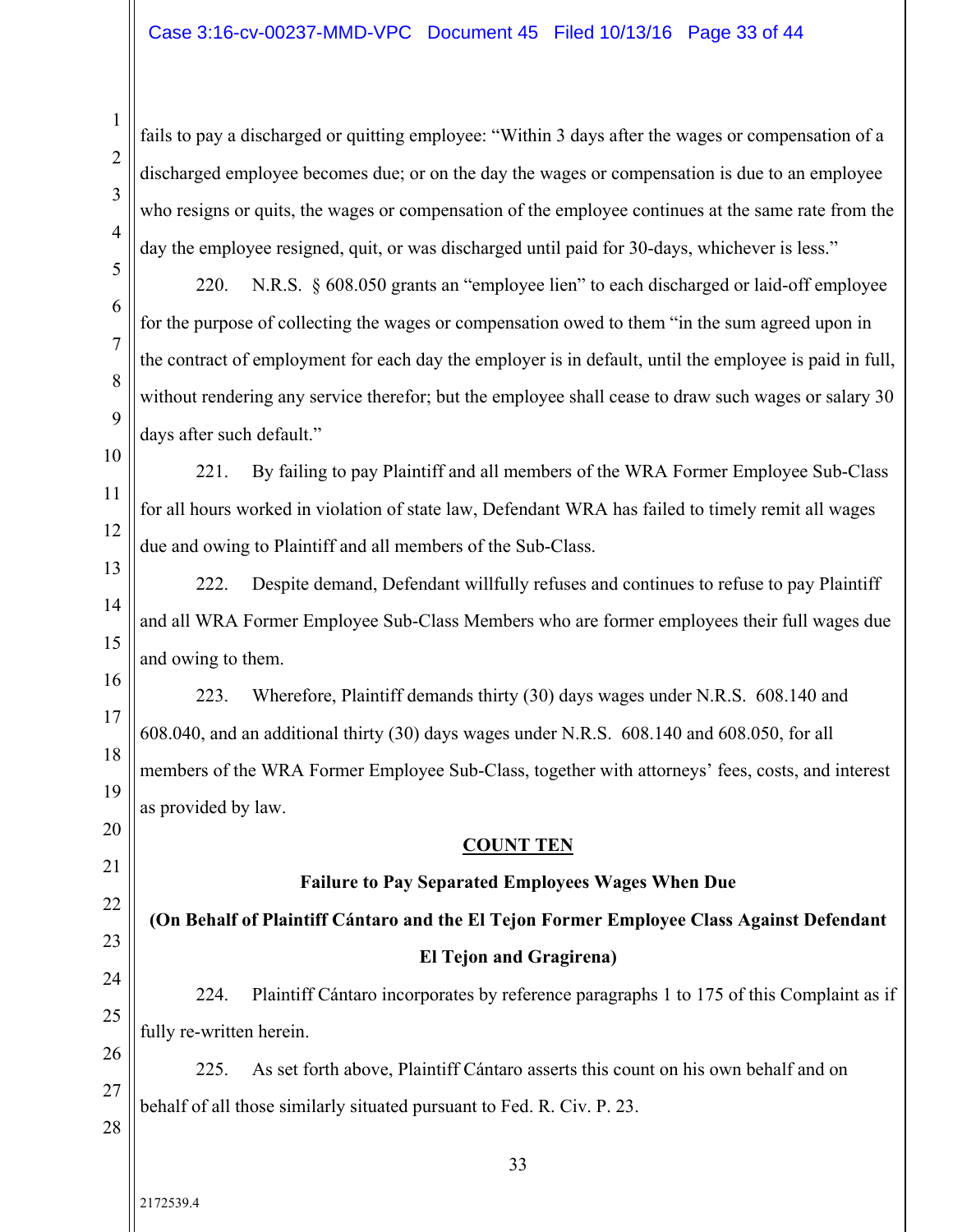226. Mr. Cántaro and many other Class Members are no longer employed by El Tejon and Gragirena, whether due to resignation or termination.

227. N.R.S. 608.140 provides that an employee has a private right of action for unpaid wages.

228. N.R.S. 608.020 provides that "[w]henever an employer discharges an employee, the wages and compensation earned and unpaid at the time of such discharge shall become due and payable immediately."

229. N.R.S.  $608.040(1)(a-b)$ , in relevant part, imposes a penalty on an employer who fails to pay a discharged or quitting employee: "Within 3 days after the wages or compensation of a discharged employee becomes due; or on the day the wages or compensation is due to an employee who resigns or quits, the wages or compensation of the employee continues at the same rate from the day the employee resigned, quit, or was discharged until paid for 30-days, whichever is less."

230. N.R.S. 608.050 grants an "employee lien" to each discharged or laid-off employee for the purpose of collecting the wages or compensation owed to them "in the sum agreed upon in the contract of employment for each day the employer is in default, until the employee is paid in full, without rendering any service therefor; but the employee shall cease to draw such wages or salary 30 days after such default."

231. By failing to pay Plaintiff and all members of the El Tejon Class who are former employees for all hours worked in violation of state law, Defendants El Tejon and Gragirena have failed to timely remit all wages due and owing to Plaintiff and all members of the El Tejon Class who are former employees.

232. Despite demand, Defendants willfully refuse and continue to refuse to pay Plaintiff and all El Tejon Class Members who are former employees their full wages due and owing to them.

233. Wherefore, Plaintiff demands thirty (30) days wages under N.R.S. 608.140 and 608.040, and an additional thirty (30) days wages under N.R.S. 608.140 and 608.050, for all members of the El Tejon Class who are former employees, together with attorneys' fees, costs, and interest as provided by law.

28

1

2

3

4

5

6

7

8

9

10

11

12

13

14

15

16

17

18

19

20

21

22

23

24

25

26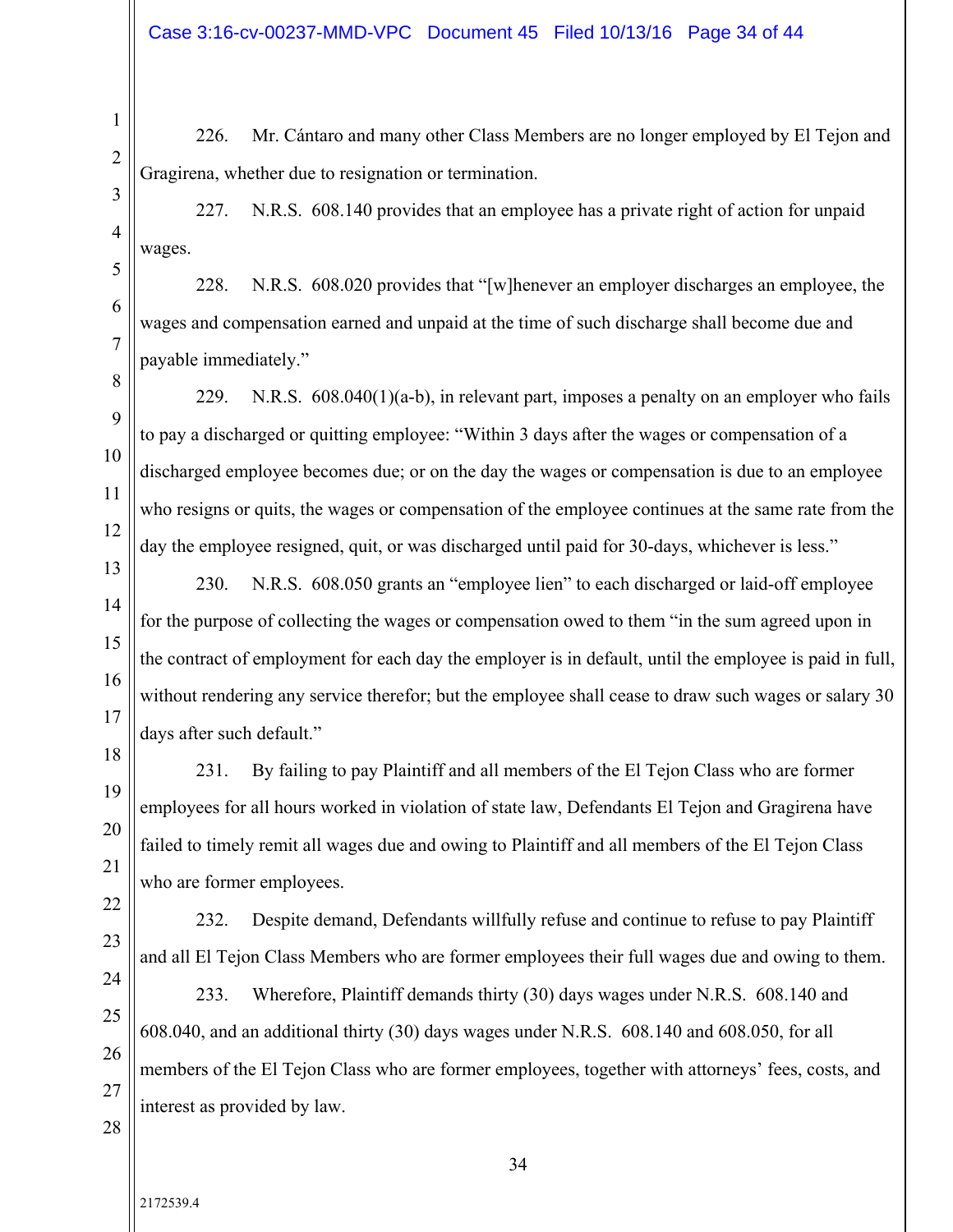| l                   |
|---------------------|
|                     |
| 2                   |
| 3                   |
| 4                   |
| 5                   |
| 6                   |
| 7                   |
| 8                   |
| 9                   |
| 10                  |
| $\mathbf{1}$<br>1   |
| 1<br>$\overline{c}$ |
| 13                  |
| 1<br>4              |
| 15                  |
| 16                  |
| 17                  |
| 18                  |
| 1<br>9              |
| 20                  |
| $\overline{21}$     |
| 22                  |
| 23                  |

#### **COUNT ELEVEN**

# **Failure to Pay Minimum Wages in Violation of the Nevada Constitution**

# **(On Behalf of Plaintiff Inga and the MPAS Nevada Class Against Defendant MPAS)**

234. Plaintiff incorporates by reference paragraphs 1 to 175 of this Complaint as if fully re-written herein. As noted above, Plaintiff Inga asserts this count on his own behalf and on behalf of the MPAS Nevada Class pursuant to Fed. R. Civ. P. 23.

235. MPAS employed Plaintiff Inga and other members of the MPAS Nevada Class in Nevada during the relevant statute of limitations and paid him less than the Nevada minimum wage.

236. As a result, the Plaintiffs are entitled to the difference between the wages paid and the Nevada minimum wage, and attorneys' fees, pursuant to Nev. Const. art. 15, § 16, for the relevant time period alleged herein.

# **COUNT TWELVE Promissory Estoppel**

# **(Plaintiff Inga and the MPAS Nevada Class Against Defendant MPAS)**

16 17 237. Plaintiff incorporates by reference paragraphs 1 to 175 of this Complaint as if fully re-written herein.

18  $\overline{9}$ 238. As set forth above, Plaintiff Inga asserts this count on his own behalf and on behalf of all those similarly situated pursuant to Fed. R. Civ. P. 23.

 $\overline{0}$  $\overline{2}$ 239. In the alternative to a contract claim, Plaintiff Inga and the MPAS Nevada Class are entitled to relief in promissory estoppel. The MPAS promised the Plaintiff and members of the MPAS Nevada Class that it would adhere to 20 C.F.R. § 655.122 and 20 C.F.R. § 655.210.

3 24 25 26 27 240. Plaintiff Inga and the MPAS Nevada Class relied on this promise to their detriment by traveling to MPAS member ranches to work as shepherds, where the MPAS and its members illegally failed to pay wages as promised by MPAS. Plaintiff Inga and the MPAS Nevada Class are entitled to damages, including all wages owed but not paid for the relevant time period alleged herein.

# **COUNT THIRTEEN**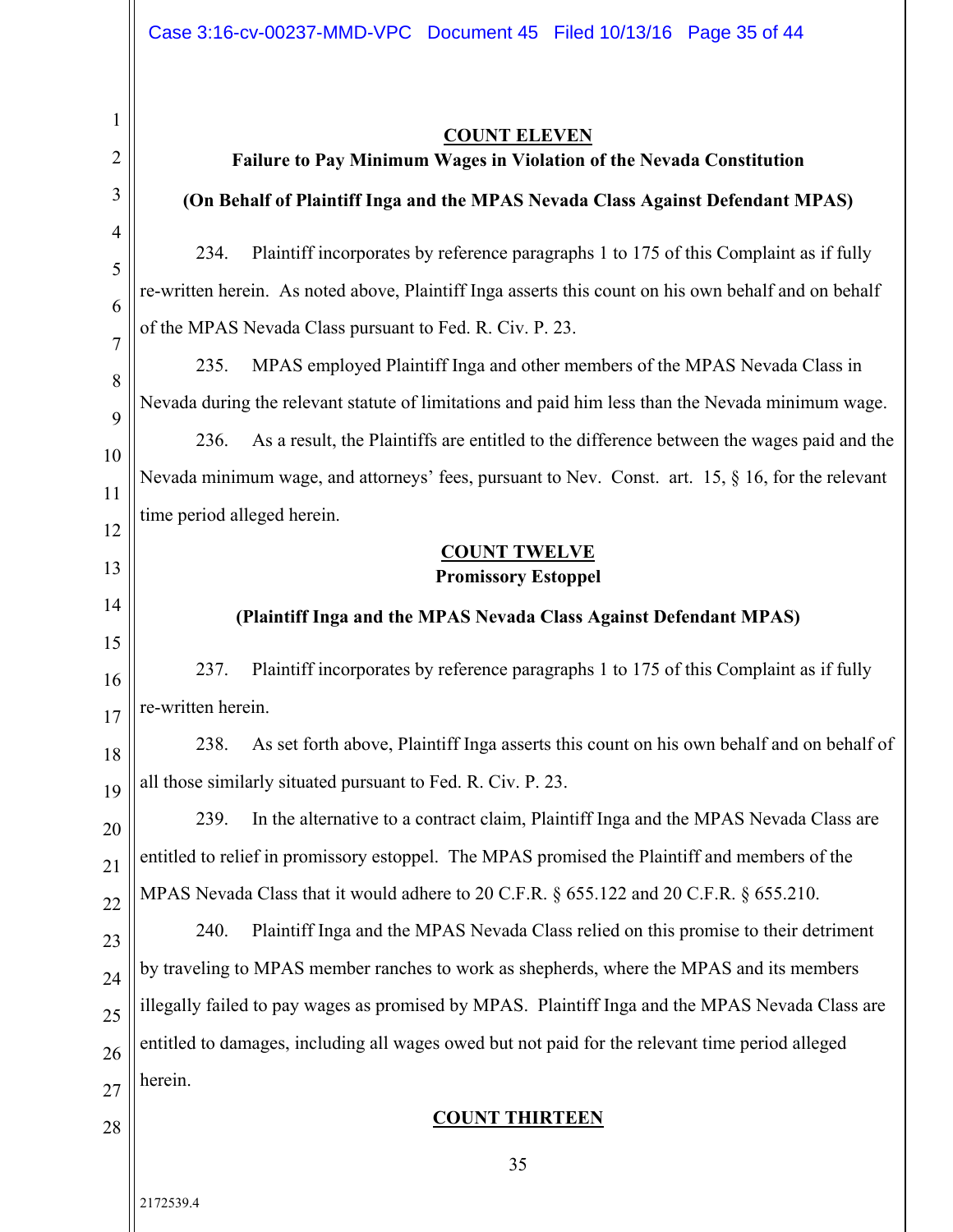#### **Unjust Enrichment and Quantum Meruit**

#### **(Plaintiff Inga and the MPAS Nevada Class Against Defendant MPAS)**

241. Plaintiff Inga incorporates by reference paragraphs 1 to 175 of this Complaint as if fully re-written herein.

242. As set forth above, Plaintiff Inga asserts this count on his own behalf and on behalf of all those similarly situated pursuant to Fed. R. Civ. P. 23.

243. In the alternative to a contract claim, Plaintiff Inga and the MPAS Nevada Class are also entitled to relief in unjust enrichment and quantum meruit. A benefit was conferred on the MPAS when the Plaintiff and the MPAS Nevada Class performed work as specified by the MPAS for which the MPAS failed to pay the required compensation in violation of 20 C.F.R. § 655.122 and 20 C.F.R. § 655.210.

244. That benefit was appreciated by the MPAS as it had the advantage of the Plaintiff's and Class Members' labor without paying for that labor as required; it is unjust for the MPAS to be permitted to benefit from the illegally obtained labor; and MPAS engaged in unfair competition with other Nevada businesses that abide by Nevada's wage and hour laws.

18 19 245. Plaintiff Inga and the MPAS Nevada Class reasonably expected to be paid all wages owed when due under 20 C.F.R. § 655.122 and 20 C.F.R. § 655.210, and those wages were not paid according to that expectation.

20 21 22 246. As a result, Plaintiff Inga and the MPAS Nevada Class are entitled to the full value of the services provided, and the MPAS should be disgorged of the illegally withheld wages for the relevant time period alleged herein.

# **COUNT FOURTEEN Breach of Contract of Quasi-Contract**

# 24 25

28

23

# **(Plaintiff Inga and the MPAS Nevada Class Against Defendant MPAS)**

26 27 247. Plaintiff incorporates by reference paragraphs 1 to 175 of this Complaint as if fully re-written herein.

248. As set forth above, Plaintiff Inga asserts this count on his own behalf and on behalf of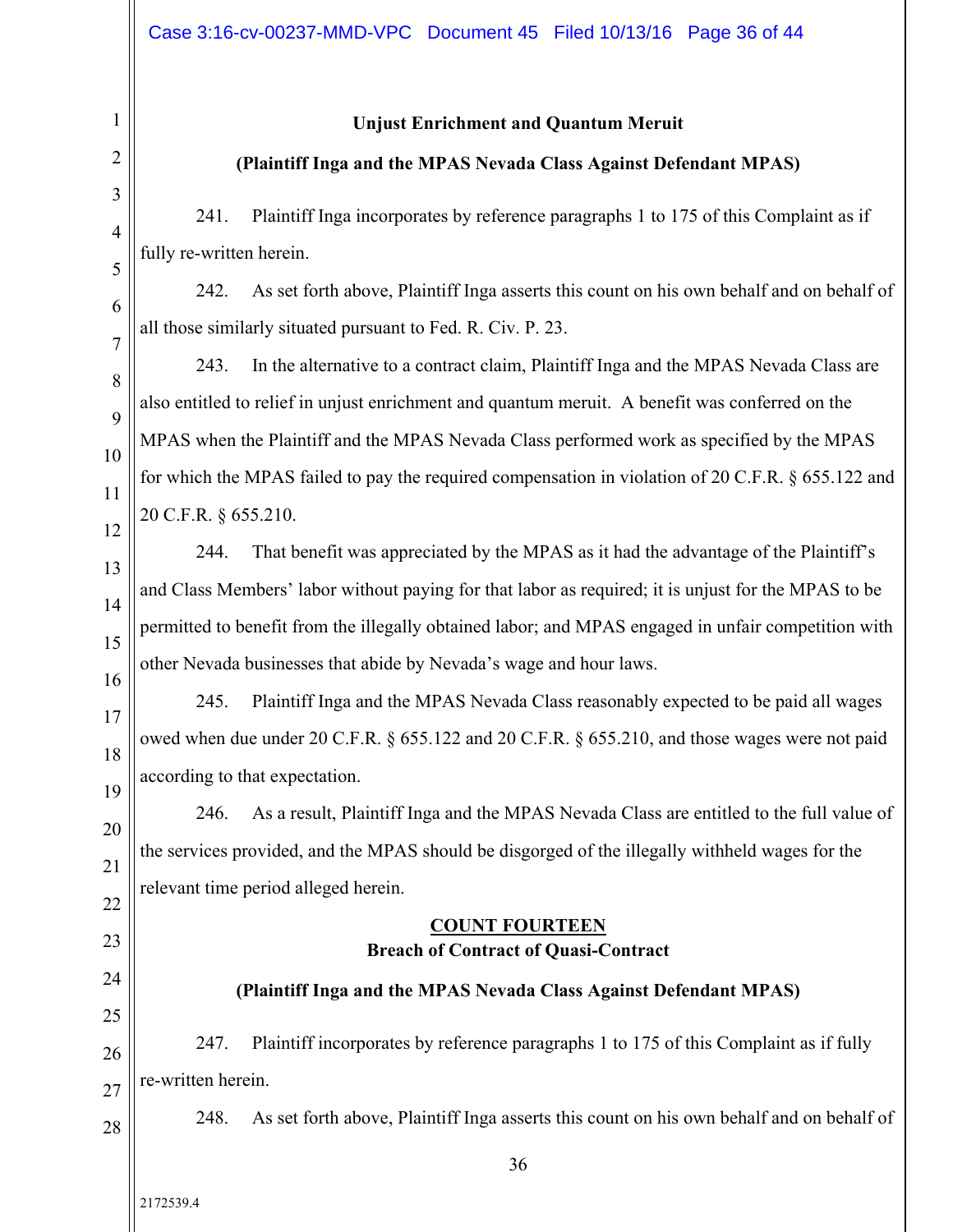| 1 |
|---|
| 2 |
| 3 |

4

5

6

7

17

18

20

all those similarly situated pursuant to Fed. R. Civ. P. 23.

249. Plaintiff and the MPAS Nevada Class entered into contracts with the MPAS that explicitly incorporated the requirements of 20 C.F.R. §§ 655.122 and 655.210 through the H-2A Applications and job orders, which constitute job offers accepted by Plaintiff and those similarly situated. In the alternative, Plaintiff and members of the MPAS Nevada Class entered into contracts with MPAS, which were drafted by MPAS, and which included as implied terms of the contracts the requirements of 20 C.F.R. § 655.122 and 20 C.F.R. § 655.210.

8 9 10 11 12 13 14 250. These contracts provide that each worker employed by MPAS will be paid the higher of the monthly AEWR, the agreed-upon collective bargaining wage, or the applicable minimum wage imposed by Federal or State law or judicial action, in effect at the time work is performed, whichever is highest, for every month of the job order period or portion thereof. MPAS failed to pay the required wage when they failed to pay the minimum wage required by Article 15, section 16 of the Nevada Constitution for each hour worked, a violation of Nevada state law, the above cited regulations, and the employment contract.

15 16 251. As a result of the breach of contract, the Plaintiff and the MPAS Nevada Class suffered damages for the relevant time period alleged herein.

# **COUNT FIFTEEN**

# **Failure to Pay Separated Employees Wages When Due**

19 **(On Behalf of Plaintiff Inga and the MPAS Former Employee Sub-Class Against Defendant MPAS)** 

21 22 252. Plaintiff Inga incorporates by reference paragraphs 1 to 175 of this Complaint as if fully re-written herein.

23 24 253. As set forth above, Plaintiff Inga asserts this count on his own behalf and on behalf of all those similarly situated pursuant to Fed. R. Civ. P. 23.

25 26 254. Mr. Inga and members of the MPAS Former Employee Sub- Class are no longer employed by MPAS, whether due to resignation or termination.

27 28 255. N.R.S. § 608.140 provides that an employee has a private right of action for unpaid wages.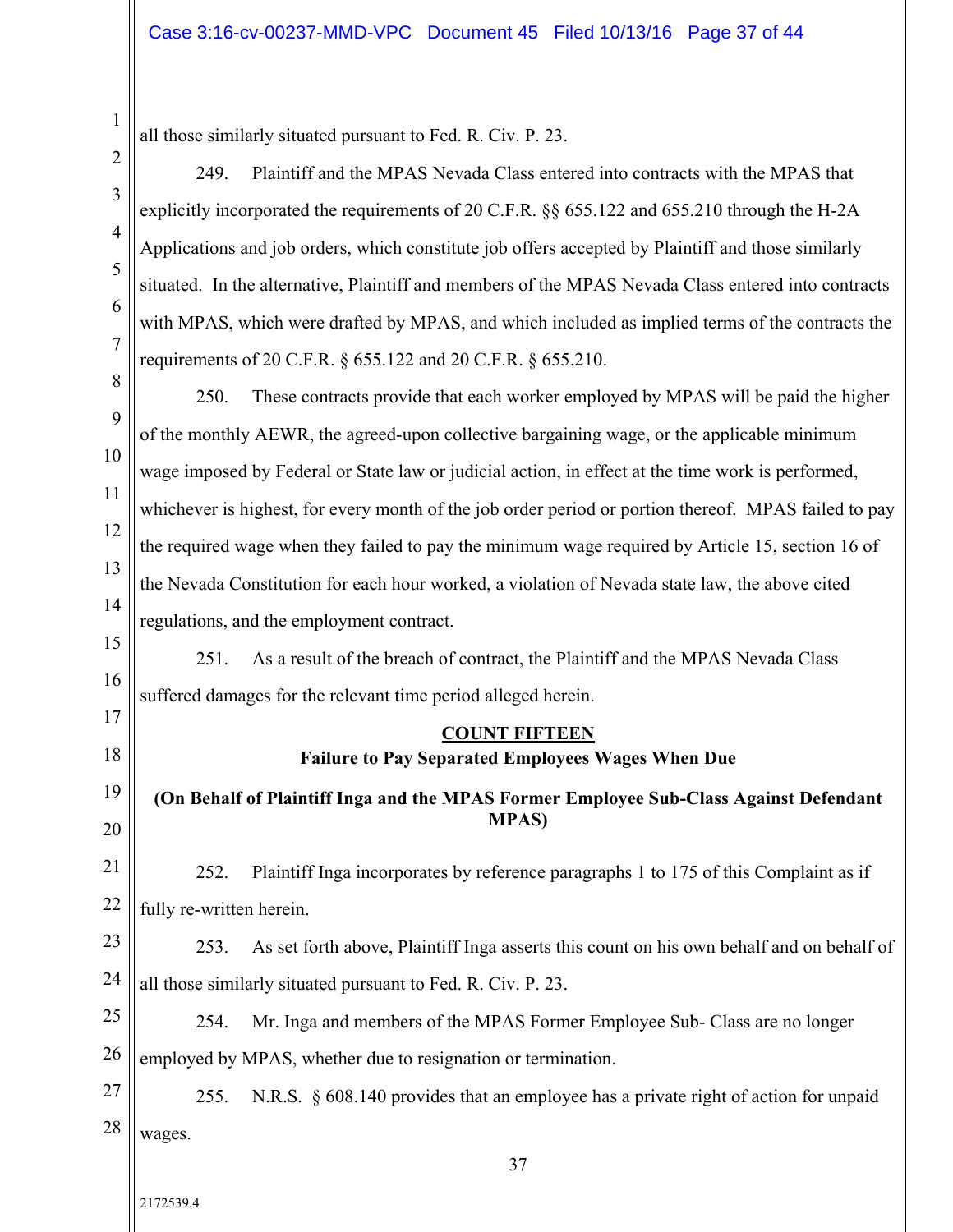256. N.R.S. § 608.020 provides that "[w]henever an employer discharges an employee, the wages and compensation earned and unpaid at the time of such discharge shall become due and payable immediately."

257. N.R.S. § 608.040(1)(a-b), in relevant part, impose a penalty on an employer who fails to pay a discharged or quitting employee: "Within 3 days after the wages or compensation of a discharged employee becomes due; or on the day the wages or compensation is due to an employee who resigns or quits, the wages or compensation of the employee continues at the same rate from the day the employee resigned, quit, or was discharged until paid for 30-days, whichever is less."

258. N.R.S. § 608.050 grants an "employee lien" to each discharged or laid-off employee for the purpose of collecting the wages or compensation owed to them "in the sum agreed upon in the contract of employment for each day the employer is in default, until the employee is paid in full, without rendering any service therefor; but the employee shall cease to draw such wages or salary 30 days after such default."

14 15 16 259. By failing to pay Plaintiff and all members of the MPAS Former Employee Sub-Class who are former employees for all hours worked in violation of state law, Defendant MPAS has failed to timely remit all wages due and owing to Plaintiff and all members of the Sub-Class.

18 19 20 260. Wherefore, Plaintiff demands thirty (30) days wages under N.R.S. 608.140 and 608.040, and an additional thirty (30) days wages under N.R.S. 608.140 and 608.050, for all members of the MPAS Former Employee Sub-Class, together with attorneys' fees, costs, and interest as provided by law.

**COUNT SIXTEEN** 

# **Failure to Pay Minimum Wages in Violation of the Nevada Constitution**

#### 23 24 **(On Behalf of Plaintiff Inga and the Estill Class Against Defendants Estill Ranches and John Estill)**

21

22

1

2

3

4

5

6

7

8

9

10

11

12

13

17

25 26 27 261. Plaintiff incorporates by reference paragraphs 1 to 175 of this Complaint as if fully re-written herein. As noted above, Plaintiff Inga asserts this count on his own behalf and on behalf of the Estill Ranches Class pursuant to Fed. R. Civ. P. 23.

28

2172539.4

262. Defendants Estill Ranches and John Estill employed Plaintiff Inga and members of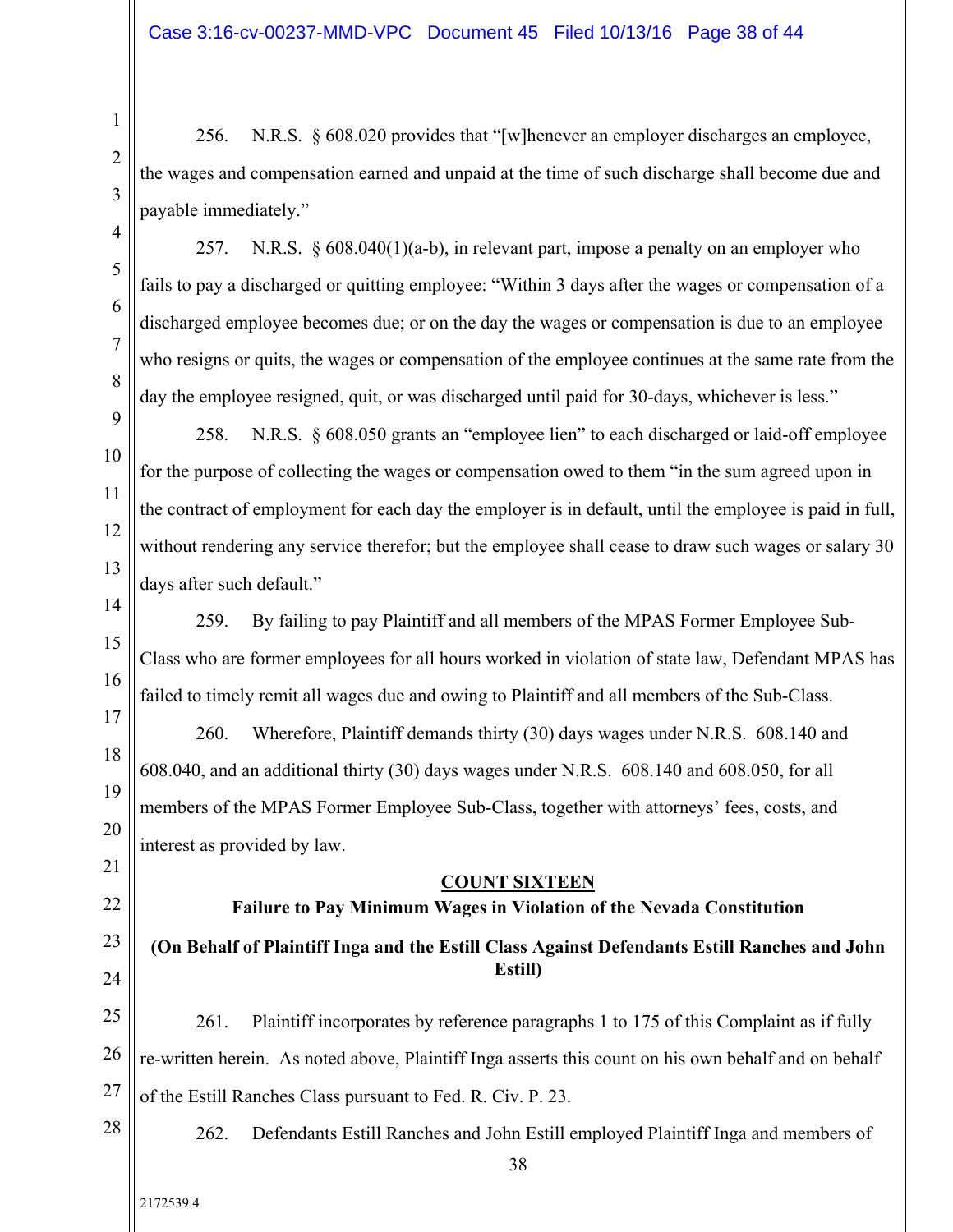the Estill Ranches Class in Nevada during the relevant statute of limitations and paid him less than the Nevada minimum wage.

4 263. As a result, the Plaintiffs are entitled to the difference between the wages paid and the Nevada minimum wage and attorneys' fees pursuant to Nev. Const. art. 15, § 16, for the for the relevant time period alleged herein.

# **COUNT SEVENTEEN Breach of Contract or Quasi Contract**

# **(Plaintiff Inga and the Estill Ranches Class Against Defendant Estill Ranches)**

264. Plaintiff incorporates by reference paragraphs 1 to 175 of this Complaint as if fully re-written herein.

265. As set forth above, Plaintiff Inga asserts this count on his own behalf and on behalf of all those similarly situated pursuant to Fed. R. Civ. P. 23.

14 15 16 17 18 19 266. Plaintiff and the Estill Ranches Class entered into contracts with Defendant Estill Ranches that explicitly incorporated the requirements of 20 C.F.R. § 655.122 and 20 C.F.R. § 655.210 through the H-2A Applications and job orders, which constitute job offers accepted by Plaintiff and those similarly situated. In the alternative, Plaintiff and the Estill Ranches Class entered into contracts with Defendant Estill Ranches that included as implied terms of the contracts the requirements of 20 C.F.R. § 655.122 and 20 C.F.R. § 655.210.

20 21 22 23 24 25 26 267. These contracts provide that each worker employed by Defendant Estill Ranches will be paid the higher of the monthly AEWR (adverse effect wage rate), the agreed-upon collective bargaining wage, or the applicable minimum wage imposed by Federal or State law or judicial action, in effect at the time work is performed, whichever is highest, for every month of the job order period or portion thereof. Defendant Estill Ranches failed to pay the required wage when it failed to pay the minimum wage required by Article 15, section 16 of the Nevada Constitution for each hour worked, a violation of Nevada state law and of the above cited regulations.

27 28 268. As a result of the breach of contract, the Plaintiff and the Estill Ranches Class suffered damages for the relevant time period alleged herein.

1

2

3

5

6

7

8

9

10

11

12

13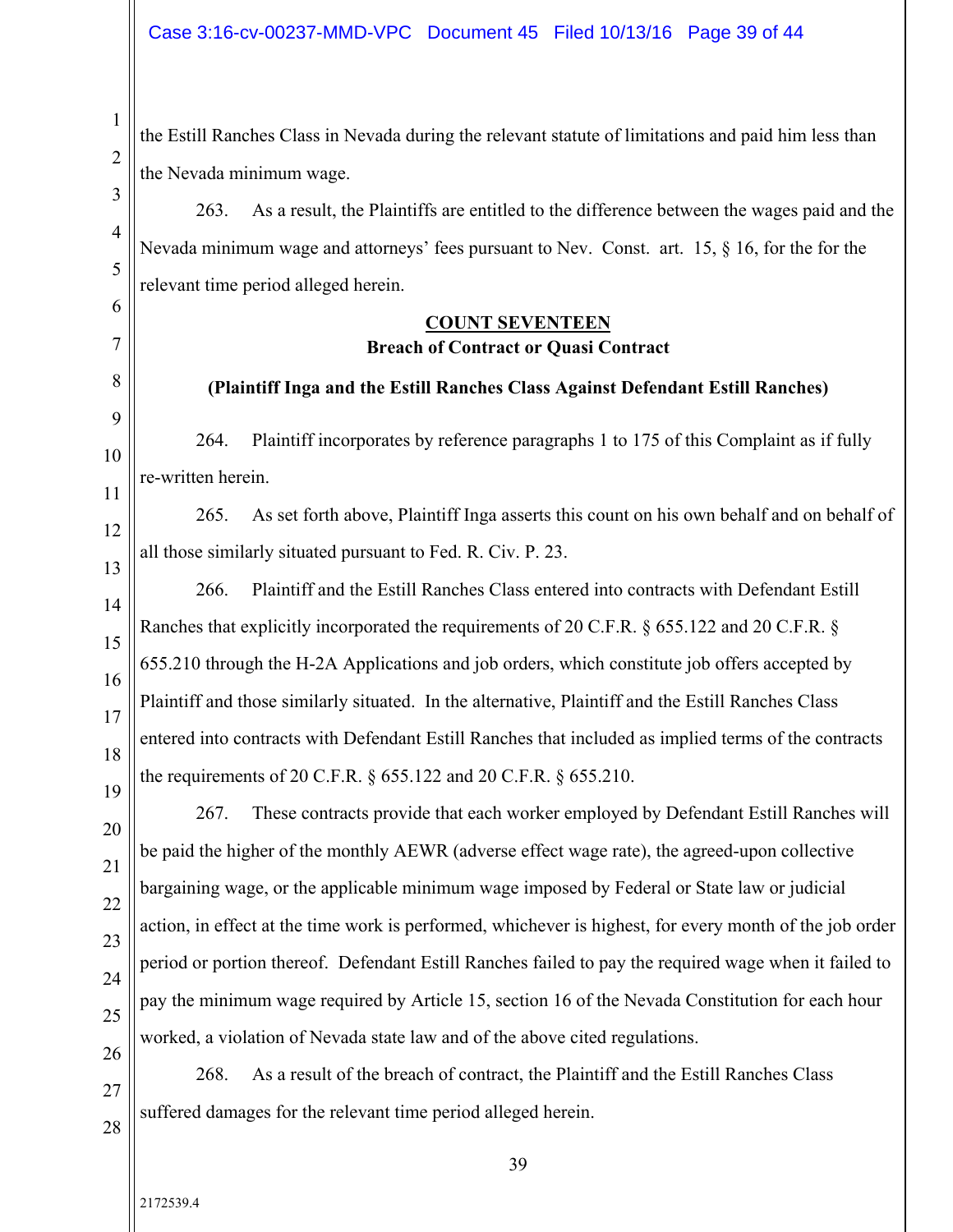# **COUNT EIGHTEEN Promissory Estoppel**

# **(Plaintiff Inga and the Estill Ranches Class Against Defendant Estill Ranches)**

269. Plaintiff incorporates by reference paragraphs 1 to 175 of this Complaint as if fully re-written herein.

8 270. As set forth above, Plaintiff Inga asserts this count on his own behalf and on behalf of all those similarly situated pursuant to Fed. R. Civ. P. 23.

9 10 271. In the alternative to a contract claim, Plaintiff Inga and the Estill Ranches Class are entitled to relief in promissory estoppel. Defendant Estill Ranches promised Plaintiff Inga and the Estill Ranches Class that it would adhere to 20 C.F.R. § 655.122 and 20 C.F.R. § 655.210.

12 13 14 15 272. Plaintiff Inga and the Estill Ranches Class relied on this promise to their detriment by traveling to the ranch operated by Defendant Estill Ranches to work as shepherds, where Defendant Estill Ranches illegally failed to pay wages as promised by Defendant Estill Ranches. Plaintiff Inga and the Estill Ranches Class are entitled to damages, including all wages owed but not paid for the relevant time period alleged herein.

# **COUNT NINETEEN**

# **Unjust Enrichment and Quantum Meruit**

**(Plaintiff Inga and the Estill Ranchces Class Against Defendant Estill Ranches)** 

20 21 273. Plaintiff Inga incorporates by reference paragraphs 1 to 175 of this Complaint as if fully re-written herein.

22 23 274. As set forth above, Plaintiff Inga asserts this count on his own behalf and on behalf of all those similarly situated pursuant to Fed. R. Civ. P. 23.

24 25 26 27 28 275. In the alternative to a contract claim, Plaintiff Inga and the Estill Ranches Class are also entitled to relief in unjust enrichment and quantum meruit. A benefit was conferred on Defendant Estill Ranches when the Plaintiff and the Estill Ranches Class performed work as specified by Defendant Estill Ranches for which Defendant Estill Ranches failed to pay the required compensation in violation of 20 C.F.R. § 655.122 and 20 C.F.R. § 655.210.

40

1

2

3

4

5

6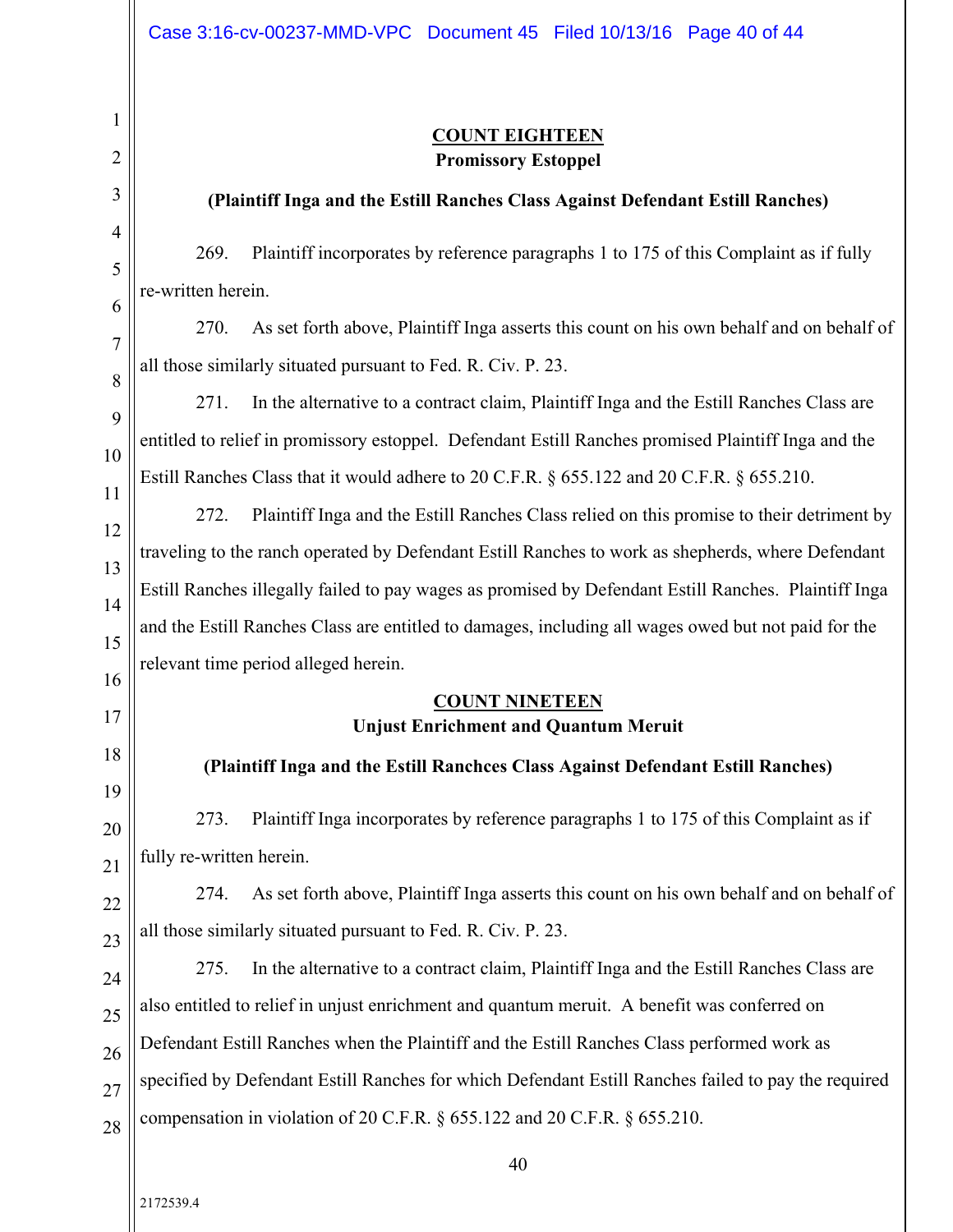1 2 3 4 5 6 7 8 9 10 11 12 13 14 15 16 17 18 19 20 21 22 23 24 25 26 27 28 41 276. That benefit was appreciated by Defendant Estill Ranches as it had the advantage of the Plaintiff's and Class Members' labor without paying for that labor as required; it is unjust for the Defendant Estill Ranches to be permitted to benefit from the illegally obtained labor; and Defendant Estill Ranches engaged in unfair competition with other Nevada businesses that abide by Nevada's wage and hour laws. 277. Plaintiff Inga and the Estill Ranches Class reasonably expected to be paid all wages owed when due under 20 C.F.R. § 655.122 and 20 C.F.R. § 655.210 and those wages were not. 278. As a result, Plaintiff Inga and the Estill Ranches Class are entitled to the full value of the services provided and Defendant Estill Ranches should be disgorged of the illegally withheld wages for the relevant time period alleged herein. **COUNT TWENTY Failure to Pay Separated Employees Wages When Due (On Behalf of Plaintiff Inga and the Estill Ranches Former Employee Sub-Class Against Defendants Estill Ranches and John Estill)**  279. Plaintiff Inga incorporates by reference paragraphs 1 to 175 of this Complaint as if fully re-written herein. 280. As set forth above, Plaintiff Inga asserts this count on his own behalf and on behalf of all those similarly situated pursuant to Fed. R. Civ. P. 23. 281. Mr. Inga and many other Class Members are no longer employed by Estill Ranches and John Estill, whether due to resignation or termination. 282. N.R.S. 608.140 provides that an employee has a private right of action for unpaid wages. 283. N.R.S. 608.020 provides that "[w]henever an employer discharges an employee, the wages and compensation earned and unpaid at the time of such discharge shall become due and payable immediately." 284. N.R.S. 608.040(1)(a-b), in relevant part, imposes a penalty on an employer who fails to pay a discharged or quitting employee: "Within 3 days after the wages or compensation of a discharged employee becomes due; or on the day the wages or compensation is due to an employee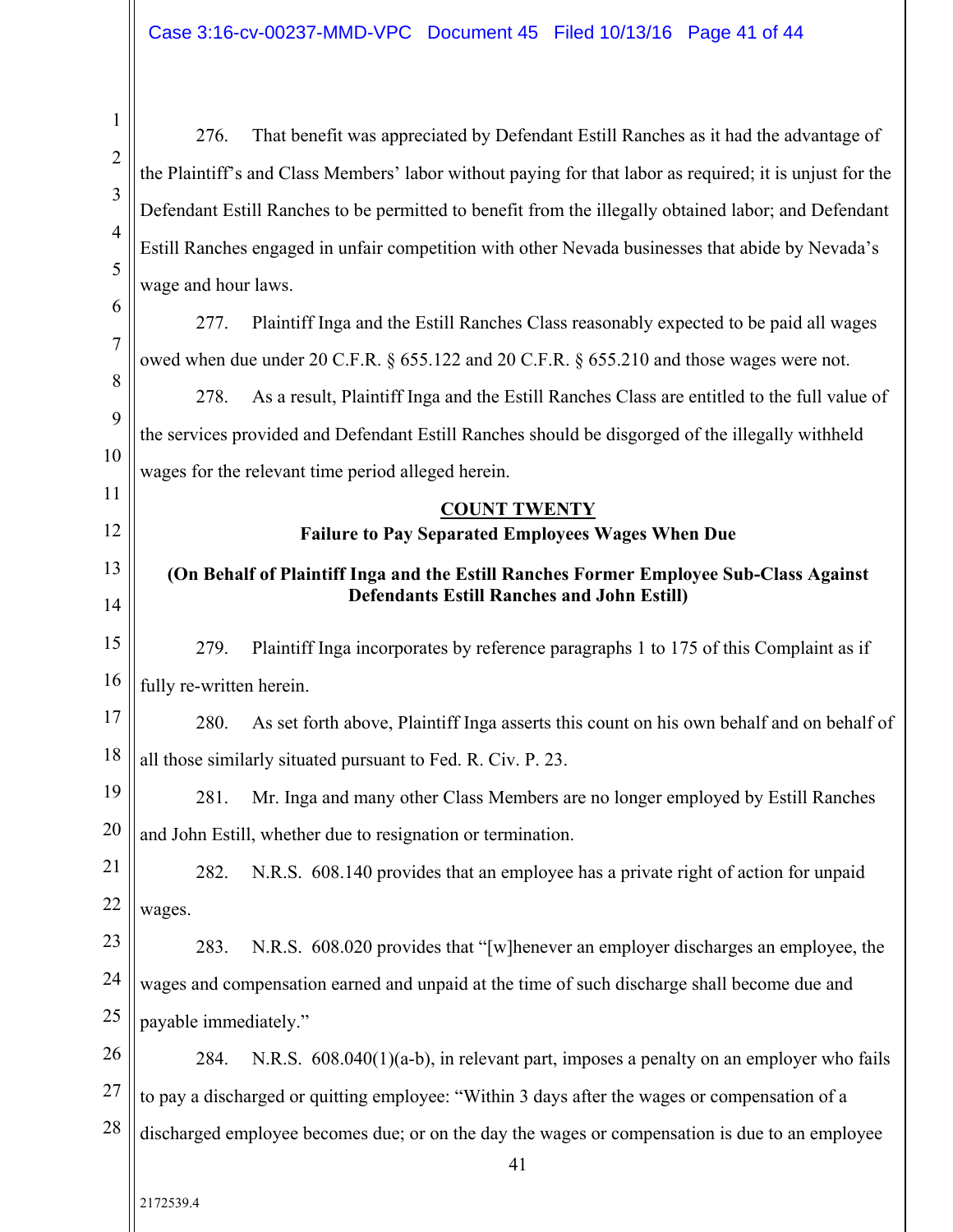who resigns or quits, the wages or compensation of the employee continues at the same rate from the day the employee resigned, quit, or was discharged until paid for 30-days, whichever is less."

285. N.R.S. 608.050 grants an "employee lien" to each discharged or laid-off employee for the purpose of collecting the wages or compensation owed to them "in the sum agreed upon in the contract of employment for each day the employer is in default, until the employee is paid in full, without rendering any service therefor; but the employee shall cease to draw such wages or salary 30 days after such default."

8 9 10 11 286. By failing to pay Plaintiff and all members of the Estill Ranches Former Employee Sub-Class for all hours worked in violation of state law, Defendants Estill Ranches and John Estill have failed to timely remit all wages due and owing to Plaintiff and all members of the Estill Ranches Former Employee Sub-Class.

12 13 14 15 287. Wherefore, Plaintiff demands thirty (30) days wages under N.R.S. 608.140 and 608.040, and an additional thirty (30) days wages under N.R.S. 608.140 and 608.050, for all members of the Estill Ranches Former Employee Sub-Class, together with attorneys' fees, costs, and interest as provided by law.

# **PRAYER FOR RELIEF**

17 18 Plaintiffs respectfully requests that judgment be entered in their favor and in favor of those similarly situated and that this Court:

19 20

21

22

23

28

16

1

2

3

4

5

6

7

1. Declare Defendants in violation of each of the counts set forth above;

- 2. Certify and maintain this action as a class action, with Plaintiff Cántaro as designated class representative for the WRA and El Tejon Classes, and with Plaintiff Inga as designated class representative for the MPAS and Estill Ranches Classes and with their counsel appointed as class counsel;
- 24 25 26 27 3. Award damages for Defendants' failure to pay the Nevada minimum wage, as required by contract, by state law, and the principles of unjust enrichment, quantum meruit, and promissory estoppel, and to pay wages in a timely fashion upon conclusion of employment;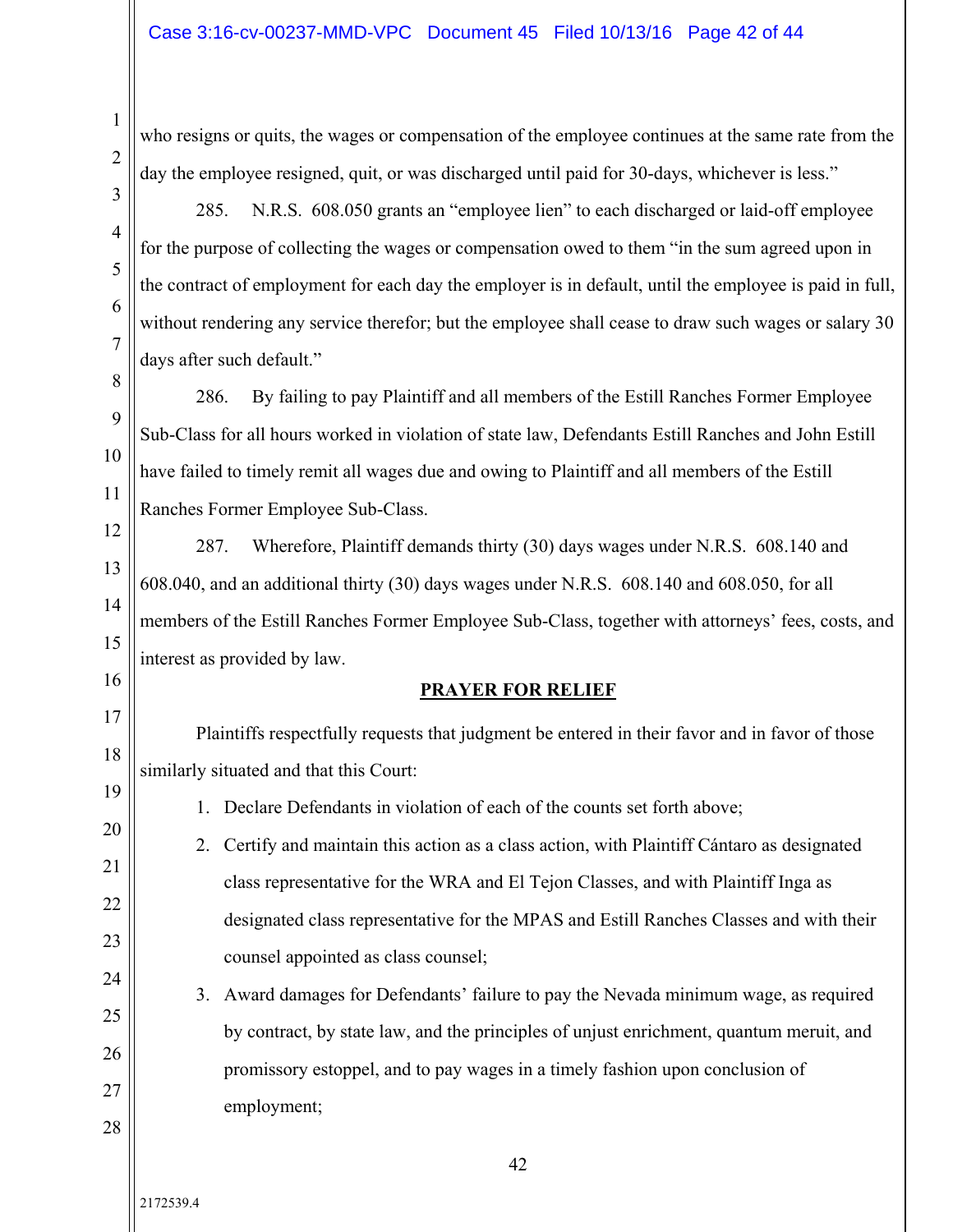|                                      |                                                                                                            | Case 3:16-cv-00237-MMD-VPC Document 45 Filed 10/13/16 Page 43 of 44                                                                                                                                                                                                      |
|--------------------------------------|------------------------------------------------------------------------------------------------------------|--------------------------------------------------------------------------------------------------------------------------------------------------------------------------------------------------------------------------------------------------------------------------|
| 1<br>2<br>3<br>4<br>5<br>6<br>7<br>8 | 5. Award attorneys' fees;<br>6. Award costs;<br>7.<br>of the parties;<br>9. Grant Plaintiffs a jury trial. | 4. Award pre-judgment, post-judgment, and statutory interest, as permitted by law;<br>Order equitable relief, including a judicial determination of the rights and responsibilities<br>8. Award such other and further relief as the Court may deem just and proper; and |
| 9<br>10                              | Dated: October 3, 2016                                                                                     | Respectfully submitted,                                                                                                                                                                                                                                                  |
| 11                                   |                                                                                                            | /s/Alexander Hood<br>Alexander Hood                                                                                                                                                                                                                                      |
| 12                                   |                                                                                                            | Attorney and Director of Litigation<br><b>Towards Justice</b>                                                                                                                                                                                                            |
| 13                                   |                                                                                                            | 1535 High St., Suite 300<br>Denver, CO 80218<br>Tel.: 720-239-2606                                                                                                                                                                                                       |
| 14                                   |                                                                                                            | Fax: 303-957-2289<br>Email: alex@towardsjustice.org                                                                                                                                                                                                                      |
| 15                                   |                                                                                                            | /s/Dermot Lynch                                                                                                                                                                                                                                                          |
| 16                                   |                                                                                                            | Dermot Lynch<br>Attorney and Skadden Fellow                                                                                                                                                                                                                              |
| 17<br>18                             |                                                                                                            | <b>Towards Justice</b><br>1535 High St., Suite 300<br>Denver, CO 80218                                                                                                                                                                                                   |
| 19                                   |                                                                                                            | Tel.: 720-239-2606<br>Fax: 303-957-2289                                                                                                                                                                                                                                  |
| 20                                   |                                                                                                            | Email: dermot@towardsjustice.org                                                                                                                                                                                                                                         |
| 21                                   |                                                                                                            | <u>/s/Christine E. Webber</u><br>Christine E. Webber                                                                                                                                                                                                                     |
| 22                                   |                                                                                                            | Brian Corman<br>Cohen Milstein Sellers & Toll PLLC<br>1100 New York Ave., NW, Suite 500                                                                                                                                                                                  |
| 23                                   |                                                                                                            | Washington, DC 20005<br>Tel: 202-408-4600                                                                                                                                                                                                                                |
| 24                                   |                                                                                                            | Fax: 202-408-4699<br>Email: cwebber@cohenmilstein.com                                                                                                                                                                                                                    |
| 25                                   |                                                                                                            | <b>S</b> /Joshua D. Buck                                                                                                                                                                                                                                                 |
| 26<br>27                             |                                                                                                            | Joshua D. Buck, Nev. Bar No. 12187<br>Thierman Buck LLP<br>7287 Lakeside Drive                                                                                                                                                                                           |
| 28                                   |                                                                                                            | Reno, Nevada 89511<br>Tel. (775) 284-1500                                                                                                                                                                                                                                |
|                                      |                                                                                                            | 43                                                                                                                                                                                                                                                                       |
|                                      |                                                                                                            |                                                                                                                                                                                                                                                                          |

 $\mathbf{I}$